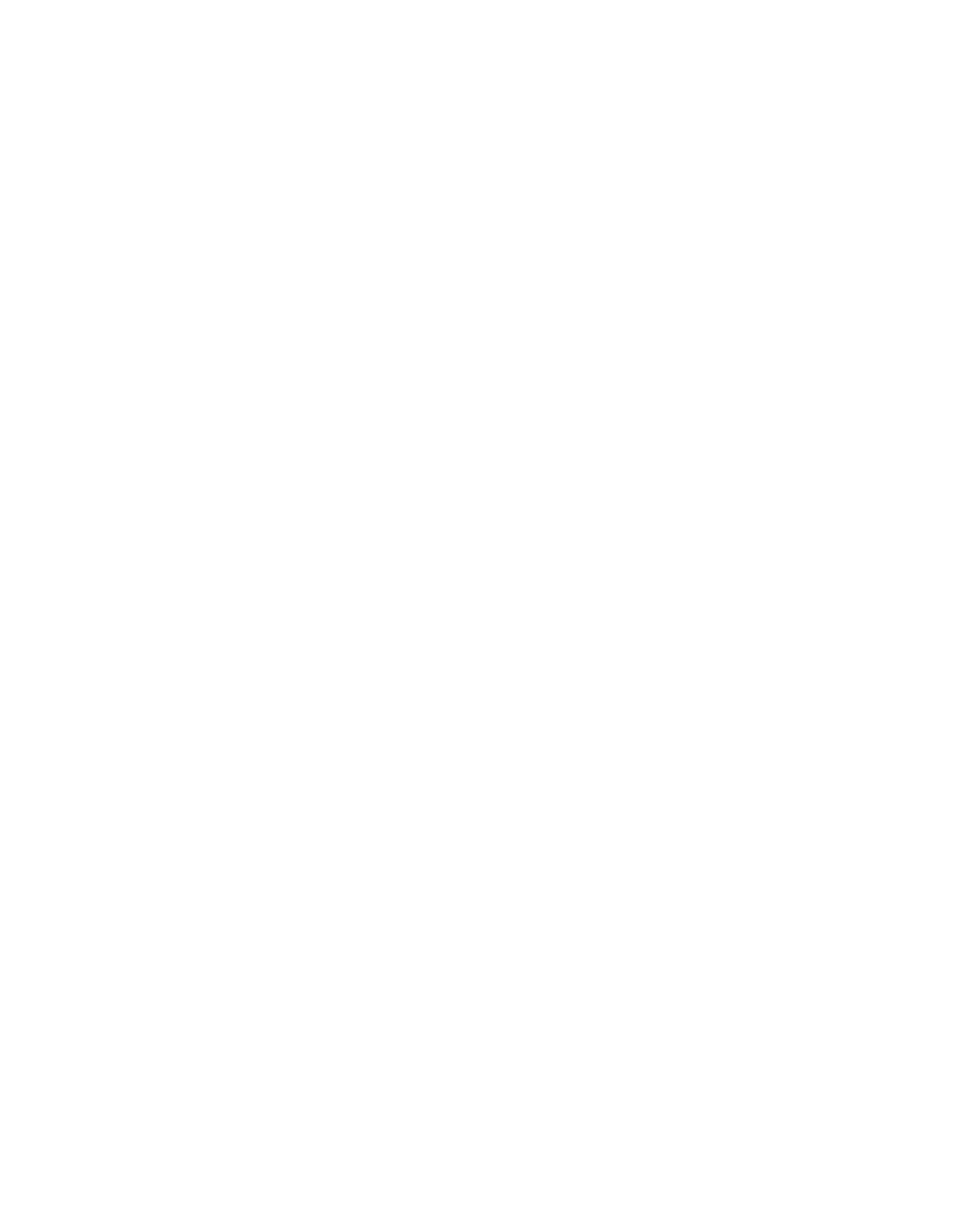

Changes in Gasoline III is the latest in the ongoing series of Changes in Gasoline manuals. The first manual, entitled Changes in Gasoline & the Automobile Service Technician, was originally published in 1987. Over a four year period it was periodically updated to focus on fuel related areas of greatest interest to automobile service technicians. The first version of the manual achieved a circulation of 345,000 copies.

The Clean Air Act Amendments of 1990 dictated that a number of changes be made to gasoline to reduce its impact on the environment. The gasoline related requirements of the Clean Air Act Amendments take place over a number of years. Some of the most significant requirements such as the oxygenated fuel programs in carbon monoxide non-attainment areas were implemented in 1992. At that time a new manual entitled Changes in Gasoline II – The Auto Technician's Gasoline Quality Guide was released. Changes in Gasoline II has now achieved a circulation of 105,000 copies. The "Changes in Gasoline" manuals have been used in the automotive training courses of hundreds of technical colleges as well as numerous commercial training centers. Several auto manufacturers also use the manual for various purposes including their training programs.

Still more changes in gasoline occurred in 1995 when several ozone non-attainment areas were required to introduce reformulated gasoline for the first time.

In some areas where reformulated gasolines were introduced there was a lot of confusion and accurate concise information was not always available for the auto service professional. This information void prompted us to undertake yet another complete rewrite of the Changes in Gasoline manual to ensure that service technicians have the information they need on these and other changes that are occurring to gasoline. We are very pleased to introduce you to the result of that effort — Changes in Gasoline III–The Auto Technician's Gasoline Quality Guide.

In this new version of the manual we continue our tradition of presenting information about gasoline quality as it relates to vehicle performance and driveability. Every attempt is made to focus on the auto technician's areas of interest and to cover current topics. A new chapter concerning fuel issues for power equipment and recreational engines has also been added because of increased interest in this subject.

We encourage you to read on and see why nearly a half million auto service professionals have chosen the "Changes in Gasoline" manual series as their definitive reference source for information on gasoline quality and its relationship to vehicle performance.

| January 1996  | 65,000 |
|---------------|--------|
| June 1996     | 25,000 |
| November 1996 | 15.000 |
| November 2000 | 4.000  |
|               |        |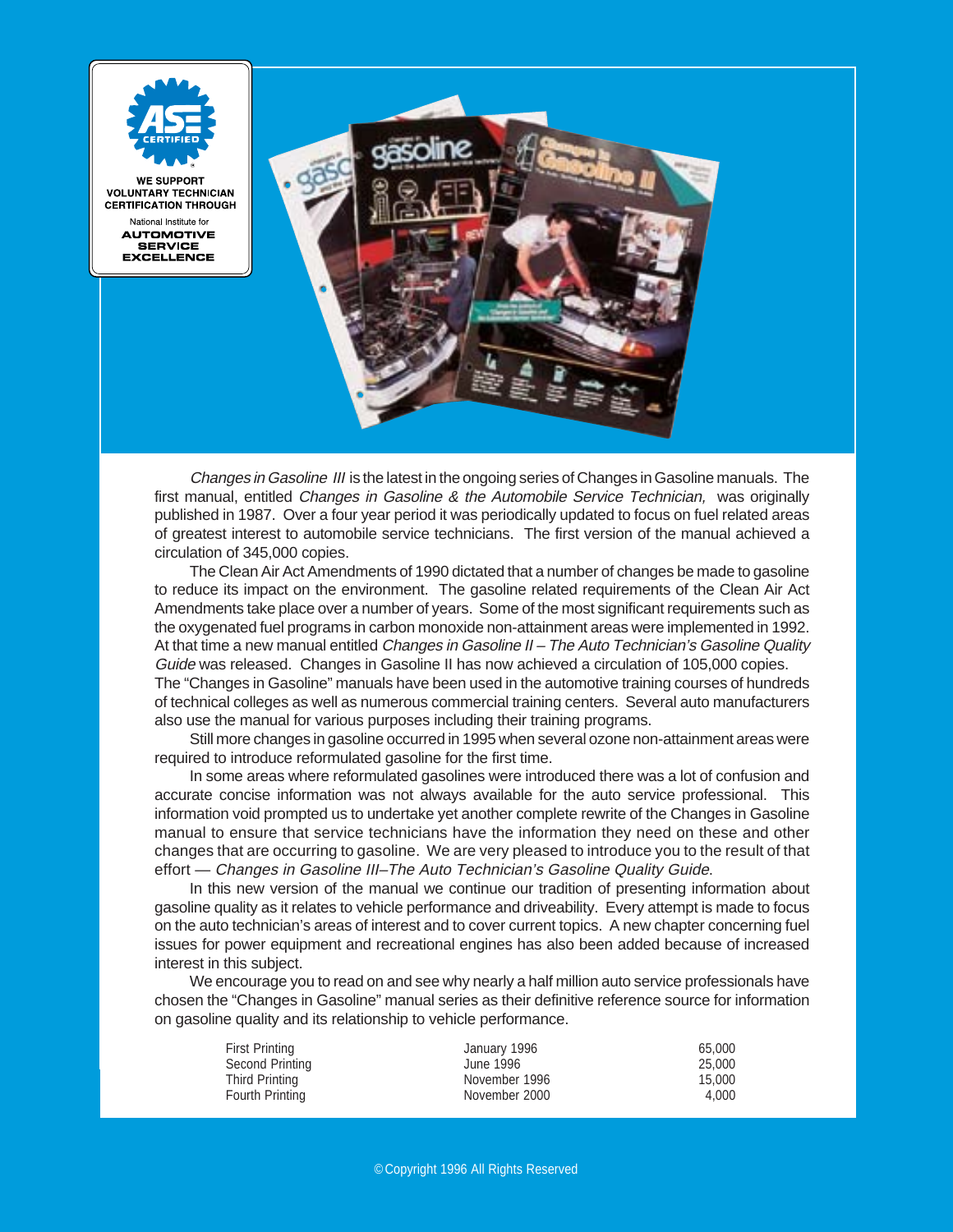# **Changes in Gasoline III The Auto Technician's Gasoline Quality Guide**

#### **Introduction**

For a number of years there has been an ever-growing body of governmental regulations to address concerns about the environment and energy security. Many of these regulations have been aimed at minimizing the environmental impact of the automobile. Most regulations have focused on the automobile and have resulted in automotive technology which significantly reduces vehicle emissions compared to pre-control levels. In fact, compared to pre-control era automobiles, carbon monoxide (CO) and hydrocarbon (HC) tailpipe emissions have been reduced by 96%, while emissions of oxides of nitrogen (NO<sub>x</sub>) have been reduced by 76%.

With this type of progress already achieved via automotive technology, it was apparent that if further gains were to be made, it would be necessary to focus on cleaning up the fuels that these vehicles use.

Of course, compositional change to gasoline is not something new. Refiners have, over the years, altered the composition of gasoline in response to technological advancements and changes in demand for end use products. However recent compositional changes have been, and will continue to be, driven by environmental considerations.

The first such change was the wide-scale introduction of unleaded gasoline in the early 1970s followed by the phasedown of lead levels in leaded gasoline (1975-1985). This was followed by Phase I of the U.S. Environmental Protection Agency's (EPA) fuel volatility regulations (1989). Further reductions in fuel volatility were achieved in 1992 under Phase II of these regulations. These programs have all resulted in compositional changes to gasoline.

In the late 1980s several areas of the U.S. implemented oxygenated fuel mandates to reduce CO emissions. Such areas included various cities and towns in Colorado, Nevada, Arizona, New Mexico, and Texas. These programs required the sale of oxygenated fuels in certain winter months. Oxygenated fuels contain ethanol, methyl tertiary butyl ether (MTBE) or other oxygen-bearing compounds. Oxygenates chemically enlean the air/fuel mixture resulting in more complete combustion and lower CO emissions.

In 1990, Congress passed, and the President signed, the 1990 Clean Air Act Amendments. These amendments represent the most comprehensive clean air legislation in history. Title II of these amendments required further environmentally driven changes in gasoline.

In the fall of 1992, over thirty-five areas of the nation failing to meet the federal standard for CO were required to implement oxygenated fuel programs similar to those in the areas mentioned above.

There were also requirements addressing ozone nonattainment that took effect in 1995. These regulations required the introduction of "reformulated gasoline" in the nine worst ozone non-attainment areas. The regulations also contained provisions for other ozone non-attainment areas to "opt in" to the program.

Clearly the addition of oxygenates and reformulation of gasoline have led to further compositional changes in gasoline. Each compositional change in gasoline, whether driven by efforts to increase production, improve octane quality, or improve the environment, has advantages and disadvantages at the refinery as well as in the automobile.

While these regulations set specifications to control the environmental impact of gasoline, there are also specifications and guidelines to control the performance characteristics of gasoline to ensure that it performs satisfactorily. Such guidelines are usually based upon American Society for Testing & Materials (ASTM) standards. As more and more changes occur in the composition of gasoline, it becomes increasingly difficult to balance environmental specifications against performance based specifications and guidelines.

A former General Motors executive, Alfred P. Sloan, recognized that, for automotive scientists and engineers "The central problem…has been to develop a more satisfactory relationship between the fuel and the engine." That statement's validity continues today. While Mr. Sloan's comments focused on the problems of scientists and engineers, it is important to recognize that you, the auto service technician, must deal with such factors on a day-to-day basis, face to face, with the consumer.

Increasingly, the consumer turns to the auto service technician for fuel related advice. Consumers seek their opinion on what type of fuel to use and on the selection of gasoline additives. Yet, it is often difficult for the auto service technician to obtain factual information on these topics. Only a few years ago this information was considered "nice to know" but not "need to know." That has changed and it is important for today's auto technician to understand fuel quality issues, both for diagnostic reasons and for the ability to convey accurate information and recommendations to the consumer.

The purpose of this manual is to aid you in that endeavor. Fuel specifications and their importance are covered. Changes in gasoline composition, fuel oxygenates, and reformulated gasoline are discussed in detail. The impact of government regulations on gasoline composition and quality are detailed as are numerous other topics. Since the first edition of "Changes in Gasoline" (1987), we have constantly updated the format and content of the manual to keep up with current interests. To that end this edition contains expanded information on reformulated and oxygenated gasolines. We have also added a chapter on the use of these fuels in power equipment and recreational products.

Designed to separate fact from fiction, this manual is based on research work and technical papers, primarily from the automotive and petroleum industries. It is designed to aid you in diagnosing fuel related problems and also to assist you in explaining them to the auto owner. Auto salespersons and other auto professionals may also find this manual helpful in discussing fuel-related matters with consumers.

This manual was funded in part by an educational grant from the Renewable Fuels Foundation, a non-profit organization that provides educational materials on renewably derived fuels. Realizing that the auto service technician is not often furnished with condensed, concise and technically accurate information on fuel quality, the Renewable Fuels Foundation felt that this manual would help fill an informational void.

It is our sincere hope that this information will be useful to you and we urge you to keep this manual as a reference for continued use in your operation.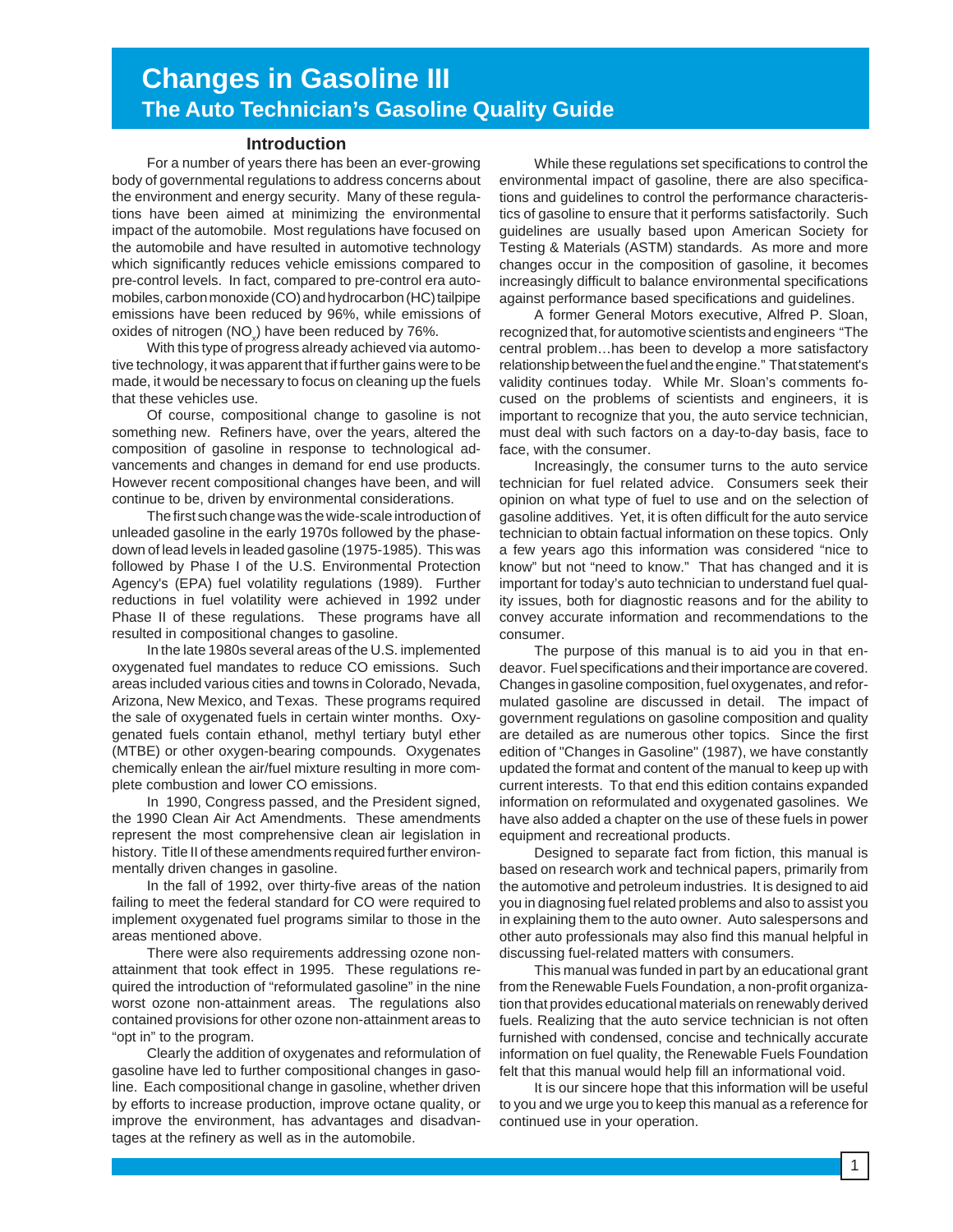# **Manual Contents**

| Chapter  | 1<br>$\overline{2}$<br>3<br>$\overline{4}$<br>5<br>6 | Gasoline Quality - Standards, Specifications, & Additives<br>Changes in Gasoline Driven by Environmental Concerns<br>Reformulated Gasoline, Oxygenates, and Oxygenated Fuels<br>Quick Reference Guide to Facts About Fuel Oxygenates<br><b>Fuel System Deposits - Fuel Quality Testing</b><br>Auto Manufacturers' Fuel Recommendations<br>Oxygenated and Reformulated Gasolines in Power and<br><b>Recreational Equipment</b> | 3<br>8<br>12<br>19<br>20<br>26<br>27 |
|----------|------------------------------------------------------|-------------------------------------------------------------------------------------------------------------------------------------------------------------------------------------------------------------------------------------------------------------------------------------------------------------------------------------------------------------------------------------------------------------------------------|--------------------------------------|
| Appendix | A                                                    | <b>Fuel System Materials</b>                                                                                                                                                                                                                                                                                                                                                                                                  | 33                                   |
|          | B                                                    | <b>Gasoline Program Areas</b>                                                                                                                                                                                                                                                                                                                                                                                                 | 34                                   |
|          | $\mathsf C$                                          | <b>Glossary of Petroleum Terms</b>                                                                                                                                                                                                                                                                                                                                                                                            | 35                                   |
|          |                                                      | <b>List of Tables</b>                                                                                                                                                                                                                                                                                                                                                                                                         |                                      |
| Table    | $1 - 1$                                              | <b>Factors Affecting Octane Number Requirement</b>                                                                                                                                                                                                                                                                                                                                                                            | 4                                    |
|          | $1 - 2$                                              | Effects of Gasoline Volatility on Vehicle Performance                                                                                                                                                                                                                                                                                                                                                                         | 5                                    |
|          | $1 - 3$                                              | <b>ASTM D 4814 Gasoline Volatility Requirements</b>                                                                                                                                                                                                                                                                                                                                                                           | 6                                    |
|          | $1 - 4$                                              | <b>Gasoline Specifications and Their Importance</b>                                                                                                                                                                                                                                                                                                                                                                           | $\overline{7}$                       |
|          | $1 - 5$                                              | <b>Gasoline Additives</b>                                                                                                                                                                                                                                                                                                                                                                                                     | 8                                    |
|          | $2 - 1$                                              | Gasoline Related Programs of the 1990 Clean Air                                                                                                                                                                                                                                                                                                                                                                               |                                      |
|          |                                                      | <b>Act Amendments</b>                                                                                                                                                                                                                                                                                                                                                                                                         | 10                                   |
|          | $2 - 2$                                              | Clean Air Act - Conventional Gasoline Anti-Dumping                                                                                                                                                                                                                                                                                                                                                                            |                                      |
|          |                                                      | Requirements                                                                                                                                                                                                                                                                                                                                                                                                                  | 10                                   |
|          | $2 - 3$                                              | Reformulated Gasoline - EPA Simple Model                                                                                                                                                                                                                                                                                                                                                                                      | 11                                   |
|          | $3 - 1$                                              | <b>Comparison Conventional Gasoline to RFG</b>                                                                                                                                                                                                                                                                                                                                                                                | 13                                   |
|          | $3 - 2$                                              | Factors That Influence Fuel Economy of Individual Vehicles                                                                                                                                                                                                                                                                                                                                                                    | 18                                   |
|          | $3 - 3$                                              | Gasoline Energy Content Conventional Gasoline-btu Content                                                                                                                                                                                                                                                                                                                                                                     | 18                                   |
|          | $3 - 4$                                              | <b>Energy Content of Oxygenate Blends</b>                                                                                                                                                                                                                                                                                                                                                                                     | 18                                   |
|          | $4 - 1$                                              | <b>Factors Contributing to PFI Deposits</b>                                                                                                                                                                                                                                                                                                                                                                                   | 21                                   |
|          | $4 - 2$                                              | <b>Factors Contributing to IVD</b>                                                                                                                                                                                                                                                                                                                                                                                            | 22                                   |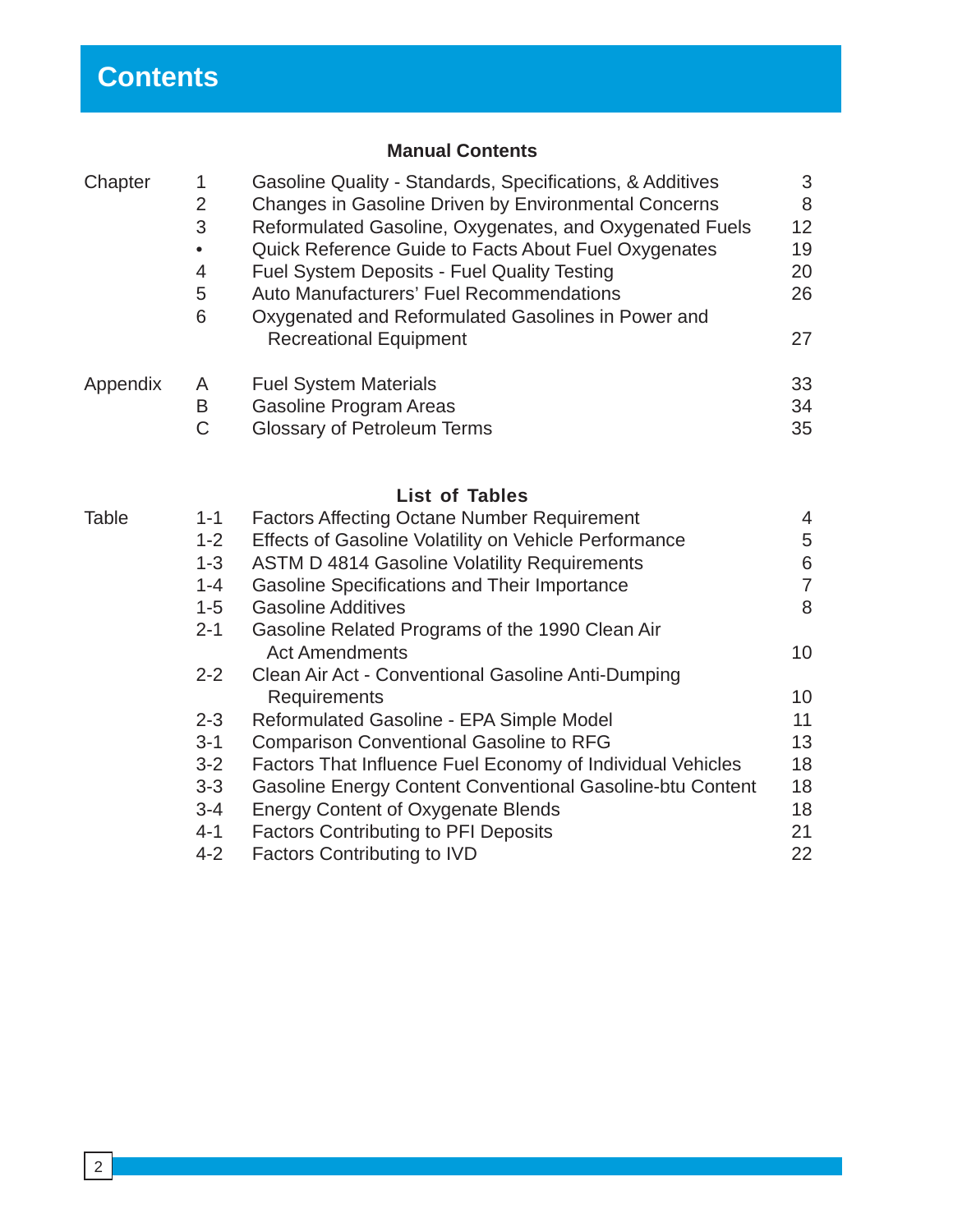# **Chapter 1 Gasoline Quality - Standards, Specifications, & Additives**

#### **Specifications & Standards**

In order to understand fuel quality standards and how they affect the automobile, it is important to have a basic understanding of gasoline, how and why quality standards are set, and what significance they have on the driveability, performance and durability of an automobile engine and related systems.

Gasoline is not a single substance. It is a complex mixture of components which vary widely in their physical and chemical properties. There is no such thing as pure gasoline. Gasoline must cover a wide range of operating conditions, such as variations in fuel systems, engine temperatures, fuel pumps and fuel pressure. It must also cover a variety of climates, altitudes, and driving patterns. The properties of gasoline must be balanced to give satisfactory engine performance over an extremely wide range of circumstances. In some respects, the prevailing quality standards represent compromises, so that all the numerous performance requirements may be satisfied.

By properly controlling specifications and properties, it is possible to satisfy the requirements of the hundreds of millions of spark ignition engines in the marketplace with just a few grades of gasoline.

The most commonly used gasoline quality guidelines are established by the American Society for Testing and Materials (ASTM). ASTM specifications are established by consensus based on the broad experience and close cooperation of producers of motor gasoline, manufacturers of automotive equipment, users of both commodities, and other interested parties such as state fuel quality regulators.

ASTM Standards are voluntary compliance standards. However, the United States Environmental Protection Agency (EPA) and some states have passed regulations and laws which, in some cases, require gasoline to meet all, or a portion of, the ASTM gasoline guidelines.

Currently, ASTM D 4814 is the standard specification for automotive spark ignition engine fuel. There are several test methods encompassed in the D 4814 specification. It should also be noted that in addition to ASTM standards, some petroleum companies and pipeline operators may have specifications which go beyond the ASTM guidelines. For instance, some refiners may specify a higher minimum motor octane or use of a specific deposit control additive.

Recently more attention has been focused on the environmental requirements that gasoline must meet. However even with adjustments in composition to comply with environmental standards, gasoline should still meet the performance standards established by ASTM.

This chapter addresses ASTM specifications and other fuel quality parameters and their importance.

#### **Octane Quality and Vehicle Octane Requirement**

Gasolines are most commonly rated based on their Antiknock Index (AKI), a measure of octane quality. The AKI is a measure of a fuel's ability to resist engine knock (ping). The AKI of a motor fuel is the average of the Research Octane Number (RON) and Motor Octane Number (MON) or

(R+M)/2. This is also the number displayed on the black and yellow octane decal posted on the gasoline pump. Optimum performance and fuel economy is achieved when the AKI of a fuel is adequate for the engine in which it is combusted. There is no advantage in using gasoline of a higher AKI than the engine requires to operate knock-free.

The RON and MON of fuels are measured by recognized laboratory engine test methods. Results of these tests may generally be translated into approximate field performance.

In general, the RON affects low to medium speed knock and engine run-on or dieseling. If the Research Octane Number is too low, the driver could experience low speed knock and engine run-on after the engine is shut off.

The MON affects high speed and part-throttle knock. If the Motor Octane Number is too low, the driver could experience engine knock during periods of power acceleration such as passing vehicles or climbing hills.

The antiknock performance of a fuel, in some vehicles, may be best represented by the RON, while in others it may relate best to the MON. Extensive studies indicate that, on balance, gasoline antiknock performance is best related to the average of the Research and Motor Octane Numbers, or (R+M)/2. This formula is continuously reviewed for its accuracy in predicting gasoline performance in new automobiles.

The RON of a fuel is typically 8 to 10 numbers higher than the MON. For instance, an 87 octane gasoline typically has a MON of 82 and a RON of 92.

Most vehicles give satisfactory performance on the recommended octane-rated fuel. But in some cases, using the fuel specified will not guarantee that a vehicle will operate knock-free, even when properly tuned. There can be signifi-



Illustrations courtesy of AAVIM, Athens, Georgia

In an engine of a given compression ratio, each grade of gasoline has a limit to how much it can be compressed and still burn evenly, supplying a smooth even thrust to the piston (Figure 1-1). But when the AKI or octane quality of a gasoline is insufficient for the engine's compression ratio, it burns unevenly and causes the engine to knock (Figure 1-2). The spark-ignited flame progresses rapidly across the combustion chamber. Heat and pressure build up on the unburned fuel to the left of the flame front. Instead of continuing to burn smoothly and evenly, the unburned portion of the air/fuel mixture explodes violently from spontaneous combustion.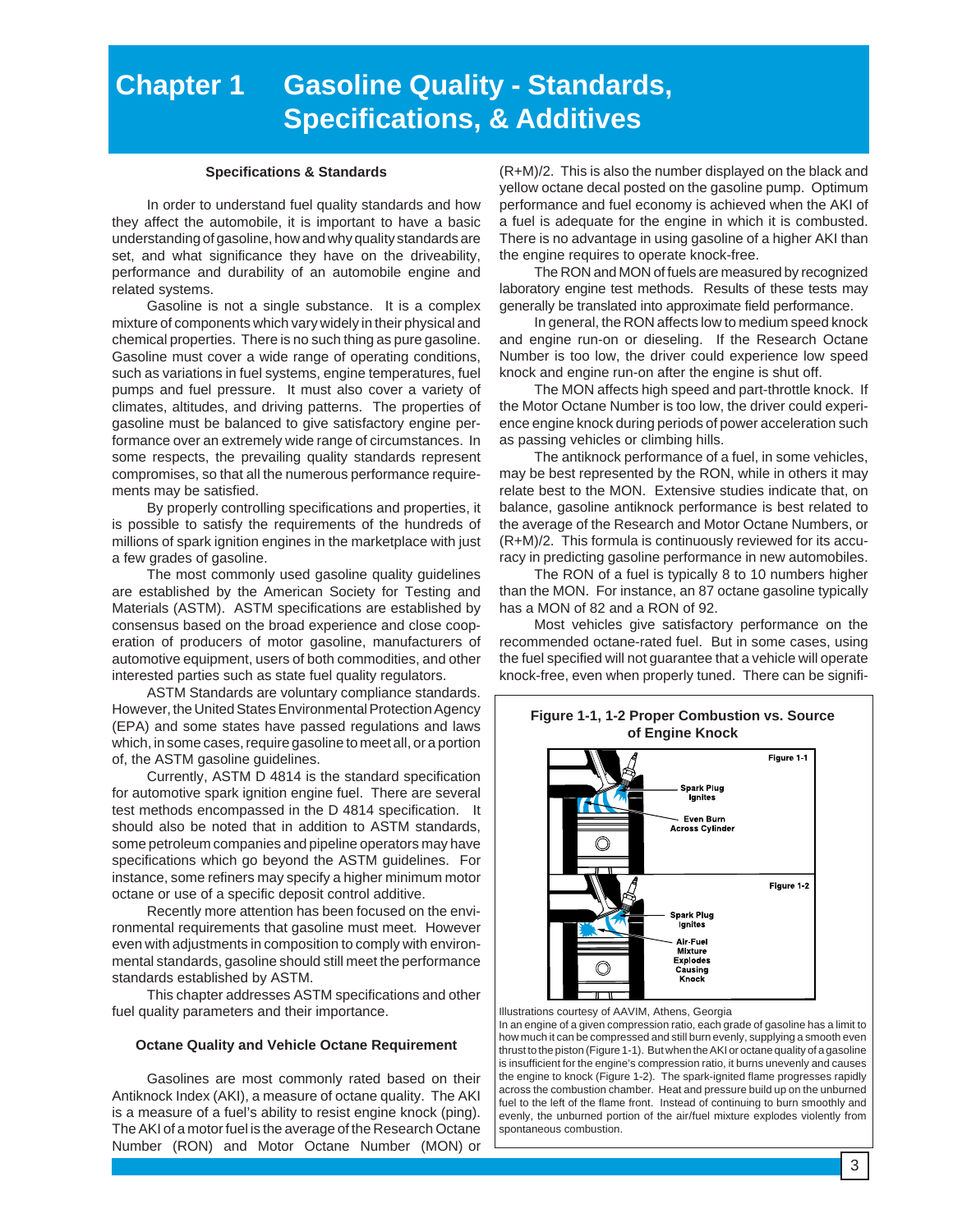| Table 1-1<br><b>Factors Affecting Octane Number</b><br>Requirement               |                                  |  |  |
|----------------------------------------------------------------------------------|----------------------------------|--|--|
| <b>Design/Operating Factors</b>                                                  | <b>In Use Conditions</b>         |  |  |
| <b>Compression Ratio</b>                                                         | Barometric Pressure/<br>Altitude |  |  |
| Ignition Timing                                                                  | Temperature                      |  |  |
| Air Fuel Ratio<br><b>Combustion Temperature</b>                                  | Humidity                         |  |  |
| -intake manifold heat<br>input<br>-inlet air temperature<br>-coolant temperature | Combustion Chamber<br>Deposits   |  |  |
| <b>Exhaust Gas Recirculation</b><br>Rate                                         |                                  |  |  |
| <b>Combustion Chamber</b><br>Design                                              |                                  |  |  |

cant differences among engines, even of the same make and model, due to normal production variations.

The actual loss of power and damage to an automobile engine, due to knocking, is generally not significant unless the intensity becomes severe. Heavy and prolonged knocking, however, may cause damage to the engine.

Whether or not an engine knocks is dependent upon the octane quality of the fuel and the Octane Number Requirement (ONR) of the engine. The ONR is affected by various engine design factors and in-use conditions. (See Table 1-1)

Engines experience increased octane number requirement when the ignition timing is advanced. The air/fuel ratio also effects ONR with maximum octane requirement occurring at an air/fuel ratio of about 14.7:1. Enriching or enleaning from this ratio generally reduces octane requirement. Com-



bustion temperatures are also a factor with higher combustion temperatures increasing ONR. Therefore, intake manifold heat input, inlet air temperature, and coolant temperature have an indirect affect on octane requirement. Additionally the Exhaust Gas Recirculation (EGR) rate can affect ONR.

Combustion chamber design affects octane requirements. However the effect of various designs is difficult to predict. In general, high swirl (high turbulence) combustion chambers reduce ONR, thus permitting the use of higher compression ratios. The compression ratio itself is one of the key determinants of octane requirement. As compression ratio increases, so does the need for greater octane levels (Figure 1-3).

Excessive combustion chamber deposits can increase the octane requirement of an engine due to increased heat retention and increased compression ratio.

There are also atmospheric and climatic factors which influence ONR. Increases in barometric pressure or temperature increase octane requirement. Increases in humidity will lower octane requirements. Octane requirements decrease at higher altitudes due to decreases in barometric pressure.

Many of the variables related to octane and octane requirement can be totally or partially compensated for by the engine control systems in most late model vehicles. For instance, vehicles equipped with knock sensor devices allow the engine control system to advance or retard the ignition timing in response to engine knock. Other vehicles with electronic engine controls employ the use of a barometric (baro) sensor to compensate spark timing and air/fuel mixture in response to barometric changes. The effect of altitude on octane requirement in these late model vehicles is about onethird that of engines not so equipped.

A number of myths about octane have grown over the years. There is a widespread perception that the greater the octane the better the performance. However, once enough octane is supplied to prevent engine knock, there is little, if any, performance improvement. One exception to this would be in vehicles equipped with knock sensors. In these vehicles, if octane is insufficient, the computer will retard the timing to limit engine knock. If the vehicle is operating in the "knock limiting" mode (retarded timing), using a higher octane fuel will allow timing to be advanced, resulting in some level of performance increase. However, even in these vehicles, tests have shown that there is no perceptible performance improvement from using a fuel of higher octane than that recommended by the vehicle manufacturer.

Another myth is that using a higher octane fuel will result in improved fuel economy (increased miles per gallon). Octane is nothing more than a measure of anti-knock quality. Fuel economy is determined by a number of variables including the energy content of the fuel. Some premium grades of fuel may contain components which increase energy content. In those cases, fuel economy may improve slightly as a result of higher energy content, but not as a result of the higher octane. Two fuels of identical octane could have different energy content due to compositional differences.

Consumers need only use a gasoline meeting the vehicle manufacturer's recommended octane levels. If engine knocking occurs on such fuels and mechanical causes have been eliminated, then the consumer should purchase the next highest octane gasoline (above the manufacturer's recommendation in the owners manual) that will provide knock-free operation.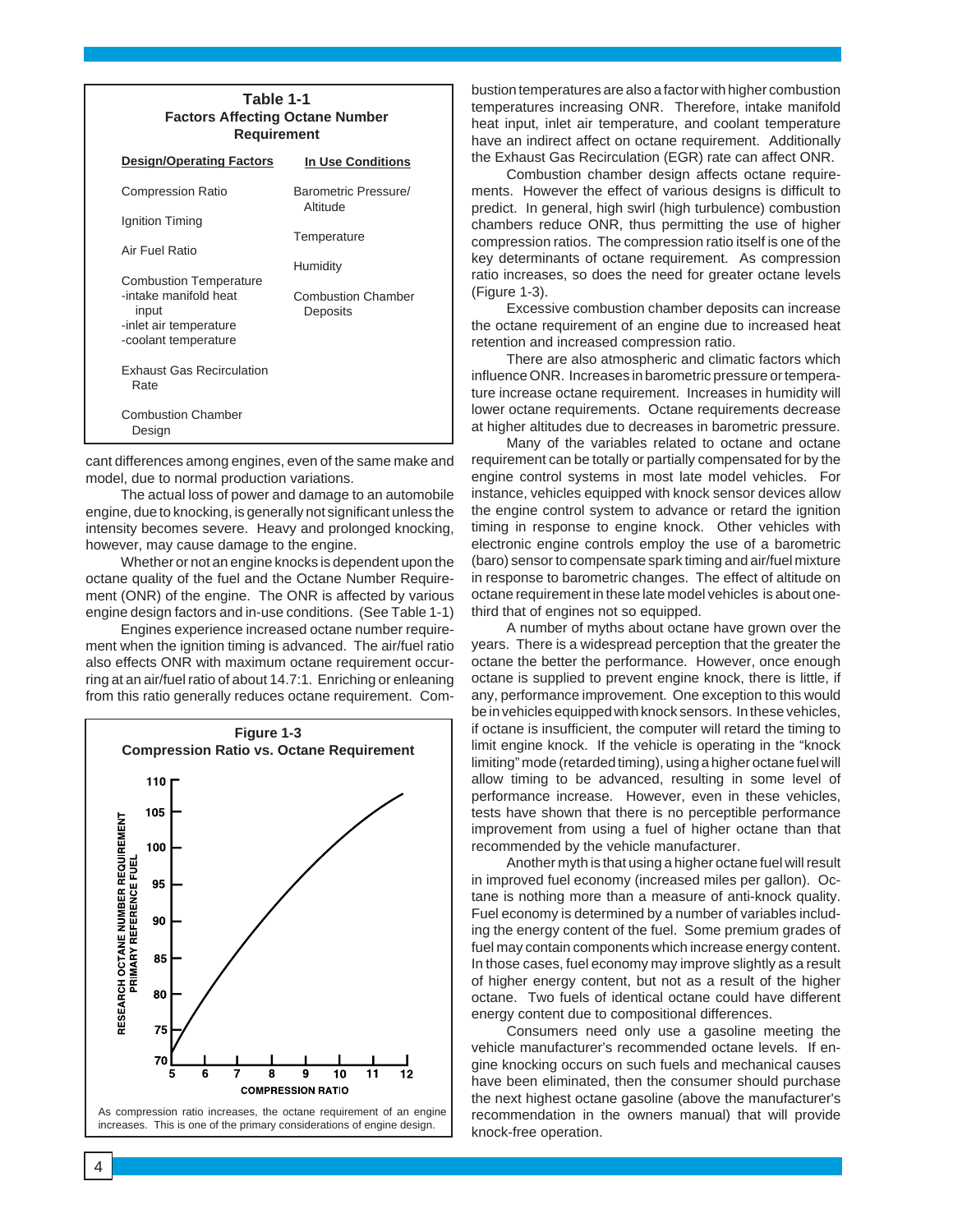#### **Volatility**

Gasoline is metered in liquid form, through the fuel injectors (or carburetor), and mixed with air and atomized before entering the cylinders. Therefore, it is very important that a fuel's tendency to evaporate is controlled to certain standards. A fuel's ability to vaporize or change from liquid to vapor is referred to as its volatility. Volatility is an extremely important characteristic of gasoline and has an effect on the areas listed in Table 1-2.

| Table 1-2<br><b>Effects of Gasoline Volatility on Vehicle Performance</b> |                                                          |  |  |
|---------------------------------------------------------------------------|----------------------------------------------------------|--|--|
| <b>Volatility Too Low</b>                                                 | <b>Volatility Too High</b>                               |  |  |
| Poor cold start                                                           | High evaporative emissions/<br>Canister overload & purge |  |  |
| Poor warm up performance                                                  | Hot driveability problems/<br>vapor lock                 |  |  |
| Poor cool weather driveability                                            | Fuel economy may<br>deteriorate                          |  |  |
| Increased deposits<br>-crankcase<br>-combustion chamber<br>-spark plugs   |                                                          |  |  |
| Unequal fuel distribution in<br>carbureted vehicles                       |                                                          |  |  |

Gasoline which is not volatile enough (a common occurrence in the 1960s) results in poor cold start and poor warm up driveability as well as unequal distribution of fuel to the cylinders in carbureted vehicles. These fuels can also contribute to crankcase and combustion chamber deposits as well as spark plug deposits.

Gasoline which is too volatile (typical of the mid 1980s), vaporizes too easily and may boil in fuel pumps, lines or in carburetors at high operating temperatures. If too much vapor is formed, this could cause a decrease in fuel flow to the engine, resulting in symptoms of vapor lock, including loss of power, rough engine operation, or complete stoppage. Fuel economy could also deteriorate and evaporative emissions could increase.

In order to assure that fuels possess the proper volatility characteristics, refiners adjust gasoline seasonally (see Figure 1-4), providing more volatile gasoline in the winter to



provide good cold start and warm up performance. In the summer, gasoline is made less volatile to minimize the incidence of vapor lock and hot driveability problems and to comply with environmental standards. Adjustments are also made for geographic areas with high altitudes. This is done because it requires less heat for a liquid to boil at higher altitudes.

While these seasonal and geographic changes in standards for volatility minimize problems, they do not completely eliminate them. For example, during spring and fall, a gasoline volatility suitable for lower temperatures may experience problems due to unseasonably warm weather.

There are three parameters used to control volatility limits. Vapor pressure, distillation, and vapor liquid ratio. ASTM provides standards for the test procedures to measure these characteristics. There are six vapor pressure/distillation classes of gasoline designated AA, A, B, C, D, and E. AA is the least volatile while E is the most volatile. The AA volatility class was recently added to reflect EPA fuel volatility regulations. There are also six Vapor Lock Protection Classes numbered 1 through 6 with 1 being the least volatile and 6 being the most volatile (see Table 1-3 next page). A Vapor Pressure/ Distillation Class and a Vapor Lock Protection Class are specified for each state (or areas of a state) by month.

Vapor-Liquid Ratio is a test to determine the temperature required to create a Vapor-Liquid (V/L) ratio of 20. More volatile fuels require lower temperatures to achieve the ratio while less volatile fuels require higher temperatures to create the same ratio. V/L ratio assists in defining a fuel's tendency to contribute to vapor lock.

The Vapor Pressure Test can be performed by a variety of laboratory procedures and automated measurement devices. One test procedure, referred to as the "Reid Method" is performed by submerging a gasoline sample (sealed in a metal sample chamber) in a 100°F water bath. More volatile fuels will vaporize more readily, thus creating more pressure on the measurement device and higher readings. Less volatile fuels will create less vapor and therefore give lower readings. The vapor pressure measurement from the Reid test method is referred to as Reid Vapor Pressure or RVP. Because of the earlier popularity of this test method, the term RVP has become a widely used term when referring to vapor pressure. However, the "Reid" in Reid Vapor Pressure merely designates the method used to determine the vapor pressure or VP. As other test procedures become more popular, the term RVP is being dropped in favor of vapor pressure or VP.

Service bulletins and trade publications often refer to vapor pressure or RVP and it is the volatility parameter most familiar to service technicians.

However it is important to note that it is one of only three tests for monitoring and controlling fuel volatility.

The V/L ratio and vapor pressure tests are measurements of a fuel's "front end volatility," or more volatile components, which vaporize first.

The distillation test is used to determine fuel volatility across the entire boiling range of gasoline. Gasoline consists of a variety of chemical components that evaporate at different temperatures. More volatile components (faster vaporizing) evaporate at lower temperatures, less volatile (slower vaporizing) ones at higher temperatures. The plotting of these evaporation temperatures is referred to as a distillation curve (Figure 1-5). The ASTM specification sets temperature ranges at which 10%, 50%, and 90% of the fuel will be evaporated as well as at what temperature all the fuel has evaporated (referred to as end point). Each point affects different areas of vehicle performance.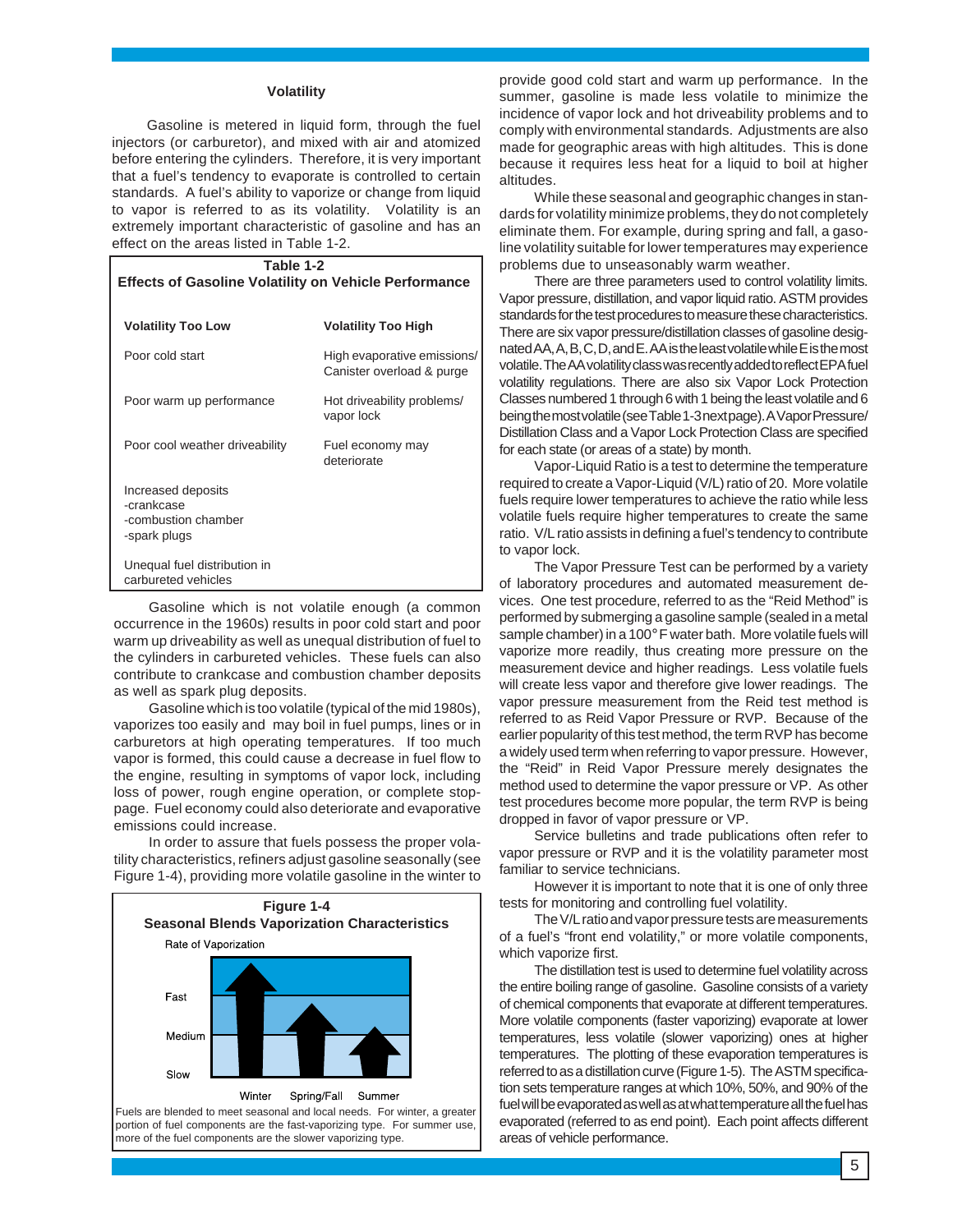

Gasoline significantly below the curve (increased volatility) would provide easier starting, better warm-up and be less likely to contribute to deposits but would have higher evaporative losses and be more likely to contribute to vapor lock.

Gasoline significantly above the curve (decreased volatility) would have fewer evaporative losses and be less likely to vapor lock. Also, short trip economy would improve. However, ease of starting and warm up would suffer and deposits and dilution of engine oil could increase. Exhaust emissions may also increase in some cases.

The 10% evaporated temperature must be low enough to provide easy cold starting but high enough to minimize vapor lock/hot driveability problems. The 50% evaporated temperature must be low enough to provide good warm up and cool weather driveability without being so low as to contribute to hot driveability and vapor locking problems. This portion of the gallon also effects short trip economy. The 90% and end point evaporation temperatures must be low enough to minimize crankcase and combustion chamber deposits as well as spark plug fouling and dilution of engine oil.

Distillation characteristics are frequently altered depending on the availability of gasoline components. This should not alter performance characteristics of the gasoline unless the alteration is severe. Depending on the distillation class, 10% of the fuel would be evaporated prior to reaching

a temperature of 122°F to 158°F, fifty percent prior to reaching a temperature of 150°F to 250°F (ASTM recently voted to change the lower limit of the fifty percent evaporation range for volatility classes D and E, from 170˚F to 150˚F. This change will be reflected in future editions of the ASTM standards.) and ninety percent prior to reaching a temperature of 365°F to 374°F. All of the fuel should be evaporated by 437°F. The ranges between these temperatures provide for adjustment in volatility classes to meet seasonal changes.

The parameters of the six vapor pressure/distillation classes are covered in Table 1-3. During the EPA volatility control season (June 1 to September 15 at retail) gasoline vapor pressure is restricted to 9.0 psi or 7.8 psi depending upon the area. The 7.8 psi requirement is generally for southern ozone non-attainment areas. The EPA summertime volatility regulations permit gasoline-ethanol blends containing 9 volume percent to 10 volume percent ethanol to be up to 1.0 psi higher in vapor pressure than non-blended gasoline.

It should also be noted that the volatility parameters in Table 1-3 apply to conventional gasoline. As discussed in Chapter 2, reformulated gasoline has requirements for even lower vapor pressure during the EPA volatility control season.

#### **Other Fuel Specifications**

While octane and volatility are the most important standards relating to driveability there are other fuel standards covered by ASTM guidelines. Table 1-4 lists the various specifications and their importance. A copper corrosivity standard ensures that the fuel will not create excessive corrosion in the vehicle fuel system. Stability standards are controls of a fuel's tendency to contribute to induction system deposits and filter clogging as well as determining the fuel's storage life.

A limitation is placed on sulfur content. Excessive sulfur content can increase exhaust emissions and engine deposits. Additionally, excessive sulfur can lead to acidic compounds in the crankcase which reduce the effectiveness of engine oil additives, thereby contributing to premature engine wear. There is a specification for the maximum lead content in

| Table 1-3<br><b>ASTM D 4814 GASOLINE VOLATILITY REQUIREMENTS</b> |                   |                                        |                   |                          |                                      |                                                        |                                        |
|------------------------------------------------------------------|-------------------|----------------------------------------|-------------------|--------------------------|--------------------------------------|--------------------------------------------------------|----------------------------------------|
| Vapor                                                            |                   | <b>Distillation</b><br>Temperatures °F |                   |                          |                                      |                                                        | Temp. for                              |
| Pressure/<br><b>Distillation</b><br><b>Class</b>                 | 10% Evap.<br>Max. | 50% Evap.                              | 90% Evap.<br>Max. | <b>End Point</b><br>Max. | Vapor<br><b>Pressure</b><br>psi/Max. | <b>Vapor Lock</b><br><b>Protection</b><br><b>Class</b> | Vapor-Liquid<br>Ratio of 20<br>°F/Min. |
| AA                                                               | 158               | 170-250                                | 374               | 437                      | 7.8                                  |                                                        | 140                                    |
| A                                                                | 158               | 170-250                                | 374               | 437                      | 9.0                                  | 2                                                      | 133                                    |
| B                                                                | 149               | 170-245                                | 374               | 437                      | 10.0                                 | 3                                                      | 124                                    |
| C                                                                | 140               | 170-240                                | 365               | 437                      | 11.5                                 | 4                                                      | 116                                    |
| D                                                                | 131               | 150-235                                | 365               | 437                      | 13.5                                 | 5                                                      | 105                                    |
| E                                                                | 122               | 150-230                                | 365               | 437                      | 15.0                                 | 6                                                      | 95                                     |

ASTM D 4814 recommends a vapor pressure/distillation class and vapor lock protection class for each state (or in some cases a portion of a state) by calendar month. Between June 1st and September 15th of each year, the Vapor Pressure of gasoline sold at retail must comply with EPA volatility regulations which require an RVP of 9.0 psi (or 7.8 psi in the case of many ozone non-attainment areas). EPA regulations permit ethanol blends (containing 9 volume % to 10 volume % ethanol) to exceed the above referenced vapor pressures by up to 1.0 psi. These standards apply to conventional gasoline and oxygenated fuels. Reformulated gasoline has more stringent requirements for vapor pressure during the summertime volatility control season.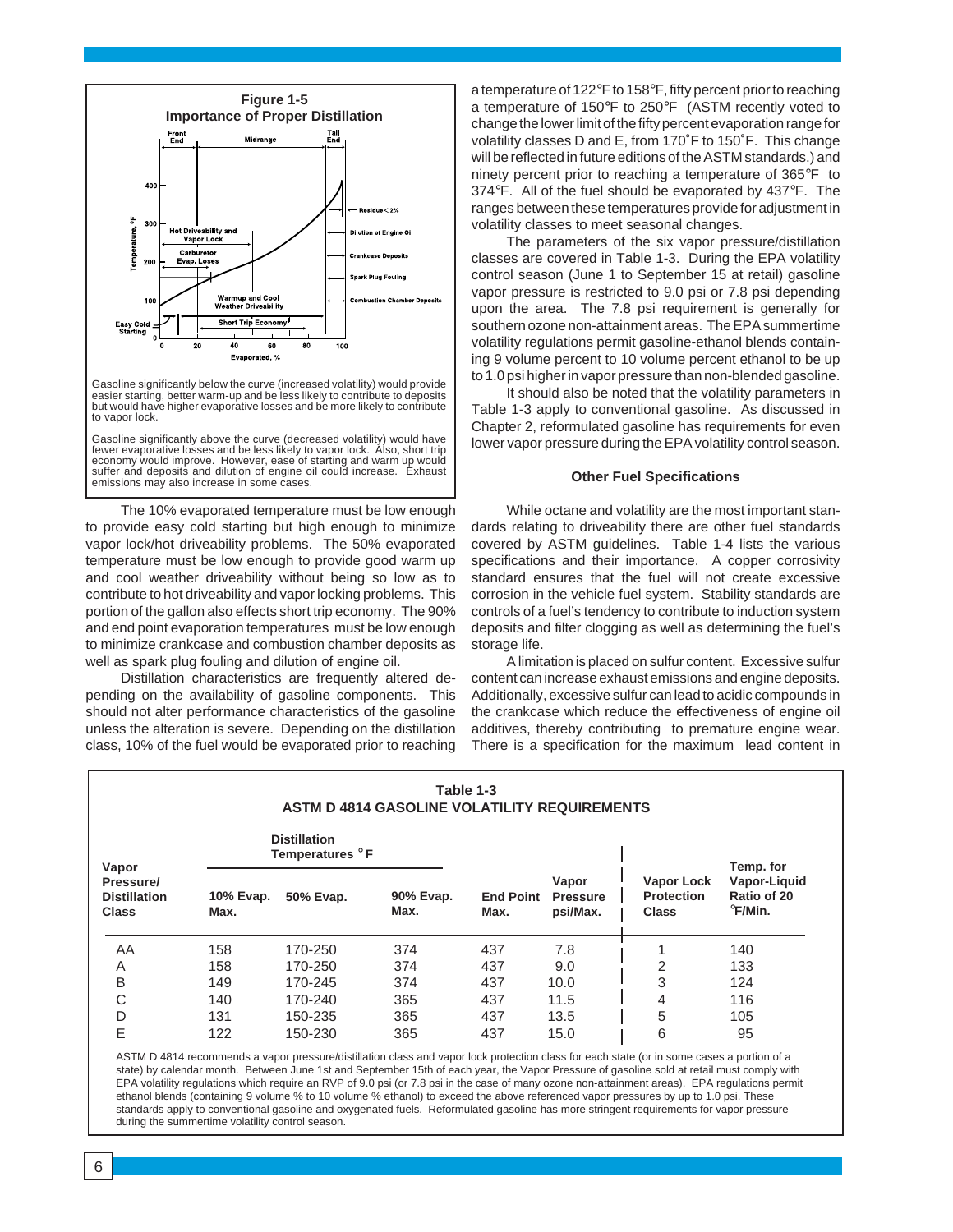| Table 1-4<br><b>Gasoline Specifications and Their Importance</b>                                 |                                                                                                                                                                                                                                           |  |  |
|--------------------------------------------------------------------------------------------------|-------------------------------------------------------------------------------------------------------------------------------------------------------------------------------------------------------------------------------------------|--|--|
| <b>Specification</b>                                                                             | Importance                                                                                                                                                                                                                                |  |  |
| Antiknock Index (AKI)<br>Research Octane Number (RON)<br>Motor Octane Number (MON)               | Low to medium speed knock and run-on<br>High speed knock/Part-throttle knock                                                                                                                                                              |  |  |
| <b>Fuel Volatility</b><br>Vapor Liquid (V/L) Ratio<br><b>Distillation</b><br>Vapor Pressure (VP) | Vapor lock<br>Cool weather driveability, hot start and hot driveability, vapor<br>lock, evaporative losses, crankcase deposits, combustion<br>chamber and spark plug deposits<br>Low temperature starting, evaporative losses, vapor lock |  |  |
| <b>Copper Corrosivity</b>                                                                        | Fuel system corrosion                                                                                                                                                                                                                     |  |  |
| Stability<br><b>Existent Gum</b><br><b>Oxidation Stability</b>                                   | Induction system deposits, filter clogging<br>Storage life                                                                                                                                                                                |  |  |
| <b>Sulfur Content</b>                                                                            | Exhaust emissions, engine deposits and engine wear                                                                                                                                                                                        |  |  |
| Metallic Additives (lead and others)<br>Temperature for Phase Separation                         | Catalyst & oxygen sensor deterioration (unleaded vehicles)<br>Water tolerance of blended fuels                                                                                                                                            |  |  |
|                                                                                                  |                                                                                                                                                                                                                                           |  |  |

unleaded fuel because lead can foul catalysts. The Clean Air Act Amendments of 1990 prohibits the sale of leaded gasoline after December 31, 1995 except for certain aviation and racing applications . Lastly, a temperature for phase separation specification is used to determine the water tolerance of blended fuels (ethanol and methanol blends).

Much like the settings that are created to control the automobile, such as spark plug gap, timing, and idle speed, the control standards for gasoline determine how well a gasoline performs. The major difference however, is that the specifications for an automobile engine are designed to make that engine perform as it should. In the case of gasoline, the specifications or standards are a control of physical properties, compromises to enable gasoline to perform well across a broad range of automobiles and climates.

These general standards satisfy the widest range of vehicles and operating circumstances possible. However, even fuels meeting specification can contribute to driveability problems in some vehicles under some operating conditions. When these isolated cases occur they can, of course, present difficulty for the technician in diagnosing the problem and identifying the proper course of action.

#### **Gasoline Component Specifications**

Generally, there are no ASTM specifications or standards for the individual components contained in gasoline. A few notable exceptions are some of the oxygenates such as ethanol and methyl tertiary butyl ether (MTBE). Ethanol is manufactured outside of the refinery, and is added to the gasoline by the fuel manufacturer. Due to the widespread use and increasing market share of gasoline/ethanol blends, ASTM in 1988, adopted a standard specification for fuel grade ethanol (ASTM D 4806). This standard sets guidelines for purity and other important properties for ethanol that is to be blended into gasoline. Adherence to this standard ensures that high quality ethanol is used in the manufacture of such blends. Major ethanol producers often establish additional guidelines which may exceed ASTM requirements. In addition, the Renewable Fuels Association (RFA), the trade group for the U.S. fuel ethanol industry, has established specifications and quality standards for ethanol manufactured by its member companies (RFA Recommended Practice 911201).

MTBE is also sometimes added outside of the refinery process. Accordingly, ASTM has also been working on a standard specification for MTBE used in such blending. As with ethanol, this standard will set guidelines for purity and other important properties. It is anticipated that ASTM will finalize and publish this new standard in the near future.

It is likely that as other oxygenates achieve the widespread use enjoyed by ethanol and MTBE that specifications will be established for them as well.

#### **Gasoline Additives**

Although not specifically included in ASTM standards, a variety of specially formulated additives are added to gasoline to enhance fuel quality and performance, and to maintain fuel standards during distribution.

These gasoline additives are mixed in very small quantities. As an example, 100 pounds of deposit control additive may treat as much as 20,000 gallons of gasoline. Many of these additives are also available in diluted form as over-thecounter products for consumer addition. Table 1-5 lists the most common additives and why they are used.

Benefits to the consumer are numerous and may include improved performance, increased engine life, lower deposits, driveability improvements, and better fuel economy.

These additives are extremely expensive and you should not have to worry about them being added in excess. At recommended treat rates, these additives may enhance fuel quality.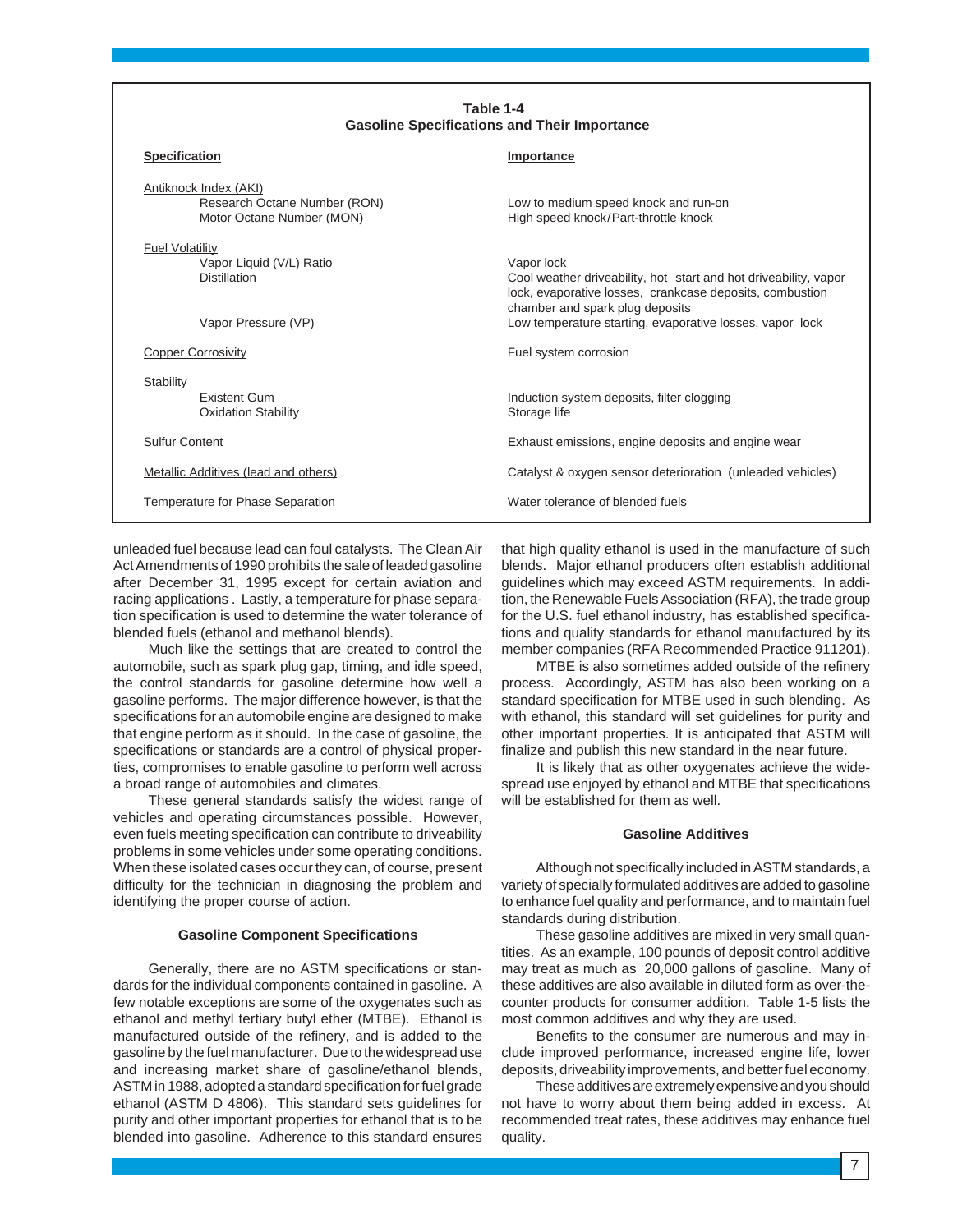#### **Table 1-5 Gasoline Additives**

| <b>Additive</b>                                                           | Purpose                                                                           |
|---------------------------------------------------------------------------|-----------------------------------------------------------------------------------|
| Detergents/deposit control<br>additives*                                  | Fliminate or remove fuel<br>system deposits                                       |
| Anti-icers                                                                | Prevent fuel-line freeze up                                                       |
| Fluidizer oils                                                            | Used with deposit control ad-<br>ditives to control intake valve<br>deposits      |
| Corrosion inhibitors                                                      | To minimize fuel system<br>corrosion                                              |
| Anti-oxidants                                                             | To minimize gum formation<br>of stored gasoline                                   |
| Metal deactivators                                                        | To minimize the effect of<br>metal-based components<br>that may occur in gasoline |
| Lead replacement additives                                                | To minimize exhaust valve<br>seat recession                                       |
| * Deposit control additives can also control/reduce intake valve deposits |                                                                                   |

A good example of fuel quality improvement with such additives is the increase in usage of detergents and deposit control additives and the positive impact it has had in minimizing the incidence of port fuel injector fouling. Other gasoline additives include anti-icers to provide protection against fuel line freeze up; fluidizer oils used in conjunction with deposit

control additives to control intake valve deposits; corrosion inhibitors to minimize fuel system corrosion; anti-oxidants to minimize gum formation while gasoline is in storage; and in some cases metal deactivators are utilized to minimize the effect of metal based components sometimes present in gasoline.

In the mid 1980s, refiners began to reduce the lead content of leaded gasoline to comply with EPA regulations. As of January 1, 1996 the EPA no longer permits the sale of leaded gasoline anywhere in the U.S. (except certain racing and aviation applications). In response to reduced lead levels and now the unavailability of leaded gasoline, some additive manufacturers have developed lead replacement additives.

Pre-1971 vehicles, as well as certain farm machinery and marine equipment, do not have hardened valve seats. In these vehicles, metal-to-metal contact between the exhaust valve and exhaust valve seat is prevented by a build up of lead oxides from the combustion of leaded gasoline. Unleaded gasolines provide no such protection against exhaust valve seat recession (EVSR). While pre-1971 vehicles in normal street use are not at great risk, numerous tests have shown that engines without hardened valve seats are at risk of EVSR if the equipment is operated at high RPMs or under heavy loads. Consumers operating such vehicles or equipment under these more severe conditions may wish to check with the vehicle/equipment manufacturer for recommendations regarding lead substitutes. Though some refiners serving rural areas may use such an additive in their gasoline, these products are typically sold over the counter in 8 to 12 oz. bottles. These additives should not be added in amounts exceeding the recommended treat rates, as to do so could increase engine deposits.

# **Chapter 2 Changes in Gasoline Driven by Environmental Concerns**

#### **Background**

Over the past three decades, efforts to control the environmental impact of automobiles and the fuels that power them have proven increasingly complex. Early efforts focused on controlling the emissions of the automobile, first with simple devices such as positive crankcase ventilation (PCV) valves. These changes were followed by catalytic converters, exhaust gas recirculation (EGR) systems, evaporative emissions canisters, and an increasingly complex array of computer controls, modifications to air/fuel management systems, and various sensors to provide input to the vehicle computer. The carburetor, replaced by port fuel injection, has become a dinosaur in less than a decade. Many vehicle manufacturers have also begun utilizing engines with three or four valves per cylinder in an effort to improve fuel economy and reduce emissions while maintaining performance. While these modifications have resulted in an increasingly complex vehicle, they have achieved significant reductions in vehicle emissions. Compared to precontrol era vehicles, exhaust emissions of carbon monoxide (CO) and hydrocarbons (HC) have been reduced by 96% while nitrogen oxide (NO<sub>x</sub>) emissions have been reduced by 76%.

Most of the vehicle emission reductions to date have been achieved through vehicle technology. However, with much of this technology already implemented, attention has been increasingly directed to developing cleaner burning fuels. These efforts initially focused on removing or adding various components and reducing fuel volatility. However, as with the automobile, these efforts have grown increasingly complex and will now include more complex compositional changes to gasoline.

Compositional change to gasoline is not a new concept. Over the years, gasoline composition has changed as a result of new refining technology, changes in crude oil feedstock, and variations in the demand for finished products. Recent changes, however, have been driven by environmental considerations and this trend will continue. This will add to the difficulty of balancing environmental requirements with fuel performance standards.

The first environmentally driven change was the introduction of unleaded gasoline for use with catalytic converterequipped vehicles.

Next came the reduction in lead content of the leaded grade. Lead content was reduced dramatically in the mid 1980s and by January 1, 1986 was limited to 0.1 gram per gallon. As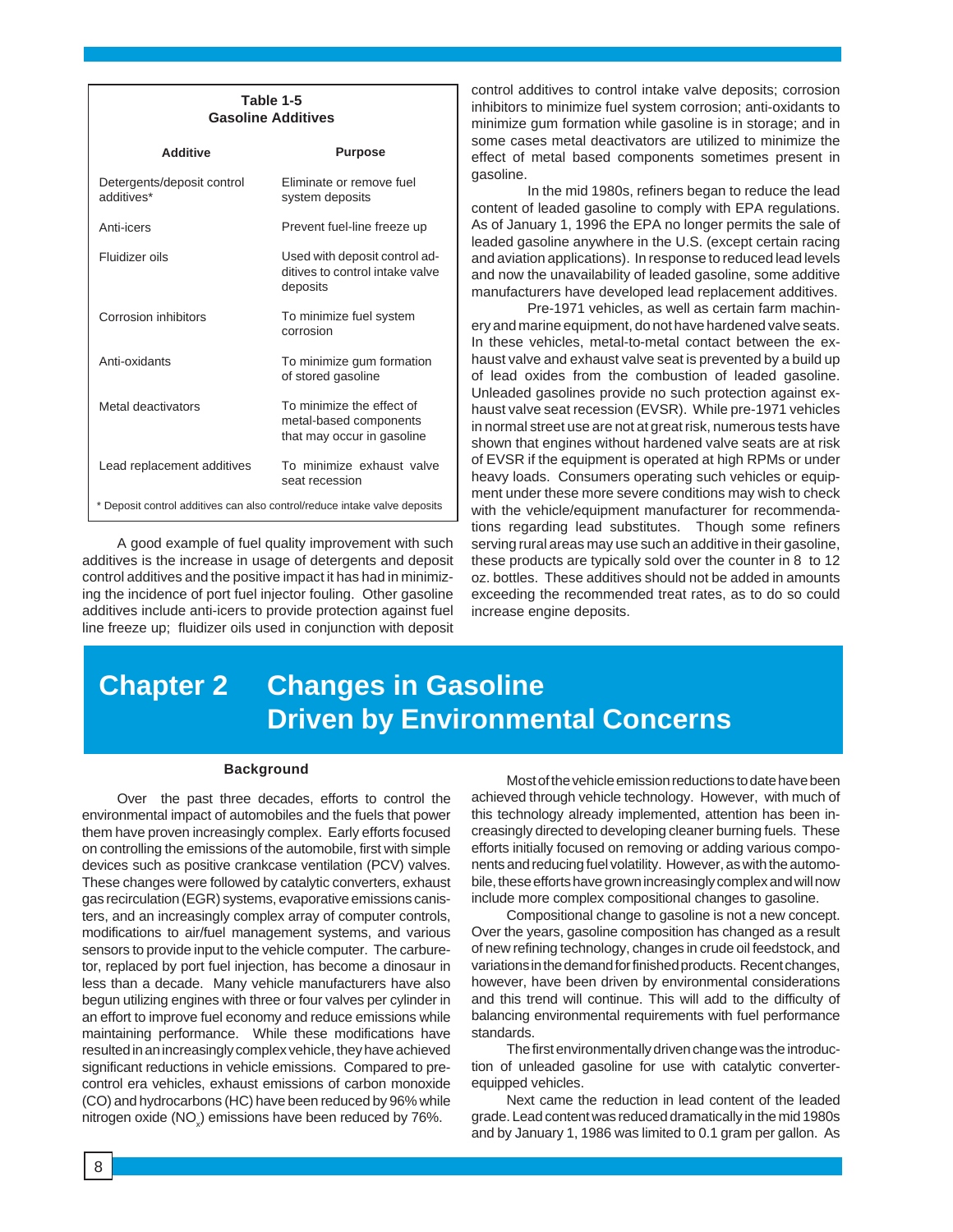of January 1, 1996 the addition of lead to automotive gasoline is no longer permitted.

The first gram of lead added to a gallon of gasoline raises the (R+M)/2 (pump octane) about six octane numbers. The need to manufacture more unleaded gasoline and to phase out the use of lead initially strained some refiners octane capabilities.

The refiners and petroleum industry responded to this need for octane through a variety of actions. These actions included utilizing more complicated manufacturing processes and also the addition of oxygenates (alcohols and ethers) to gasoline.

The use of more complex refining processes during the 1980s resulted in increased levels of aromatics, olefins/diolefins, and "light end components" in gasoline.

Aromatics include products such as benzene, a known cancer causing agent; toluene, a known toxin; and xylene which is a major contributor to smog formation. In addition, these products may contribute to elastomer deterioration in some vehicle fuel systems. The average aromatic content of gasoline increased from around 20% in the 1970s to approximately 32% in 1990 with many gasolines exceeding a 40% aromatic content.

Olefins and diolefins present environmental concerns due to their contribution to smog formation. These components may also contribute to the formation of gums and lacquers in vehicle engines. They are also thought to be one of the factors contributing to fuel injector and intake system deposits.

The resulting increase in production of light end components, such as butane, increased their use in gasoline to enable utilization of all refinery streams. The butane content of gasoline increased significantly by the mid-1980s. This had a dramatic impact on fuel volatility.

The end result of these efforts to maintain octane quality was a gasoline that was more volatile. This resulted not only in hot driveability problems but also in increased evaporative emissions. Evaporative emissions of hydrocarbons contribute to ground level ozone formation, another concern to EPA. Between 1980 and 1985, the average vapor pressure of summer grade gasoline increased from 9.8 psi to 10.4 psi. This vapor pressure increase led EPA to implement rules to reduce the volatility of summer grade gasoline. This was done in two phases. The first phase which required vapor pressures ranging from 9.0 psi to 10.5 psi was implemented in the summer of 1989.

In 1992, EPA implemented Phase II of their volatility control levels which requires that gasoline sold (at retail) between June 1st and September 15th have a vapor pressure of no more than 9.0 psi. Southern ozone non-attainment areas are required to sell gasoline with a vapor pressure of no greater than 7.8 psi during this control period. As with Phase I of their program, EPA will permit gasoline/ethanol blends (containing 9% to 10% ethanol) to be up to 1.0 psi above the vapor pressure requirements for gasoline.

In addition to further reducing evaporative emissions, the Phase II volatility controls have nearly eliminated fuel related hot driveability problems in all but the most sensitive of vehicles.

Figure 2-1 depicts the summertime fuel volatility trends for 1985 to 1994 and graphically displays the significant decreases in volatility achieved by the EPA Volatility Controls

Also during the 1980s, some areas began to experiment with oxygenated fuel programs as a way to reduce tailpipe



emissions of CO. In January 1988, certain areas of Colorado became the first localities to mandate the use of oxygenated fuels during certain winter months. Oxygenated gasolines contain oxygen-bearing compounds (alcohols or ethers).

By 1991, several other western cities had followed Colorado's lead and there were eight areas of the nation utilizing such programs during winter months when CO levels are traditionally highest.

The requirements for these early programs were met almost exclusively through the use of ethanol and methyl tertiary butyl ether (MTBE). Since these compounds add oxygen to the air/fuel mixture, they chemically enlean the air/ fuel charge resulting in more complete combustion and lower carbon monoxide emissions.

These programs were quite successful and led to Congress exploring similar provisions for all CO non-attainment areas when they prepared the 1990 Clean Air Act Amendments. This brings us to the most recent round of environmentally driven changes to gasoline

#### **1990 Clean Air Act Amendments**

In November 1990, then President Bush signed the Clean Air Act Amendments of 1990 (CAAA90) into law. These amendments included provisions that required the use of oxygenated fuels in nearly all CO non-attainment areas effective in 1992 and required the introduction of reformulated gasolines in certain ozone non-attainment areas starting in 1995. The amendments also included a requirement that all gasolines contain a detergent/deposit control additive that keeps carburetors, fuel injectors, and intake valves clean. Other provisions in the amendments included the elimination of the addition of lead to any automotive gasoline.

Gasolines that are not regulated under the reformulated gasoline or oxygenated gasoline programs are subject to what is called the "anti-dumping rules" of the amendments. These requirements regulate conventional gasoline in a manner to ensure that its composition does not lead to increased emissions, or in other words, the fuel cannot become any "dirtier" than it was in 1990. The major gasoline related provisions of the 1990 Clean Air Act Amendments are recapped in Table 2-1.

See Appendix B for areas of the nation that are currently required to use oxygenated fuels and reformulated gasoline.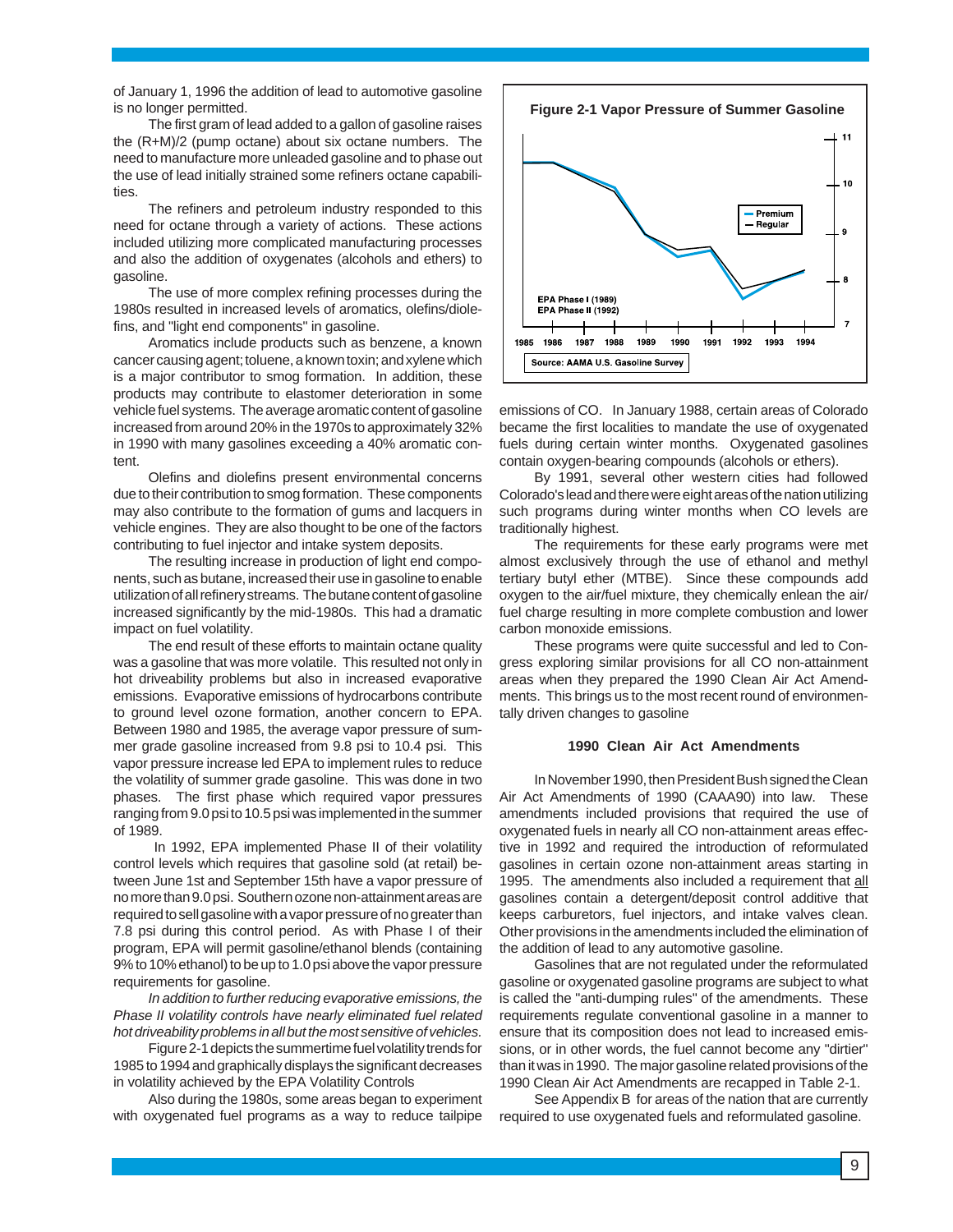The above mentioned programs have led to three distinct families of gasoline, conventional gasoline, oxygenated gaso-

#### **Table 2-1: Gasoline Related Programs of the 1990 Clean Air Act Amendments**

- Oxygenated fuels required in CO non-attainment areas beginning in 1992 (winter months)
- Reformulated gasoline required in certain ozone non-attainment areas beginning in 1995 (year round)
- Detergents required in all gasoline beginning in 1995 (year round)
- No lead allowed in gasoline beginning 1995 in reformulated gasoline areas and 1996 in all other areas.
- Anti-dumping provisions regulate conventional gasoline to present emissions levels beginning in 1995.

line, and reformulated gasoline. While these gasolines are similar, there are some minor differences and this has led to some confusion about the composition and characteristics of these fuels. A brief description of each gasoline category follows.

**Conventional Gasoline:** Conventional gasoline represents all gasoline sold in non-control areas or in other words, all gasoline that is not regulated under the oxygenated or reformulated gasoline programs. Conventional gasoline is subject to the previously mentioned anti-dumping rule. The rule requires that each refiner cannot produce gasoline that, on average, would increase emissions of volatile organic compounds (VOC), oxides of nitrogen (NOx), carbon monoxide (CO), and toxic air pollutants (TAP) when compared to the gasoline they were producing in 1990 (See Table 2-2). Toxic air pollutants are defined as benzene, 1,3 butadiene, polycyclic organic matter, acetaldehyde, and formaldehyde. These regulations were

#### **Table 2-2 Clean Air Act - Conventional Gasoline Anti-Dumping Requirements**

Compared to their 1990 averages, each refiner's gasoline cannot result in higher emissions of the following:

| Volatile organic componds | (VOC)              |
|---------------------------|--------------------|
| Oxides of Nitrogen        | (NO <sub>v</sub> ) |
| Carbon monoxide           | (CO)               |
| Toxic air pollutants      | (TAP)              |
| Benzene                   |                    |
| 1,3 Butadiene             |                    |
| Polycylic organic matter  |                    |
| Acetaldehyde              |                    |
| Formaldehyde              |                    |
|                           |                    |

implemented to eliminate any increases in emissions resulting from the composition of conventional gasoline.

Conventional gasoline may, and often does, contain oxygenates such as ethanol and methyl tertiary butyl ether. Ethanol content is limited to a maximum of 10% by volume and MTBE is limited to a maximum of 15% by volume, Conventional gasoline continues to be subject to ASTM performance standards as covered in Chapter 1.

**Oxygenated Gasoline Programs:** The Clean Air Act Amendments require that CO non-attainment areas sell only oxygenated gasoline during certain winter months, usually for a four month period. The applicable months vary by area depending upon the historical pattern of CO violations. The most common time frame for these programs is November through February. These are wintertime only programs because that is when nearly all violations of the federal CO standards occur.

Each state has some flexibility in controlling its specific program so details and procedures may vary slightly from one state to the next. Basically, each state requires that gasoline sold during the designated control period contain an average of 2.7 weight percent oxygen (California's program requires only 2.0 weight percent oxygen). This is typically achieved by the addition of 7.8 volume percent ethanol (ethanol can be added at up to 10 volume percent) or 15 volume percent MTBE. Other permitted oxygenates and the levels required to achieve the standard would include tertiary amyl methyl ether (TAME) at 17.2 volume percent and ethyl tertiary butyl ether (ETBE) also at 17.2 volume percent. Though some other types of oxygenates are permitted, they have not been used at any significant levels. The principal underlying the oxygenated fuels program is very simple. The chemically bound oxygen in the gasoline enleans the air fuel ratio. This results in more complete combustion and hence lower CO emissions. This reduction varies depending upon oxygen level, vehicle technology, and state of tune. The reduction in CO typically ranges from 10% to 30% with older vehicles experiencing the greatest reduction. Modest reductions of tailpipe emissions of hydrocarbons (HC) are also experienced in many vehicles.

The winter of 1992/1993 was the first year that the oxygenated fuel programs were implemented on a nationwide basis. The program was extremely successful with impressive reductions in CO emissions.

The seven pre-existing programs in the western states continued to enjoy ongoing reductions with the number of CO exceedances dropping by 50% compared to the previous year. The eight new California program areas experienced an 80% reduction in violations. The twenty-one new non-California program areas experienced a 95% drop in the number of CO exceedances. See Figure 2-2. These results represent the greatest year to year reduction in CO exceedances since records have been kept and clearly demonstrate the positive results of the oxygenated gasoline program

Oxygenated gasoline must meet not only the minimum wintertime oxygen requirement but it is also subject to the antidumping provisions for conventional gasoline. Oxygenated gasoline is also subject to ASTM performance standards.

Put another way, oxygenated gasoline is simply conventional gasoline that is required to contain a minimum level of oxygen. Now in place for over four years, the accomplishments of these programs are well established.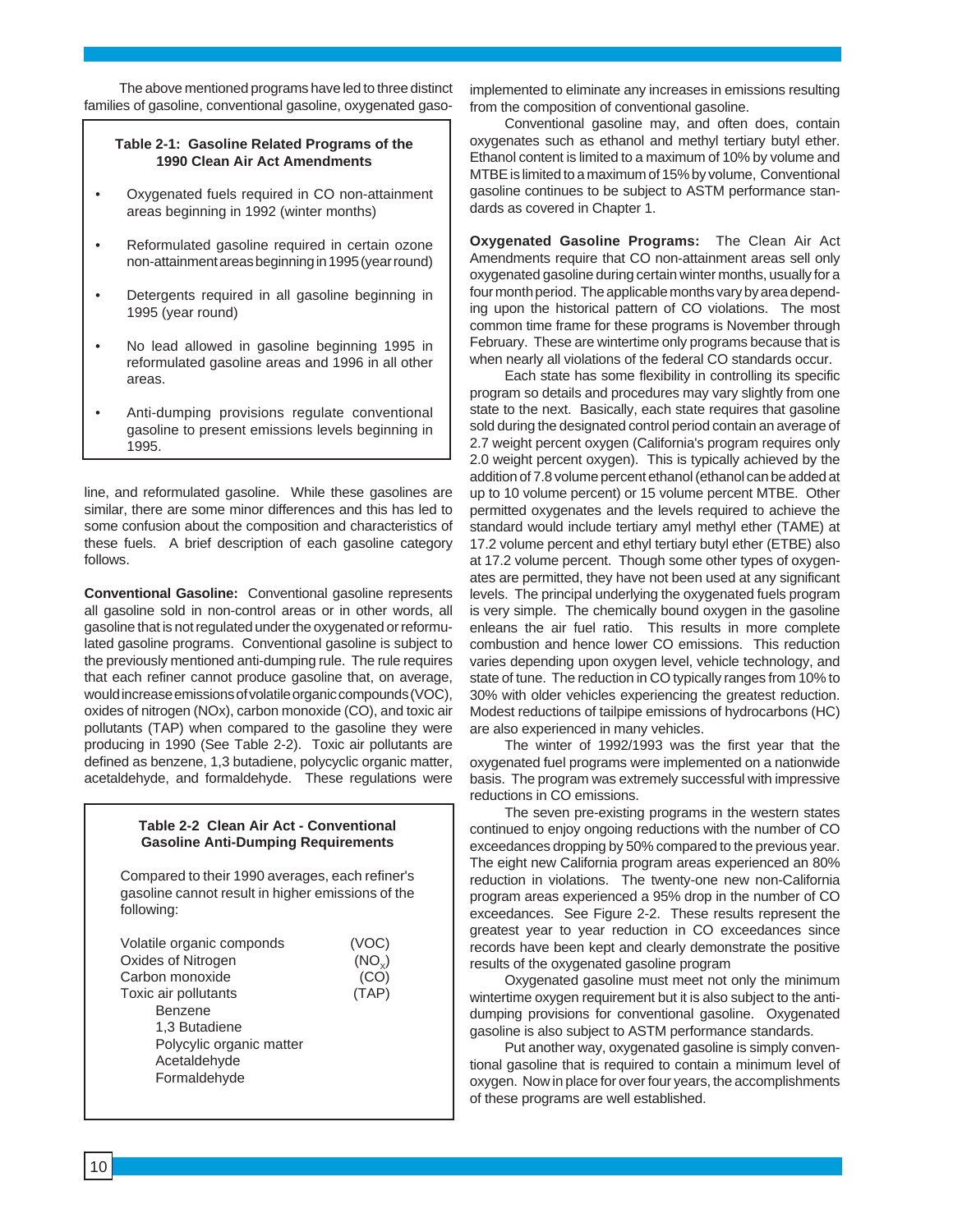

NOTE: In some areas a CO non-attainment area may also be an ozone non-attainment area participating in the reformulated gasoline program. In these cases the minimum wintertime oxygen standard applies during applicable months while reformulated gasoline requirements must be met on a year round basis.

**Reformulated Gasoline:** The Clean Air Act Amendments required the nine worst ozone non-attainment areas (classified as Extreme or Severe) to implement reformulated gasoline (RFG) programs. These areas included the following metropolitan areas; Baltimore, Chicago, Hartford, Houston, Los Angeles, Milwaukee, New York City, Philadelphia, and San Diego.

Other ozone non-attainment areas (classified as serious, moderate, or marginal) may "opt-in" to the RFG program upon request of that state's governor to the EPA. Several governors have made such requests resulting in several other areas being subject to the reformulated gasoline requirements.

In the presence of heat and sunlight, hydrocarbon emissions (both tailpipe and evaporative) react with  $NO<sub>x</sub>$  to form ground level ozone. The requirements for reformulated gasoline are designed to reduce this reaction.

NOTE: A distinction should be made at this point with regard to reformulated gasoline as an ozone control strategy. Technicians are currently dealing with CFC (chlorofluorocarbons) reclamation programs to reduce ozone depletion in the upper atmosphere, where it provides protection against harmful ultraviolet rays. However, at ground level, ozone is a respiratory irritant. It is particularly harmful to young children, the elderly, and those with respiratory conditions. Ozone is the principal ingredient in smog. Reformulated gasoline programs are directed toward reducing ground-level (lower atmosphere) ozone.

In the late 1980s, ARCO introduced EC-1, the nation's first gasoline marketed as a reformulated fuel. Other petroleum companies soon introduced fuels that they marketed as a reformulated gasoline. However, the Clean Air Act Amendments set specific guidelines for what is now termed as reformulated gasoline or RFG. The EPA has further defined these guidelines through a series of rulemakings and information documents.

There are actually two phases to the RFG program. Phase I of the program applies for calendar years 1995 through 1999. Phase II is scheduled to begin on January 1, 2000.

Phase I of the program requires a 15% reduction in both ozone forming volatile organic compounds (VOC) emissions and toxic emissions with no net increase in oxides of nitrogen  $(NO<sub>x</sub>)$ . Phase II of the program requires a 25% reduction in VOCs and a 20% reduction in toxic emissions and a 5.5% reduction in  $NO_{\sim}$ .

Phase I of the program is divided into two parts defined best by the mechanism of compliance. To ease the petroleum industry's compliance burden (due to the short lead time between the final regulations and initial compliance dates) the EPA developed what has come to be called the "Simple Model" for use in calendar years 1995 through 1997.

Refiners are deemed to be in compliance if their RFG meets the requirements of the simple model. The limitations of the simple model include a maximum of 1.0 volume % benzene, a 2.0 weight % minimum oxygen content, and no net increase in  $NO<sub>x</sub>$ . Sulfur, olefins, and the 90% distillation point are capped at the refiners average values for their 1990 gasoline production. The aforementioned standards apply on a year round basis. In addition the summer grade of gasoline (defined as June 1st to September 15th at the retail level) must meet reduced volatility standards. This is defined as a vapor pressure of no more than 7.2 psi for the southern ozone nonattainment areas (Class B areas or lower) or 8.1 psi for northern ozone non-attainment areas (Class C areas). The simple model RFG requirements are listed in Table 2-3.

| Table 2-3<br><b>Reformulated Gasoline - EPA Simple Model</b>                                                                                                          |                                                                                    |  |
|-----------------------------------------------------------------------------------------------------------------------------------------------------------------------|------------------------------------------------------------------------------------|--|
| • Benzene                                                                                                                                                             | 1.0 volume % maximum                                                               |  |
| ∙ Volatilitv                                                                                                                                                          | 7.2 psi vapor pressure in Class B areas<br>8.1 psi vapor pressure in Class C areas |  |
| l ∙ Sulfur, olefins,<br>90% point                                                                                                                                     | Capped at the average values of<br>the refiner's 1990 gasoline                     |  |
| $\bullet$ NO <sub>x</sub>                                                                                                                                             | No net increase                                                                    |  |
| ∙Oxygen                                                                                                                                                               | 2.0 weight % minimum                                                               |  |
| NOTE: All standards apply year round except volatility.<br>- The<br>volatility standard applies from June 1st to September 15th of<br>each year (at the retail level) |                                                                                    |  |

EPA has prepared a "complex model" that must be used beginning in 1998. Refiners may also use the complex model sooner on a voluntary basis in which case it would replace use of the simple model for a given refiner.

The complex model is a series of very complicated equations developed into a computer model. Results from various test programs, measuring the effect of various fuel changes on automobile emissions, were used to construct these equations. The model data base includes several test

11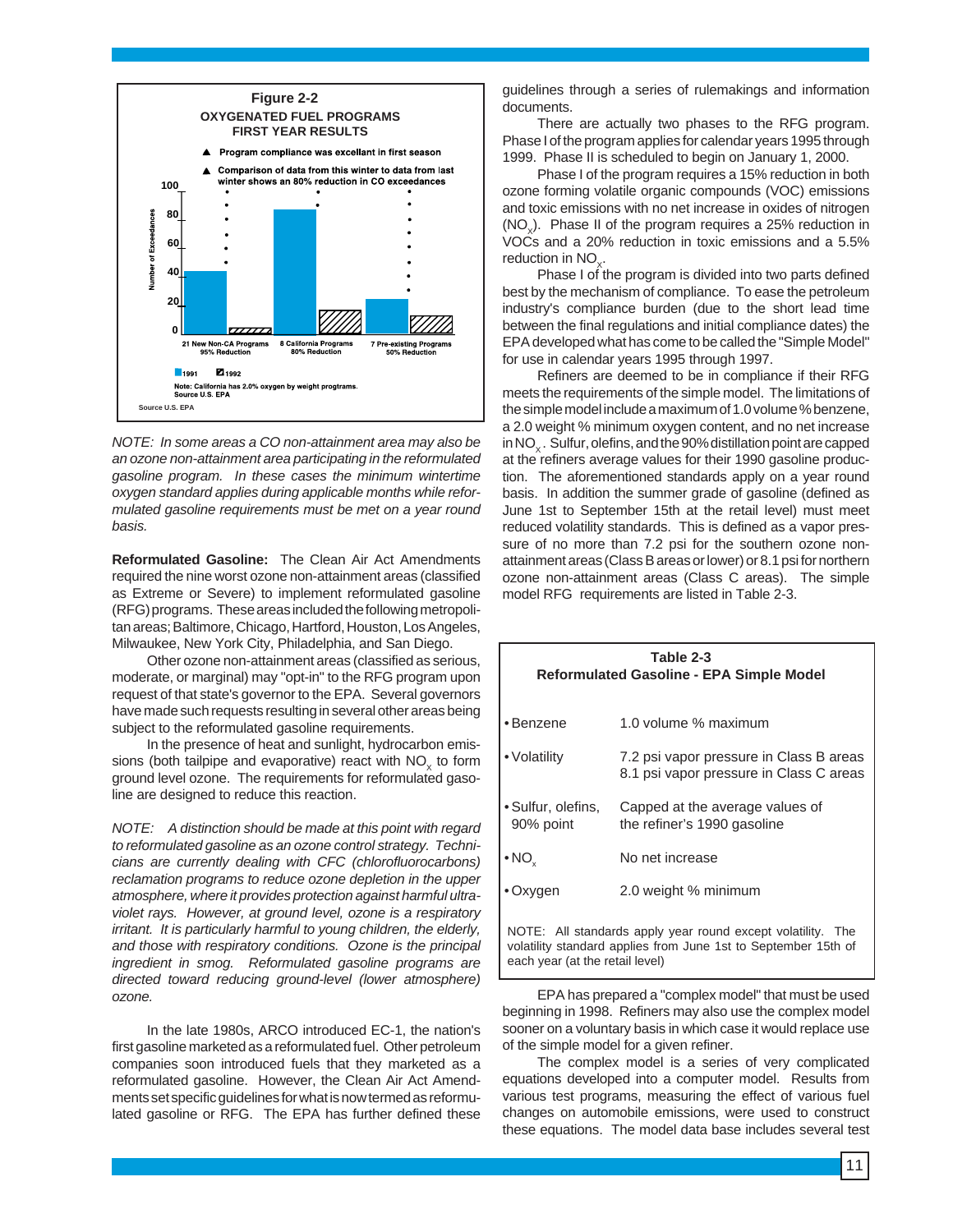programs that have been peer reviewed and deemed appropriate for inclusion. These tests looked at the emissions effects of such characteristics as oxygen content (by oxygenate type) aromatic level, olefin content, vapor pressure, and distillation characteristics.

The model developed from these tests enable the prediction of emissions reductions (or increases) that result from various changes to the fuel. A refiner can utilize the complex model to achieve the RFG requirements. This enables a refiner to meet the environmental standards and performance standards in a manner most suitable to their refinery capabilities.

Though the term reformulated gasoline has been perceived as distinguishing a new product, in reality there is very little about RFG that is different. There is nothing present is RFG that cannot be found in conventional gasoline. The levels of certain ingredients are simply altered to reduce emissions. Nor are the performance standards any different except for slightly lower volatility for the summer grade. In fact when RFG was introduced in 1995, it was already a proven product having been sold in California since 1992. California's RFG program, with more detailed restrictions and a faster implementation schedule, differs somewhat from the federal requirements.

It is estimated the use of reformulated gasoline will reduce vehicle emissions by over two billion pounds per year. This is equivalent to removing eight million automobiles from the road.

Reformulated gasoline, oxygenated fuel, and individual oxygenates are discussed in greater detail in Chapter 3.

**Detergent Requirements:** The 1990 Clean Air Act Amendments also required, beginning in 1995, that all gasolines be treated with detergents and deposit control additives to minimize deposits in carburetors, fuel injectors, and on intake valves. The EPA is also exploring the possibility of setting standards to control combustion chamber deposits. Fuel intake system deposits are an environmental issue because increased levels of deposits can increase exhaust emissions of HC or  $NO<sub>x</sub>$ depending upon operating mode.

**Other Information:** While all gasolines must continue to meet vehicle performance standards, it is clear that current changes in gasoline are driven by environmental considerations.

As more conclusive data is developed it is likely that further changes will occur. Research in this area is ongoing with new data being accumulated by both government and industry. The three domestic auto manufacturers and fourteen large oil companies have formed a research consortium called the Air Quality Improvement Research Program (AQIRP). The objective of this program "is to conduct a research and testing program to develop data on potential improvements in vehicle emissions and air quality — primarily ozone — from reformulated gasoline, various other alternative fuels, and developments in automotive technology."

Phase I of this multi-million dollar program examined emissions from current and older vehicles using different variations of reformulated gasolines with widely varying aromatic content, olefin content, oxygenate content and type, sulfur content, vapor pressure and 90% distillation points. This phase of the program also examined emissions from flexible fueled vehicles operating on a mixture of 85% methanol/15% gasoline. Phase I of the program was designed to help identify fuel characteristics that need further study in future phases of the program.

This program is now well into Phase II which will further define various fuel characteristics and their impact on vehicle emissions. Data developed from the AQIRP program was one of the information sets used in developing the equations for EPA's complex model. More importantly, research work such as this helps scientists and engineers focus on the fuel changes with the greatest prospect for environmental improvements.

# **Chapter 3 Reformulated Gasoline, Oxygenates, and Oxygenated Fuels**

#### **Background**

In many cases the widespread introduction of oxygenated fuels and reformulated gasoline were accompanied by unnecessary confusion and concern among consumers. This was due, in large part, to inaccurate or incomplete media reports. In addition, some service technicians were not provided adequate information on the fuels so that they could discuss pertinent issues with their customers, the auto owners.

This chapter will cover information that addresses the most often misunderstood performance issues pertaining to reformulated gasoline, oxygenated fuels, and the fuel oxygenates they both contain.

#### **Reformulated Gasoline**

First implemented in 1995 (1992 in California), the reformulated gasoline (RFG) program is one of the latest in a series of measures taken to provide cleaner burning automotive fuels. RFG is often confused with oxygenated gasoline. While both contain oxygenates, such as ethanol and MTBE, they are not exactly the same. Oxygenated fuels are simply conventional gasolines with an oxygenate added. Oxygenated fuels are sold during winter months to reduce CO emissions.

Reformulated gasolines also contain oxygenates but, as described in Chapter 2, undergo other compositional and property alterations to reduce ozone forming emissions. RFG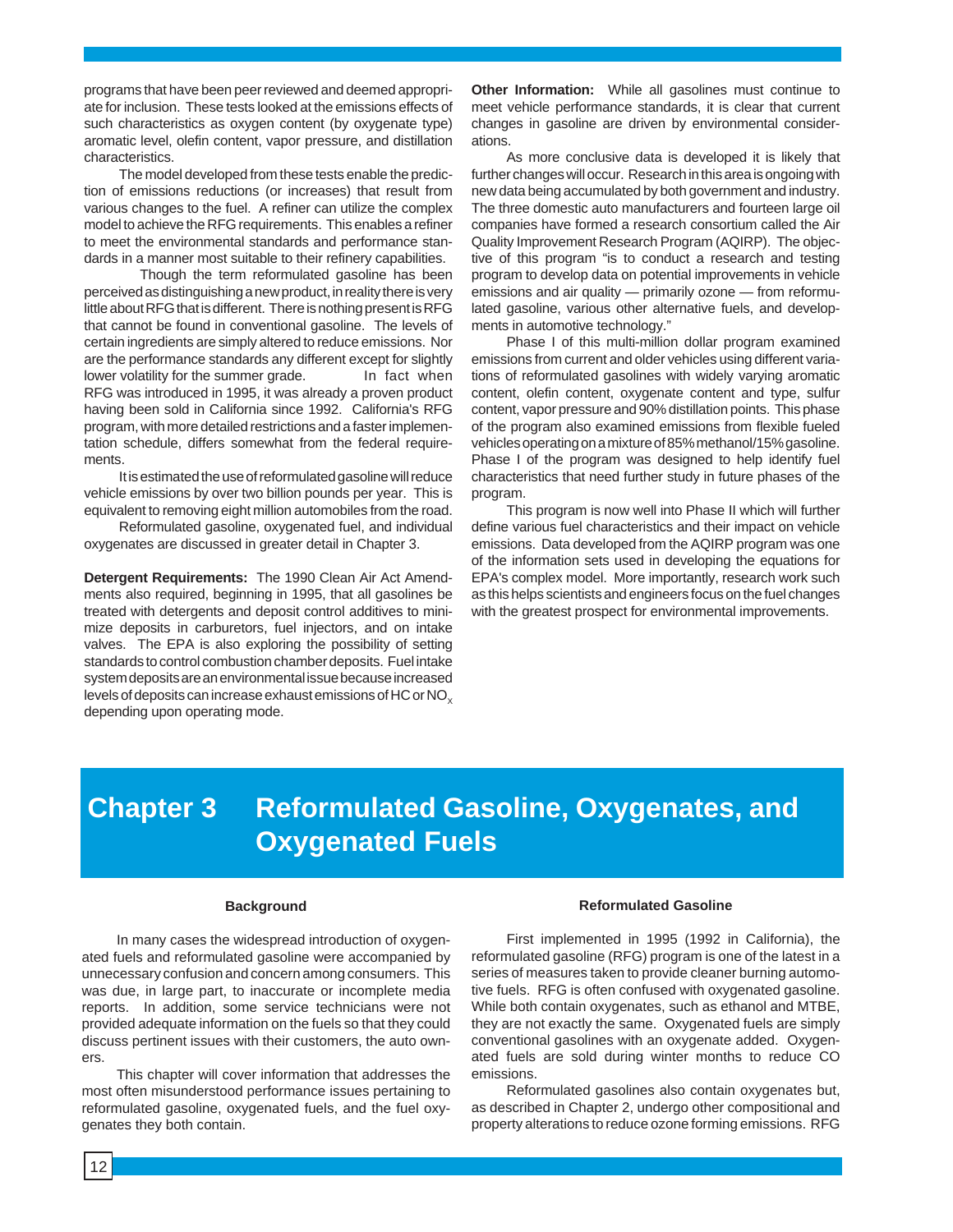is a year round program with slightly different versions of the fuel for summer and winter. All reformulated gasoline is oxygenated but not all oxygenated fuels are RFG. It should also be noted that conventional gasoline often contains oxygenates to boost octane.

Contrary to inaccurate media reports, RFG differs very little from conventional gasoline. The various properties are within the range of parameters for conventional gasoline. The primary differences between RFG and conventional gasoline are as follows:

- Benzene is limited to 1% in RFG.
- Volatility is reduced in summer grades of RFG.
- Each and every gallon of RFG must contain an oxygenate.
- As refiners switch to the complex model in 1998, other differences may include reduced levels of sulfur, aromatics, and olefins as well as reductions in the 90% evaporation point.

Each of the above four categories is discussed in more detail below:

**Benzene Reduction:** RFG can contain no more than 1% benzene. Benzene is relatively high in octane but is known to cause cancer in humans. The octane provided by benzene is replaced by oxygenates and hydrocarbons with appropriate boiling temperatures. The removal of benzene is therefore not a performance issue, simply a positive health benefit.

**Volatility:** Winter grade RFG will typically be of the same vapor pressure as conventional gasolines traditionally sold in a given area. The summer grade, however is of lower vapor pressure than conventional gasoline. RFG must meet a summer vapor pressure standard of 8.1 psi in northern RFG areas and 7.2 psi in southern RFG areas whereas conventional gasoline is typically 9.0 psi (or 7.8 psi in southern ozone non-attainment areas). It is important to note that the conventional gasolines were only recently (1992) lowered to these vapor pressure levels.

Vapor pressure is required to be lower to reduce evaporative emissions which can react in sunlight to form ozone.

However such reductions also reduce the amount of vaporization during cold start and warm up. Any problems resulting from reduced vapor pressure would be limited to abnormally cold days and primarily to older carbureted vehicles. For instance, summer grade RFG is required at retail by June 1st but it is required at terminals by May 1st. This means terminals start receiving, and may start shipping, reduced vapor pressure summer grade in early May or even late April. Temperatures in northern climates in May can easily drop to 50˚F or below. At 50˚F, 10.0 psi vapor pressure would provide better cold start and warm up performance than an

8.1 psi vapor pressure gasoline. This does not mean that cars will fail to start, simply that carbureted vehicles may require slightly longer cranking times and warm up performance could be affected. However this would be limited to those late spring and early summer days where temperatures fall below 60˚F.

**Oxygen Content:** All RFG must contain an oxygenate. The average per gallon oxygen content required is 2.0 weight percent.

The effect oxygenates have on RFG are the same as when oxygenates are added to conventional gasoline. These effects are discussed more thoroughly under the section on oxygenated fuels and oxygenates. (See pages 14-18)

The most often discussed effect is the impact on fuel economy which averages about 2.0% lower on modern vehicles in a proper state of tune. This is also discussed in greater detail on the following pages.

**Actual Variation:** Again it is important to note that there is really very little difference between the composition and characteristics of RFG when compared to conventional gasoline. The content and specification parameters for conventional gasoline and RFG are compared in Table 3-1. As can be seen from the table, the characteristics of RFG fall within the range of characteristics typical of coventional gasoline.

**Future Changes:** As refiners move to production of the "Complex Model" RFG, additional changes are likely to be made. These will likely include reductions in sulfur and olefins content. Sulfur and olefins are both bad actors in gasoline. Sulfur reduces the effectiveness of the catalytic convertor and at high levels can contribute to premature engine wear. Excessive sulfur can also result in a "rotten egg" odor from the catalytic converter. Olefins have been shown to contribute to some forms of fuel system deposits. So reductions of these ingredients will improve fuel quality.

In some cases aromatics may be reduced, especially heavy aromatics, and heavy hydrocarbons that could, by their removal, reduce the 90% distillation temperature. Some aromatics are high octane. However any lost octane will be replaced by oxygenates and other hydrocarbons since the finished fuel will still be required to meet octane quality guidelines.

| <b>Table 3-1 Comparison Conventional Gasoline to RFG</b><br>(Typical Properties) |                                    |              |  |
|----------------------------------------------------------------------------------|------------------------------------|--------------|--|
| Property                                                                         | <b>Conventional Gasoline Range</b> | Phase I RFG  |  |
| Reid Vapor Pressure (psi)                                                        | $6.9 - 15.1$                       | $7.2 - 15.0$ |  |
| T50 $(^{\circ}F)$                                                                | 141 - 251                          | 202          |  |
| $T90$ ( $F$ )                                                                    | 286 - 364                          | 316          |  |
| Aromatic (vol %)                                                                 | $6.1 - 52.2$                       | 23.4         |  |
| Olefins (vol %)                                                                  | $0.4 - 29.9$                       | 8.2          |  |
| Benzene (vol %)                                                                  | $0.1 - 5.18$                       | 1.0          |  |
| Sulfur (ppm)                                                                     | 10 - 1170                          | 302          |  |
| MTBE (vol %)                                                                     | $0 - 15.0$                         | 11.0         |  |
| Ethanol (vol %)                                                                  | $0 - 10.4$                         | 5.7          |  |
| Oxygen content (wt %)                                                            | $0 - 3.6$                          | 2.0          |  |
| Octane ([R+M]/2)                                                                 | $87 - 93$                          | $87 - 93$    |  |
| Source U.S. EPA                                                                  |                                    |              |  |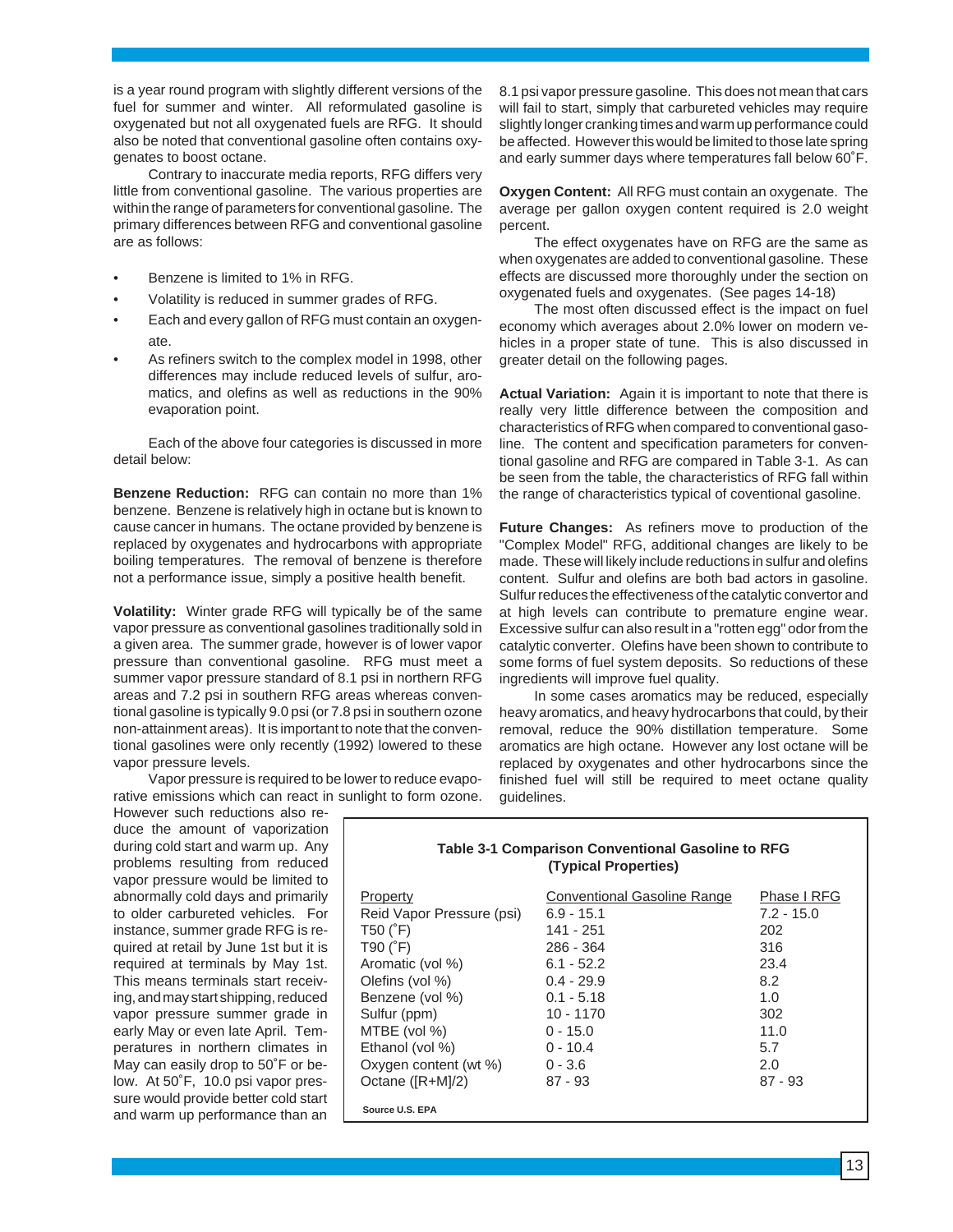Some tests have shown that removal of heavy aromatics and hydrocarbons will reduce fuel induction system and combustion chamber deposits. This should result in RFG being cleaner, not only for the air but for the fuel system and vehicle engine.

While positive for the environment, one minor drawback is that reductions in heavier gasoline components will slightly reduce the energy content of the gasoline. This could contribute to a fuel economy reduction beyond the average 2% reduction expected from oxygenate addition. It is not yet possible to predict the fuel economy effect of such changes but they would likely be very small, in the 1-2% range.

#### **Oxygenates**

The term oxygenated fuels can apply to various types of fuels. In most cases it is used to refer to the oxygenated fuel programs that require the use of oxygenated fuels during winter months in CO non-attainment areas. However reformulated gasoline also contains oxygenates and conventional gasoline sometimes contains oxygenates to improve octane quality.

An oxygenated gasoline is oxygenated by the addition of an alcohol or ether. The most commonly used alcohol is ethanol and the most commonly used ether is methyl tertiary butyl ether (MTBE). Other oxygenates such as ethyl tertiary butyl ether (ETBE) and tertiary amyl methyl ether (TAME) have recently started being used, primarily in RFG.

Before discussing oxygenated fuels, a review of information on the commonly used oxygenates is in order.

**Ethanol:** Ethanol is widely used and available in most areas of the U.S. Ethanol has seen continued growth as a gasoline component since the late 1970s when it was used as a product extender due to gasoline shortages. At that time gasolines containing ethanol were called gasohol. Later, when gasoline was more plentiful, ethanol began to see widespread use as an octane enhancer and the name gasohol was dropped in favor of names reflecting the increased octane (e.g. unleaded plus, super unleaded plus).

As with the other oxygenates, the use of ethanol as a gasoline component will improve combustion and thereby reduce CO emissions. Some studies have indicated that, used in a correctly formulated fuel, the use of ethanol can also reduce emissions which contribute to ozone formation.

More recently, ethanol supporters have focused attention on ethanol's ability to provide octane while replacing other environmentally harmful components in gasoline. Other studies suggest that using ethanol can also slow global warming when compared to gasoline. Ethanol also reduces imports by replacing imported gasoline and crude oil.

Ethanol is already contained in over ten percent of all gasoline sold in the United States. It is, or has been, used or marketed by such companies as Exxon, Sunoco, Marathon, Texaco, Amoco, Mobil, ARCO, Super-America, Chevron, Union, BP, Shell, and Phillips as well as numerous independent marketers. Trillions of miles have been driven on ethanol-blended gasolines.

In the early years of use, ethanol was added to gasoline in the transport truck at a terminal located away from the gasoline terminal. For a number of years now, the ethanol blending process has been much more sophisticated. Ethanol is located at the gasoline terminal or refinery loading rack and is metered into the gasoline to achieve an exact blend.

Blends exceeding 10 volume percent ethanol are not permitted by law, nor are they likely to occur, because ethanol costs much more than gasoline, making higher-level blends uneconomical.

Ethanol has an affinity for water. It picks up moisture throughout the fuel system and prevents fuel line freeze up. In the early gasohol era, this sensitivity to water led to problems because service stations often had water in the bottom of their underground tanks. Today, the petroleum industry is well aware of these considerations and companies using ethanol have implemented procedures to eliminate moisture in underground storage tanks. In fact, once tanks are properly prepared, ethanol helps eliminate the build up of water in the bottom of storage tanks.

The addition of 10 volume percent ethanol will typically contribute 2.5 or more octane numbers to the finished blend. The addition of ethanol increases vapor pressure by up to 1.0 psi although refiners may make other alterations to limit vapor pressure to comply with federal regulations. Ethanol is approximately 35% oxygen so a 10 volume percent blend would contain approximately 3.5 weight percent oxygen.

Ethanol is often confused with methanol. These two alcohols have distinctly different characteristics. Ethanol provides better water tolerance and better fuel system compatibility and contains less oxygen than methanol. Ethanol results in only a slight increase in fuel volatility, often less than would be found between various batches of gasoline within a market area. Unlike ethanol, methanol is very toxic.

In the United States, ethanol is produced by the fermentation of agricultural products, primarily corn. It is the same alcohol used in beverage alcohol but meeting fuel grade standards. The ethanol used in gasoline is denatured to make it unfit for drinking.

**MTBE (Methyl Tertiary Butyl Ether):** Methyl tertiary butyl ether has experienced exceptional growth in the past fifteen years. As with ethanol it was originally used as an octane enhancer. It is used by nearly every major oil company in at least some of their gasoline. MTBE is present, at various levels, in over 25% of all gasoline sold in the U.S. As an octane enhancer, MTBE is usually blended at levels of 6 to 8 volume percent. In oxygenated fuels, MTBE is blended at 15 volume percent and in RFG at 11 volume percent. These higher levels are necessary to meet the minimum oxygen content standard.

At higher levels MTBE will contribute 2.5 to 3.0 octane numbers to the finished gasoline blend. MTBE is not as sensitive to water as are the alcohols and does not increase the volatility of most gasolines.

MTBE is manufactured by the chemical reaction of methanol and isobutylene. The conversion of methanol to MTBE eliminates the unfavorable characteristics associated with methanol. The finished ether does not contain methanol.

MTBE and other ethers have a very distinct odor. This has led to some complaints by motorists who find the odor unpleasant and in some cases claim the smell has made them nauseous or caused eye irritation or rashes. These reports have been sensationalized by the media making study of these complaints difficult. Though studies continue, the work thus far indicates that MTBE provides both environmental and health benefits when compared to the products in gasoline that it replaces.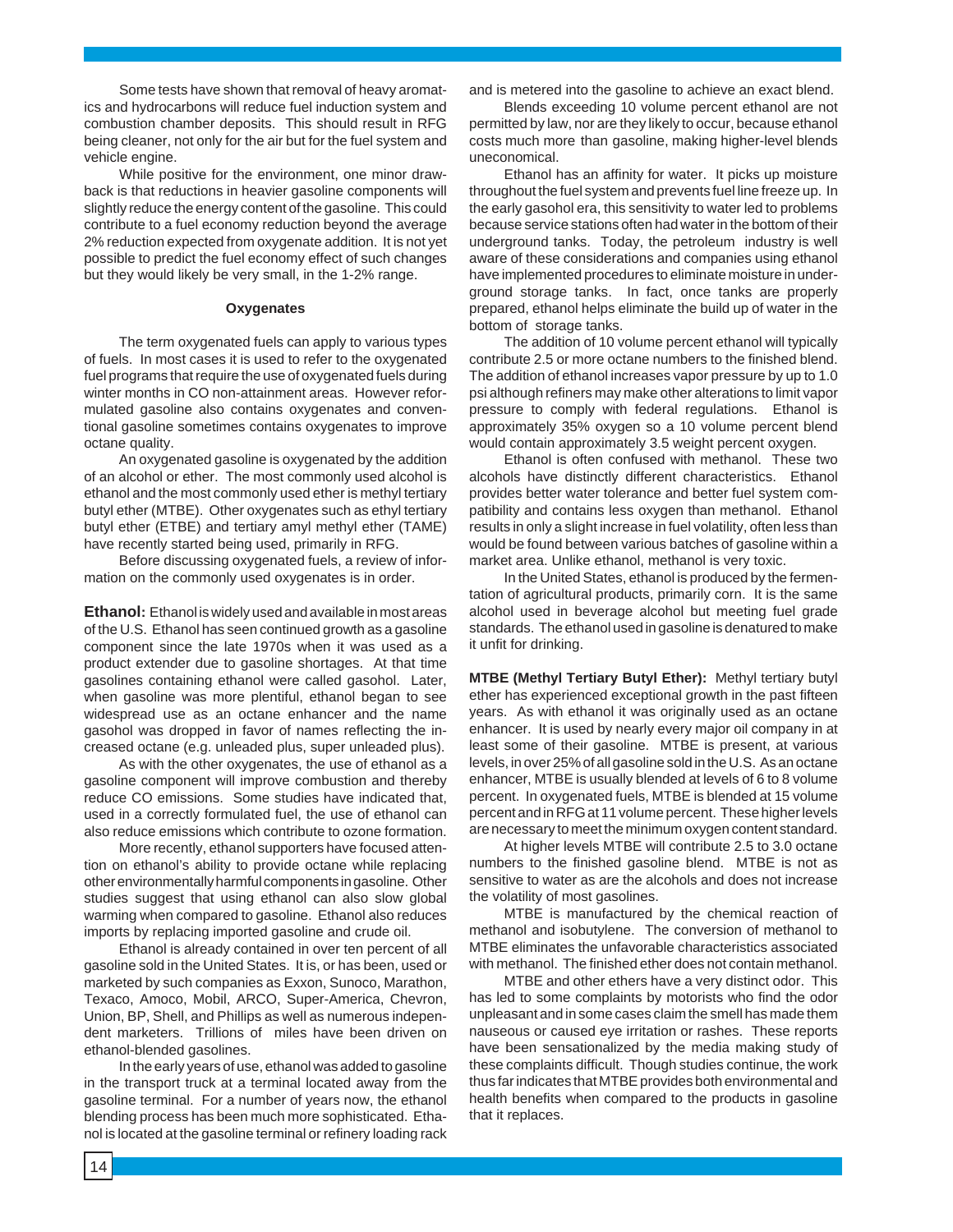**TAME (Tertiary Amyl Methyl Ether):** Recently, some refiners have started using TAME to enhance octane and to provide oxygen for compliance primarily with reformulated gasoline requirements. Although there is less experience with TAME compared to the other oxygenates, its performance characteristics are generally considered to be similar to those of MTBE. TAME is permitted in gasoline at levels up to approximately 17.2 volume percent, although it is usually used at much lower levels. At maximum permitted levels, TAME can contribute up to 3.0 octane numbers to the finished blend which would then contain an oxygen level of 2.7 weight percent.

TAME will actually lower the vapor pressure of the gasoline to which it is added. Currently TAME is present in only a small percentage of gasoline sold, but its use is expected to grow as new production facilities come on line.

TAME is manufactured by the chemical reaction of methanol and isoamylene. As with MTBE, this conversion eliminates the unfavorable characteristics of the methanol.

**ETBE (Ethyl Tertiary Butyl Ether):** ETBE has only recently begun seeing any level of commercial use. Various test programs have indicated that the performance characteristics of ETBE are similar to MTBE. The maximum permitted level of ETBE is 17.2 volume percent. At this level ETBE contributes up to 3 octane numbers to the finished blend which would contain 2.7 weight percent oxygen. ETBE will lower the vapor pressure of the gasoline to which it is added. The low vapor pressure characteristics of ETBE makes it an attractive blend component for reformulated gasoline. ETBE is manufactured by reacting ethanol and isobutylene similar to the other ether processes.

**Benefits:** Clearly the primary benefit of oxygenates is their ability to contribute oxygen and octane to the gasoline to which they are added.

Figure 3-1 depicts the amount of oxygenate needed to achieve various oxygen levels in gasoline.

Reformulated gasoline must contain an average of 2.0 weight percent oxygen but may contain up to 3.5 weight percent oxygen. Oxygenated fuel programs require winter grades to have an average of 2.7 weight percent oxygen. All ethers are limited to a maximum of 2.7 weight percent oxygen. Ethanol blends can contain up to approximately 3.5 weight percent oxygen.

Figure 3-2 depicts the octane values of the four most commonly used oxygenates.

**Other Oxygenates:** Although the use of other oxygenates in gasoline is permitted, such use is not likely. The other alcohols and ethers permitted in gasoline are hampered by either high cost and/or unfavorable blending characteristics making their use in the near term very unlikely.

#### **Oxygenated Fuels**

Whether conventional gasoline, oxygenated gasoline, or reformulated gasoline, fuels containing oxygenates are perhaps the most misunderstood type of gasoline on the market. While it is accepted that oxygenated fuels improve octane quality, enhance combustion, and reduce exhaust emissions, many technicians still harbor doubts regarding

**Figure 3-1 Volume Oxygenate Requirement for Regulatory Oxygen Levels**





volatility, energy content (fuel economy), materials compatibility, and fuel system deposits. Extensive testing has been conducted in each of these areas and the effects of oxygenates are well known.

**Fuel Volatility:** In the mid 1980s the vapor pressure of much of the gasoline was in excess of what automobile fuel systems were designed to handle during hot weather. This led to a rash of hot driveability/hot restart problems. It was during this time frame that oxygenates began to see widespread use and therefore these problems were often attributed to oxygenates such as ethanol. In reality, many fuels of that era, including hydrocarbon only fuels, were of unacceptably high vapor pressure.

Hot driveability/hot restart problems are primarily warm weather problems. Today, EPA regulates the vapor pressure of all gasoline during the summer months (June 1 to Septem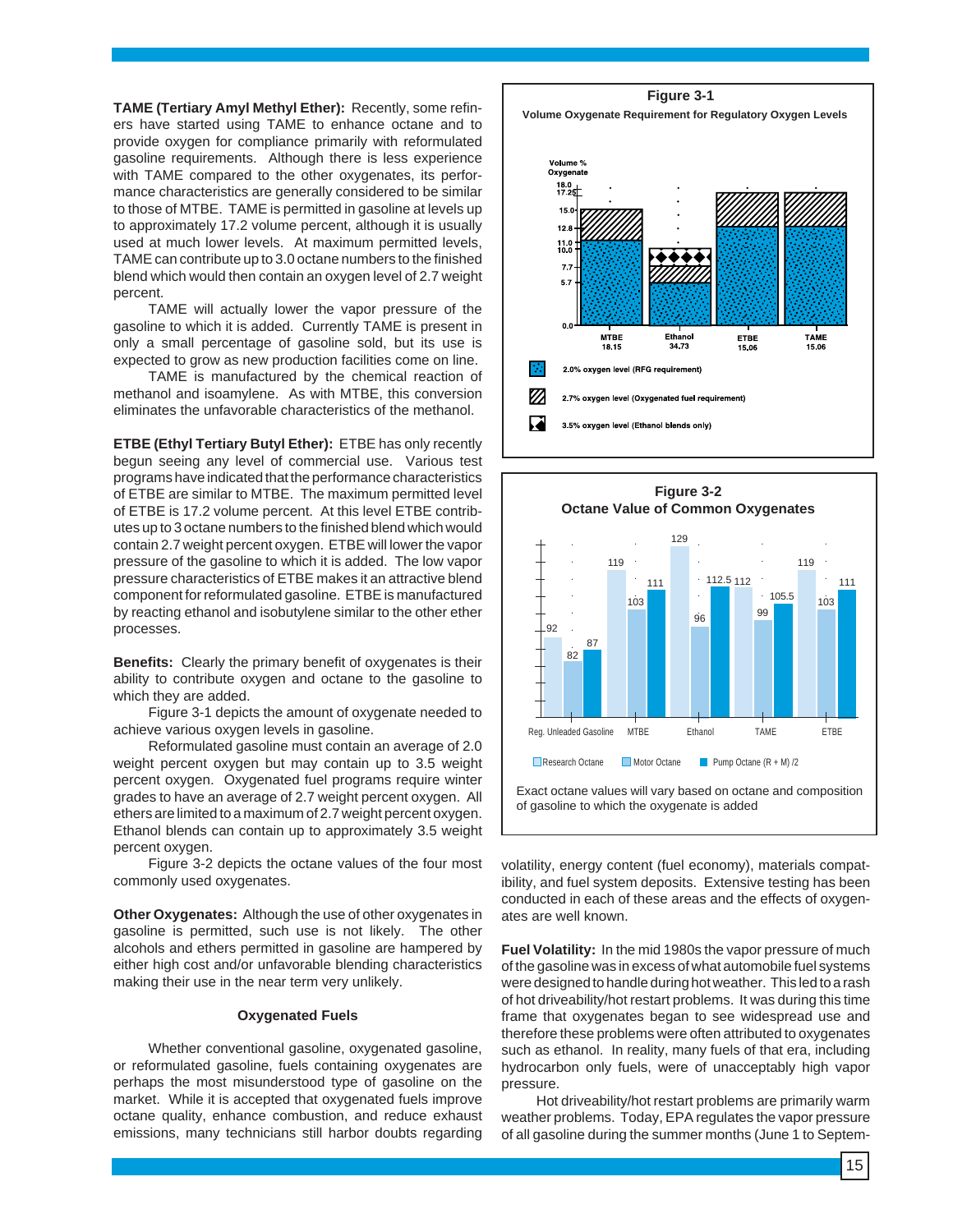ber 15 at retail) resulting in maximum permitted vapor pressures ranging from 7.2 psi to 10.0 psi depending on the type of gasoline and area in which it is sold. Therefore hot driveability and hot restart problems such as vapor lock and fuel foaming have been largely eliminated.

**Materials Compatibility:** Auto manufacturers have, for many years, used materials that are compatible with oxygenated fuels. However, with the widespread use of oxygenated fuels and reformulated gasoline, certain myths have resurfaced, so they warrant mention here. In earlier versions of this manual this topic was covered in greater detail, including photographs from various tests and applicable service bulletins. The information presented was segmented into two categories, metals and elastomers.

Most metal components in automobile fuel systems will corrode or rust in the presence of water, air or acidic compounds. The gasoline distribution system usually contains water, and additional moisture may collect in the automobile tank from condensation. Gasoline may also contain traces of sulfur and organic acids. Gasoline has always been recognized as potentially corrosive. Pipelines which distribute gasoline routinely require that corrosion inhibitors be contained in gasoline to protect their plain steel pipe. Therefore, corrosion inhibitors have been routinely added to gasoline for many years.

MTBE is slightly soluble in water and could increase the water-holding characteristics of gasoline by a very small amount. However, MTBE has not been shown to increase the corrosion level of gasoline.

Alcohols are more soluble in water than MTBE. The addition of ethanol will increase a gasoline's ability to hold water. Therefore, an ethanol enhanced gasoline may have a slightly higher moisture content than non-blended gasoline. Several tests have been reported on ethanol enhanced gasolines. Vehicle fuel tanks and fuel system components from autos operated for extended periods on these blends were removed, cut open, and examined. These tests have generally concluded that ethanol does not increase corrosion in normal, everyday operation.

Auto manufacturers have indicated they do not have major concerns about metal corrosion, provided that all fuels contain effective corrosion inhibitors at the proper treatment levels. Responsible ethanol producers recognize that not all commercial gasolines are adequately treated for blending, and have, for some time, included a corrosion inhibitor in their ethanol. Additionally, there are ASTM specifications to ensure that fuel grade ethanol is suitable for addition to gasoline. Many manufacturers utilize guidelines even more stringent than those established by ASTM. Due to these controls and the addition of corrosion inhibitors, you should not encounter ethanol-related corrosion problems.

Elastomer compatibility is more difficult to generalize. A number of gasoline ingredients can have an effect on elastomer swelling and deterioration. For instance, aromatics, such as benzene, toluene, and xylene, have been shown to have detrimental effects on some fuel system elastomers. Gasolines sold today have a higher level of aromatics than those sold in the 1970s.

The addition of alcohols or ethers to gasoline can also cause swelling in fuel system elastomers. Swelling can be severe with methanol, but relatively insignificant with other alcohols. Ten volume percent ethanol contributes less swelling than the amount of additional aromatics needed to obtain the same increase in octane number. The combination of ethanol or MTBE with high aromatic levels may cause greater swelling than either product by itself.

Automobile and parts manufacturers have been responsive to the changes occurring in today's gasoline. Materials problems are less likely to occur with newer vehicles because of the upgrading of fuel system materials that has occurred since the introduction of higher aromatic unleaded gasolines and the addition of alcohols and ethers. All major automobile manufacturers have indicated that their late model vehicles are equipped with fuel system components upgraded for use with these fuels.

While all auto manufacturers warrant the use of 10 percent ethanol blends and gasolines containing MTBE, their upgrading of fuel systems occurred at different times. In general, 1980 and later model years should not experience problems with 10 percent ethanol blends or gasoline containing MTBE. Fuel systems in 1975 to 1980 model years were upgraded, but not to the same extent as later models. Pre-1975 models may have fuel system components that are sensitive to high aromatic gasolines, alcohols and ethers. Specific documentation of the effect fuel components have on older fuel system parts is often lacking. Technicians who find themselves replacing parts on pre-1980 vehicles should specify that replacement parts be resistant to such fuel components. These products include Viton® (EGR valves, fuel inlet needle tips) and fluoro elastomers (fuel lines, evaporative control lines, etc.)

For more specific information on the various materials used in vehicle fuel systems, refer to Appendix A.

Other countries have been quick to identify fuel system materials which resist the changing composition of gasolines.

For several years the standard motor fuel in Brazil has been a blend of 22 volume percent ethanol in gasoline. Brazil also has over 5 million cars in operation on straight ethanol. Their ethanol program has been in operation for over ten years. The materials compatibility problems have been overcome. The benefits of their experience on a more severe application have assisted in identifying more suitable fuel system materials.

Numerous tests have indicated that materials compatibility on oxygenated fuels is no more of a concern than comparable hydrocarbon fuels and should not present any unique problems.

In the early 1980s, one area that presented problems in isolated cases was fuel filter plugging. Occasionally, in older model vehicles, deposits in fuel tanks and fuel lines were loosened by ethanol blends. When this occurs, the vehicle's fuel filter may become plugged. This is easily remedied by a filter change. It is not likely that such problems will be experienced on late model vehicles. Purolator Products addressed this issue several years ago with a 213 vehicle fleet test. This test program found no premature plugging and no failures related to gasoline-ethanol blends (see Figure 3-3 next page).

**Fuel System Deposits:** Numerous tests have shown that proper additive treatment effectively controls the deposit tendencies of gasolines including those containing oxygenates. The 1990 Clean Air Act Amendments require (as of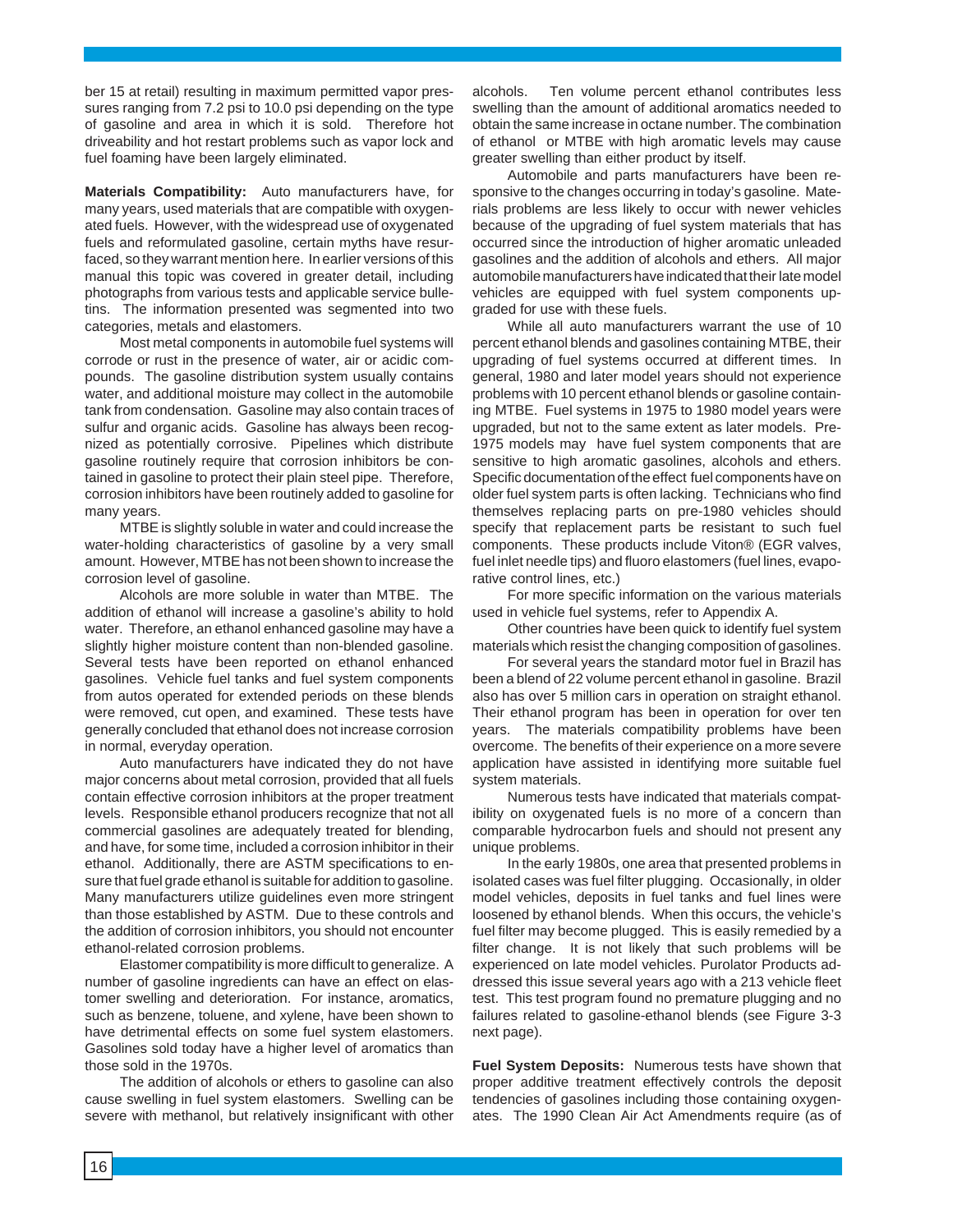**Figure 3-3 Excerpts from Purolator Products - Service Bulletin**

**Service** 

**Bulletin** 



PUROLATOR GASOLINE FILTERS CAN BE USED WITH GASOHOL

Purolator Products has been actively engaged in laboratory and field test analysis to determine the effects of gasohol on gasoline filters and their related components. The satisfactory results generated by accelerated laboratory compatibility testing has been confirmed by extensive field testing.

The results to date are very encouraging. No filter related failures have been observed. Additionally, premature filter "plugging" during initial gasohol fill-ups has not been experienced. Filter "plugging" had been reported in other field studies utilizing gasohol.

January 1, 1995) that all gasolines contain a detergent/ deposit control additive that controls deposits in carburetors, fuel injectors, and on intake valves. There are numerous considerations in effectively controlling fuel system deposits. These issues are covered in more detail in Chapter 4.

**Oxygen Content and Enleanment:** (Non-Feedback Systems) Oxygenated fuels may contain up to approximately 3.5 weight % oxygen depending on oxygenate type and level. This level of oxygen should not normally require any adjustments to the air/fuel ratio. However, you may occasionally encounter an auto which has the air/fuel ratio set lean. Since an increase in oxygen further enleans the fuel charge, these autos may display symptoms of enleanment (improper idle, engine dies). This can usually be easily corrected by minor adjustments to enrich the air/fuel mixture.

In those areas where vehicles are subject to Inspection & Maintenance (I/M) programs, care should be exercised to ensure that adjustment will not result in a failed emissions test.

(Feedback Systems) Newer vehicles are equipped with onboard computer control systems. These systems include oxygen sensors, installed in the exhaust manifold, to determine the oxygen content of the exhaust gases. Vehicles equipped with onboard computers will compensate for the oxygen content of the fuel when operating in the closed loop mode. The maximum level of oxygen permitted in gasoline is within the authority range of the sensor.

**Phase Separation:** Water in gasoline can have different effects on an engine, depending on whether it is in solution or a separate phase. Hydrocarbon gasoline cannot hold much water and the water quickly separates and, being heavier than gasoline, goes to the bottom of the tank.

A gallon of gasoline comprised solely of hydrocarbons can hold only 0.15 teaspoons of water (at 60˚F) before the water will separate. A blend containing 15 volume percent MTBE can hold about 0.45 teaspoons of water at 60˚F before the water separates. A gasoline blend containing 10 volume

percent ethanol would require almost 4 teaspoons of water before phase separation would occur. Therefore in routine operations, oxygenates are more likely to suspend moisture and carry it out of the fuel system than non-oxygenated fuels.

When an ethanol blend begins to phase separate, not only will the water go to the bottom of the tank but it will pull a portion of the ethanol to the bottom as well.

With today's more stringent specifications and procedures to help keep moisture at a minimum throughout the distribution process, such occurrences are rare. Despite the rarity of phase separation, the technician should be able to identify this problem and respond accordingly.

To check for water contamination, draw a fuel sample from the bottom of the vehicle fuel tank or at the engine. Then pull a sample from the top of the fuel tank. If water is present, the samples should be noticeably different. If in doubt, you can add water soluble food coloring to the suspect sample. Water soluble food coloring will disperse through a waterladen sample (dye the water portion).

If water is present, all that is needed to correct the problem is to remove the water-contaminated fuel and refill the tank. It is best to completely refill the tank with an ethanol blend, since ethanol would absorb any trace amounts of water that remain. There is no need to replace any fuel system components.

NOTE: Any fuel or phase separation removed should be disposed of in accordance with any federal, state, or local regulations.

**Fuel Economy:** There is a great deal of misunderstanding about the fuel economy (miles per gallon) of various gasolines, especially those containing oxygenates.

There are a number of variables that confound accurate fuel economy measurements in anything short of a controlled test or large well documented fleet study.

Besides fuel related factors, there are a number of vehicle and climate related issues to consider. Vehicle technology, state of tune, ambient temperatures, head winds, road grade, tire pressure, use of air conditioners, and numerous other factors have an impact on fuel economy. Some of those that have been documented in testing are covered in Table 3-2. Even whether or not the car is level each time you fill it can distort fuel economy readings by several percentage points.

It is easy to see from Table 3-2 why an individual using one or perhaps a few vehicles cannot make an accurate determination of the fuel economy impact of various gasolines. There are simply too many variables.

Through the course of a year, gasoline energy content can range from 108,500 British thermal units (btu) per gallon to 117,000 btu/gal. Winter grades are made more volatile (less dense) to aid in cold start and warm up performance and typically contain 108,500 to 114,000 btu/gallon. Summer grades are of much lower volatility to minimize evaporative emissions and hot start/hot driveability problems. Summer grades will typically contain 113,000 to 117,000 btu/gallons. So the energy content, and therefore the fuel economy, can vary 3.4% to 5.0% just based on the energy content of the fuel. Furthermore comparing the highest energy content summer fuels to lowest energy content winter fuels demonstrates that the variation in energy content is 7.26%. See Table 3-3.

17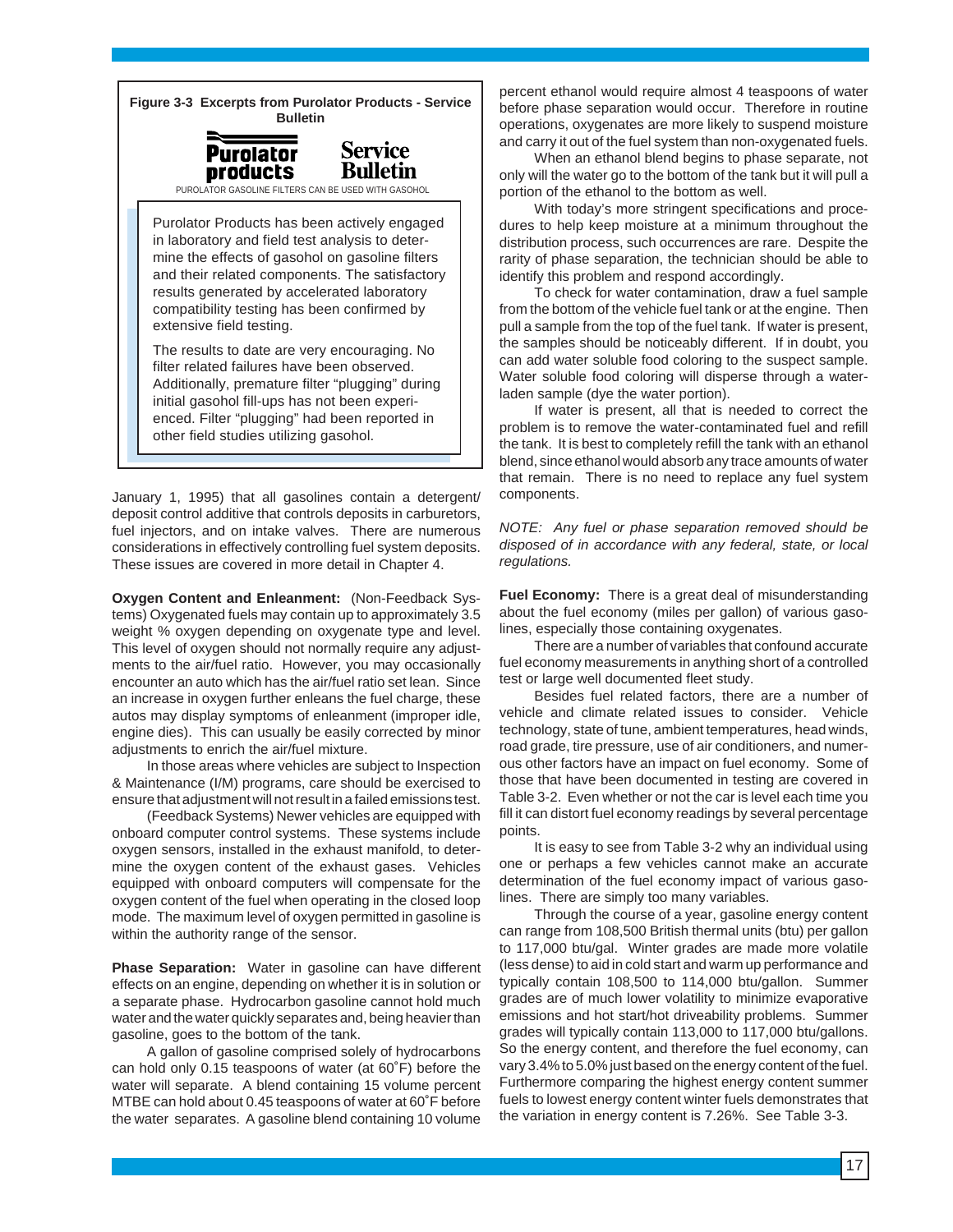| Table 3-2<br><b>Factors That Influence Fuel Economy of Individual Vehicles</b> |                            |                |  |
|--------------------------------------------------------------------------------|----------------------------|----------------|--|
| <b>Factor</b>                                                                  | <b>Fuel Economy Impact</b> |                |  |
|                                                                                | Average                    | <b>Maximum</b> |  |
| Ambient temperature drop from 77°F to 20°F                                     | $-5.3%$                    | $-13.0%$       |  |
| 20 mph head wind                                                               | $-2.3%$                    | $-6.0\%$       |  |
| 7% road grade                                                                  | $-1.9%$                    | $-25.0%$       |  |
| 27 mph vs. 20 mph stop and go driving pattern                                  | $-10.6%$                   | $-15.0%$       |  |
| Aggressive versus easy acceleration                                            | $-11.8%$                   | $-20.0\%$      |  |
| Tire pressure of 15 psi versus 26 psi                                          | $-3.3%$                    | $-6.0\%$       |  |

The lower energy content of winter fuels and the other wintertime influences on fuel economy can easily lead to reductions of 10-20% in miles per gallon during the coldest winter months.

| <b>Table 3-3 Gasoline Energy Content</b><br><b>Conventionsal Gasoline - btu Content</b> |                                   |                |  |
|-----------------------------------------------------------------------------------------|-----------------------------------|----------------|--|
|                                                                                         | Summer grade btu Winter grade btu |                |  |
| Maximum                                                                                 | 117,000                           | 114,000        |  |
| Minimum<br>$\%$                                                                         | 113,000<br>3.4                    | 108,500<br>5.0 |  |
| Difference between summer maximum and winter minimum-7.26%                              |                                   |                |  |

Oxygenated fuel programs, being wintertime only programs, have therefore been incorrectly blamed for massive fuel economy losses when in fact numerous other variables also contribute to fuel economy losses during winter months.

The reduction in btu/gallon from the addition of oxygenates is generally in the 2% to 2.5% range although fuel economy may not be that much lower. As an example, ethanol contains 76,100 btu per gallon. A 10 volume percent ethanol blend would contain about 3.4% less energy per gallon. However, in controlled tests the fuel economy loss has been far less than would be indicated by the 3.4% lower energy content.

Table 3-4 lists the btu/gallon (energy content) of each of the four oxygenates currently in use and also the energy content of resulting fuels when those oxygenates are blended

**Table 3-4 Energy Content of Oxygenate Blends**

| (when blended with 114,000 btu/gallon base fuel)     |                                       |                                                                  |                                                       |
|------------------------------------------------------|---------------------------------------|------------------------------------------------------------------|-------------------------------------------------------|
| Oxygenate                                            | Energy content<br>(btu/gal)           | Finished<br>blend<br>$2.0 \text{ wt.} %$<br>oxygen<br>btu/gallon | Finished<br>blend<br>2.7 wt.%<br>oxygen<br>btu/gallon |
| Ethanol<br><b>MTBE</b><br><b>ETBE</b><br><b>TAME</b> | 76,100<br>93,500<br>96,900<br>100,600 | 111,836<br>111,745<br>111,811<br>112,215                         | 111,082<br>110,925<br>111,059<br>111,688              |

into a 114,000 btu/gallon base fuel. The 2.0% oxygen level column is typical of reformulated gasoline while a 2.7% oxygen level is representative of gasoline sold in oxygenated fuel program areas.

Comparing each of the blends in Table 3-4, you can see that a blend containing 2.0 wt. % oxygen averages just under 2.0% lower energy content. A blend containing 2.7 wt. % oxygen will average about 2.5% lower energy content.

These projected fuel economy variations have been validated in numerous controlled tests and fleet studies. The most recent of these studies, done in 1995, include a fleet test by the State of Wisconsin and a fleet analysis by Lundberg Survey, Inc. The Wisconsin Fleet Survey tested eight vehicles, ranging from 1979 to 1994 models, comparing their fuel economy on conventional gasoline to that achieved on reformulated gasolines containing MTBE, ethanol, and ETBE. The average fuel economy loss for the reformulated gasoline was 2.09%. The Lundberg Survey, analyzing fuel economy complaints in the Milwaukee area RFG market, analyzed the fuel economy of several large fleets totaling thousands of vehicles. The survey compared the fuel economy of these fleets for January 1994 (on conventional gasoline) to January 1995 on reformulated gasoline. The fuel economy loss for these fleets operating on RFG was 1.63%.

These tests and studies combined with numerous others leaves little doubt that the fuel economy loss due to oxygen content is approximately 2.0%.

It should be noted that vehicle technology and state of tune also play a role in fuel economy variations. For instance older vehicles, which operate rich at specified settings may actually show a fuel economy improvement on oxygenated gasolines. This is because the chemical enleanment from the oxygenates results in more complete combustion of the fuel which partially or totally compensates for the slightly lower btu value.

To aid in responding to questions about fuel oxygenates, a "Quick Reference Guide to Facts About Fuel Oxygenates" follows this chapter.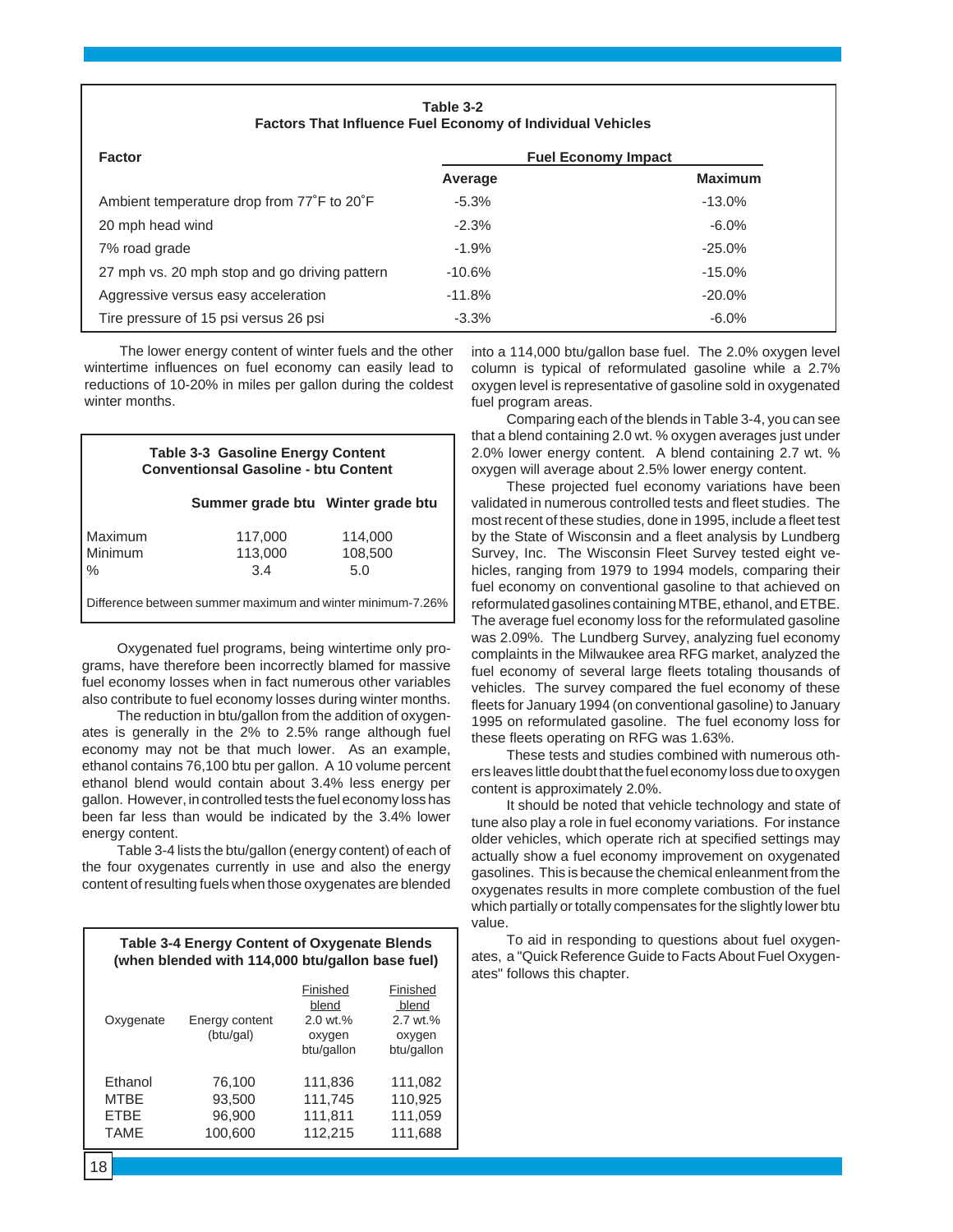# **Quick Reference Guide to Facts About Fuel Oxygenates**

Fuel oxygenates such as ethanol and methyl tertiary butyl ether (MTBE) continue to experience increased use as motor fuel components. This Quick Reference guide answers some of the most frequently asked questions about fuel oxygenates.

#### **Q: What are fuel oxygenates?**

**A:** Fuel oxygenates are alcohols such as ethanol, and ethers such as MTBE. Most components found in gasoline are made up of hydrogen and carbon (hydrocarbons). Oxygenates are made up of hydrogen, carbon, and oxygen, and therefore add oxygen to the air/fuel mixture, hence the term oxygenates.

#### **Q: Why are fuel oxygenates used in gasoline?**

**A:** Initially oxygenates were added to gasoline to maintain or improve octane quality. While their use as octane enhancers continue, today the focus is on their use as part of the nation's clean air programs. Today, oxygenated fuels are used in wintertime oxygenated fuel programs in over thirty areas of the country. In this application the oxygenates are used for their ability to reduce tailpipe emissions of CO. Oxygenates are also used in reformulated gasoline in ozone non-attainment program areas where their use reduces exhaust emissions of toxics.

#### **Q: How much pollution reduction can be expected from adding oxygenates to gasoline?**

**A:** The level of various pollutants reduced depends on a number of variables such as vehicle technology, type and amount of oxygenate used, and characteristics of the base gasoline. Tests have shown that the CO reduction attributable to oxygenates can range from 10% to 30% depending on vehicle technology. Generally the higher the oxygen content, the greater the level of CO reduction. Toxics reduction attributable to oxygenates ranges from approximately 12% to 17%. These results are achieved because the oxygenates replace less desirable components in gasoline such as benzene, xylene, and toluene.

#### **Q: Are there any other environmental benefits to using fuel oxygenates?**

**A:** Some studies have suggested that renewable fuels, such as ethanol, contribute less to global warming than fossil fuels. This is due to the fact that the ethanol feedstock (primarily corn and agricultural products) absorbs carbon dioxide (CO<sub>2</sub>) from the atmosphere when it is grown.

#### **Q: What do the auto manufacturers say about fuel oxygenates? Do they approve of using them in their vehicles?**

**A:** All major auto manufacturers approve of the use of ethanol and MTBE. In fact, some manufacturers, such as General Motors, Chrysler, Ford, Nissan, Range Rover, and Suzuki recommend the use of oxygenated fuels and/or reformulated gasoline. Additional information on auto manufacturer fuel recommendations is contained in Chapter 5.

#### **Q: What about the use of methanol in gasoline?**

**A:** Some vehicle and equipment manufacturers will permit

the use of methanol, but most limit the level permitted to 3% or 5% and require special additives. Some will not extend warranty coverage of their fuel systems to cover the use of methanol blends. Methanol is not being used to any degree in today's gasoline and is not permitted in reformulated gasoline.

#### **Q: What is the difference between ethanol and methanol?**

**A:** While both are alcohols, methanol is more sensitive to water than ethanol. It is also not as compatible with vehicle fuel systems as is ethanol. Additionally, while adding 10% ethanol will only increase fuel vapor pressure by 0.5 to 1.0 psi, methanol addition at levels as low as 3% or 4% can increase fuel vapor pressure by 2.5 to 3.0 psi.

#### **Q: Does MTBE contain methanol?**

**A:** MTBE does not contain methanol. Methanol is used in the manufacture of MTBE. However, by converting methanol to an ether, the negative effects (high volatility, questionable materials compatibility, low water tolerance) are eliminated.

#### **Q: How do oxygenates affect fuel system deposits?**

**A:** Today all gasolines, including those containing oxygenates, must meet the same fuel system cleanliness standards implemented by EPA in 1995. Therefore, all gasolines are treated with the type and volume of additive necessary to provide acceptable fuel system cleanliness

#### **Q: Will the cleansing effect of ethanol in the fuel system require fuel filter replacement?**

**A:** Fuel filter replacement depends largely on the age of the vehicle and the extent of deposits in the fuel system. While replacement is not generally required, there are instances where it could be necessary.

(See Chapter 3, page 17-Purolator Service Bulletin-Excerpt)

#### **Q: Have there been any studies on how oxygenates affect driveability?**

**A:** Yes, there have been a number of tests and fleet studies on the effect of fuel oxygenates on vehicle driveability. These studies have generally indicated that the average consumer will detect no difference in vehicle performance. In fact, in some fleet studies, drivers have indicated improved performance from oxygenated fuels. You should not experience any driveability problems on properly formulated gasoline/oxygenate blends.

#### **Q: If oxygenates are acceptable fuel components, why do some auto technicians believe they deteriorate vehicle performance?**

**A:** Auto service technicians do not always have easy access to information on fuel quality. Such a position may indicate that the technician is unfamiliar with fuel quality issues or may not have access to the latest information on the subject. During the period of time that ethanol and MTBE have grown in use, there have been a number of other compositional changes in gasoline. However, many of those changes have not been brought to the attention of the techni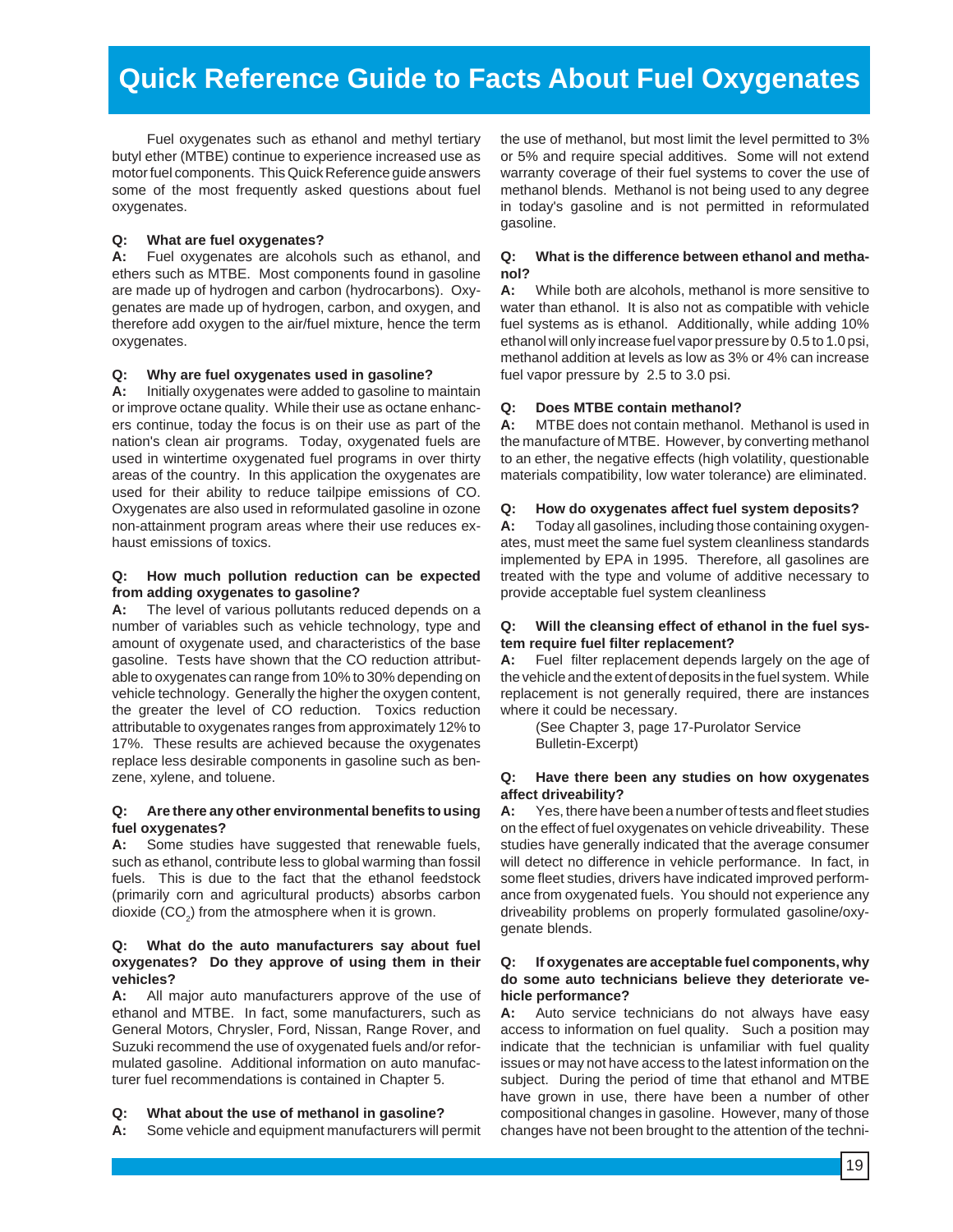cian. This results in a perception that the major difference in today's gasolines is oxygenate content when, in fact, many other changes have also taken place.

#### **Q: Have any tests been performed to determine the compatibility of oxygenates with fuel system parts?**

**A:** Yes, several tests have been performed which indicate that oxygenates are compatible with the metals and elastomers in modern vehicle fuel systems.

#### **Q. Will oxygenates result in reduced fuel economy?**

**A.** The addition of oxygenates will result in a fuel economy loss of about 2%. This has been confirmed through numerous tests (See Chapter 3, pages 17 & 18).

#### **Q. Do oxygenates cause vapor lock and hot restart problems?**

A. The tendency of a fuel to contribute to vapor lock and hot restart problems is defined by its overall volatility characteristics. This includes the fuel's distillation characteristics, vapor pressure, and vapor liquid ratio. Vapor lock and hot restart problems are primarily a summertime problem. Today the

summertime volatility of all fuels, including those containing oxygenates, is controlled by EPA volatility regulations. Consequently, hot driveability problems related to fuel volatility have been largely eliminated. (See Chapter 1, pages 5-6 and Chapter 3, pages 15-16).

#### **Q. What about complaints concerning the odor of oxygenated gasoline?**

**A.** Oxygenates can be either an alcohol such as ethanol or ethers such as MTBE and ETBE. The ethers have a distinct ether smell when added at higher levels. Some motorists may find the odor not only noticeable but unpleasant. However, the ether vapors are less harmful than other gasoline vapors such as benzene and other aromatics.

#### **Q: What about using oxygenated fuels in power equipment and other small engine applications?**

**A:** Nearly every mainstream manufacturer has indicated that oxygenated fuels, such as those containing ethanol or MTBE, can be used in their products. A small number of manufacturers indicate that minor adjustments may be necessary or recommend special precautions. (See Chapter 6).

# **Chapter 4 Fuel System Deposits Fuel Quality Testing**

#### **Fuel System Deposits**

Perhaps the fuel quality issue currently receiving the greatest attention is the deposit tendencies of today's gasolines. Actually, today's gasolines are, in many ways, higher in quality than gasolines of the past. Volatility is more in line with vehicle design. Blended fuels undergo more stringent quality control procedures and many fuels contain extensively developed additive packages to improve fuel quality.

In many ways, today's automobiles can handle a broader range of fuel variables. But this is not always the case. A good example of this is the fuel metering system. The fuel injection systems in late model vehicles are incredibly precise compared to a carburetor or even a throttle body injection (TBI) system. At the same time, these systems are also more sensitive to, and easily affected by, deposit formations. This, in combination with increases in intake valve deposits (IVD) and induction system deposits (ISD), has caused a great deal of attention to be focused on this area.

Properly formulated gasolines play an important role in minimizing deposits in carburetors, fuel injectors, intake valves, and the entire fuel induction system.

The 1990 Clean Air Act Amendments included a requirement that all gasoline sold after January 1, 1995 must "contain additives to prevent the accumulation of deposits in engines or fuel supply systems". The EPA has issued regulations to govern the use of such additives and to ensure that they are effective at controlling deposits in carburetors and fuel injectors as well as on intake valves. These regulations apply to oxygenated and reformulated gasolines as well as conventional gasoline. The EPA is also considering standards for control of combustion chamber deposits but has

not yet adopted guidelines due to the lack of a standardized test to measure performance.

The requirement for all gasolines to contain detergents and/or deposit control additives has greatly reduced the debate about which gasoline components contribute to deposit formation. Additives must now be tested for their effectiveness for use in the gasolines for which they are registered with EPA.

Control of fuel system, induction system and combustion chamber deposits was deemed necessary because excessive deposits can increase exhaust emissions of HC, CO, and NO<sub>y</sub>. However control of such deposits will also reduce related driveability complaints.

It appears these regulations will solve many deposit problems. However, we are in somewhat of a transitional phase where some technicians are still encountering PFI and intake valve deposits. Because of this we continue to provide an abbreviated overview of past and present deposit related issues for technicians who may not have earlier versions of "Changes in Gasoline".

**Carburetors/Throttle Body Injection:** Carburetors and throttle body injectors (TBI) are relatively unsophisticated when compared to Port Fuel Injection (PFI). With the majority of cars on the road today being PFI equipped, the focus on deposit control treatment is directed at that technology. Additives that control PFI deposits will easily control carburetor or TBI deposits.

**PFI Deposits:** In the mid 1980s auto manufacturers began a major move to switch to port fuel injection. During that time frame there were problems with deposit fouled injectors.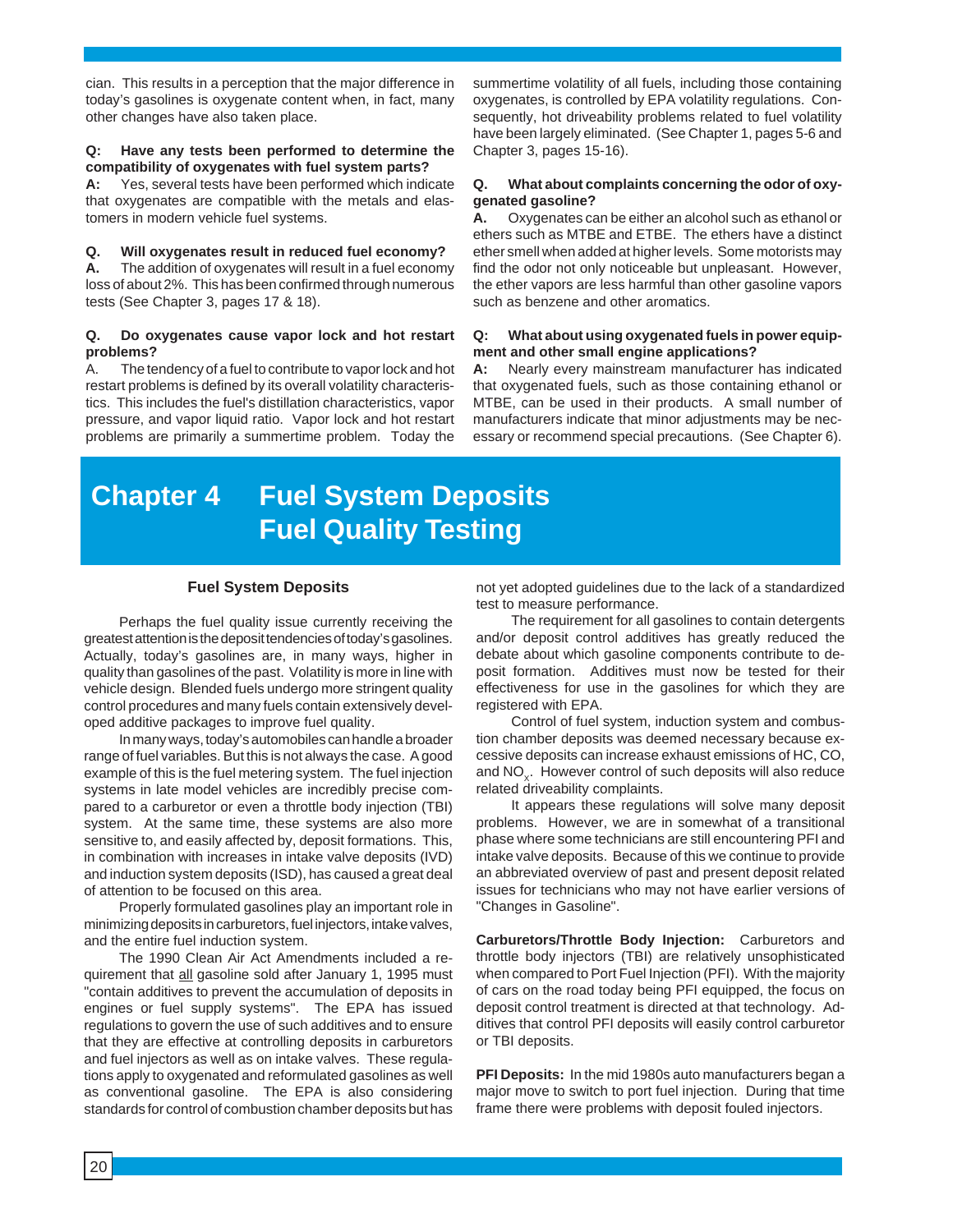A deposit-fouled injector will result in an uneven spray pattern. The more severe the reduction in flow, the more severe the symptoms. Fouled injectors can result in uneven idle, reduced power, poor fuel economy, hard starting, increased emissions and even stalling, particularly if the computer control system can no longer correct for insufficient fuel flow.

Automakers generally agree that any reduction in fuel flow beyond 10 percent, on any individual injector, will result in some occurrence of the problems mentioned above, particularly in sensitive vehicles.

There was a great deal of debate about the causes of injector pintle deposits. It was ultimately shown through numerous tests that there were a number of contributing factors (see Table 4-1), the most important of which was driving pattern.

Deposit formation occurs during the hot soak period immediately after the engine is shut off. Therefore, typical city short trip driving tends to increase port fuel injector deposit formation.

The design and tolerance of the injector itself plays a role in deposit formation. Pintle type fuel injectors have been shown to be more prone to deposit formation. In these injectors, the fuel injector flow-control pintle is manufactured to very exacting tolerances. The metering orifice opening is approximately 0.002". Additionally the pintle itself provides a surface on which deposits may form.

Some tests have shown that fouled injectors can be removed, cleaned and reinstalled at different cylinder locations and will continue to exhibit similar deposit tendencies. This would seem to indicate that the injector itself may be a significant contributor to the problem in some instances.

Also, a non-specification injector or metallic deposits may be suspected if detergent cleanup procedures fail to restore an injector to its proper operation.

Deposits do not form at the same rate in all engines or all injectors in the same engine. Some tests indicate that higher temperatures may lead to increased deposits.

Fuel weepage may also play a role in deposit formation. Port fuel injected systems remain under pressure even when the engine is shut down. An injector pintle that is not seating properly may allow fuel to weep (pass fuel beyond the injector seat) during hot soak.

Finally, there is the issue of fuel composition and detergent treatment, Tests have shown that olefins and diolefins are the gasoline components most likely to contribute to

#### **Table 4-1 Factors Contributing to PFI Deposits**

Driving pattern - Frequent extended hot soaks

Injector design - Pintle vs. pintle-less

Temperature/heat

Fuel weepage

Fuel composition - Olefins/diolefins

Insufficient detergent treatment

increased PFI deposits. In fact, in 1985 General Motors sent letters to the major oil companies discussing the PFI fouling problem and indicated that "Investigations by GM and others indicate that high gasoline olefin content and the lack of sufficient quantities of appropriate detergents and oxidation inhibitors contribute to the problem." Olefin content had risen during this time frame as refiners struggled to maintain octane quality while reducing the use of lead. Also during this time frame not all gasolines were adequately treated with appropriate detergents.

During this era of PFI deposit problems reformulated gasolines were not yet available. Oxygenated fuels were widely available but tests indicated that they were not a major contributing factor to PFI fouling.

Of course, today, the issue of "sufficient quantities of appropriate detergents" is addressed through the EPA regulations. Even without such regulations at the time, the majority of the fuels industry moved quickly to reformulate additive packages and treat rates to address PFI fouling. In addition the automakers and their original equipment manufacturers (OEMs) designed injectors that were less prone to deposit formation. As an example GM introduced the "Multec" port fuel injector which is of a pintle-less design. Others have also introduced pintle-less injectors.

Though widely reduced through the use of detergent gasolines, technicians may still occasionally encounter deposit fouled port fuel injectors. Corrective action (other than replacement) is limited to aerosol cleaners such as those from BWD, Champion, NAPA, and 3M or in-tank additive treatments such as GM's Top Engine Cleaner, Chevron's Techron, and similar products. The aerosol cleaners contain a detergent which can be effective in removing deposits from fouled injectors. The technician is advised, however, that some manufacturers recommend against the use of aerosol cleaners for certain injectors and should be aware of each manufacturer's position. For instance, GM has advised their service network that some fuel injector cleaners may contain high levels of methanol and other solvents that cause damage to the Multec injector's coil wire insulation. GM maintains a position that Multec port fuel injectors should not be cleaned (GM Dealer Service Bulletin 91-312-6E). In-tank additive treatments contain a clean up dose of detergents that can clean fuel injector deposits and may reduce intake valve deposits. Instructions for these additives should be followed closely. Some auto manufacturers recommend changing oil after using such clean up treatments since additive overtreatment may lead to oil thickening.

**Induction System Deposits:** With PFI deposits reduced dramatically, attention was next focused on intake valve deposits (IVD) and other induction system deposits (ISD). Figure 4-1 depicts both PFI and intake valve deposits and their consequences. The symptoms of IVD are often diffcult to distinguish from PFI deposit symptoms.

Tulip and port deposits affect the in-cylinder flow characteristics of the air/fuel charge. Also, when the vehicle is started cold, these deposits absorb fuel from the air/fuel mixture until they are saturated. This results in a lean operating condition while the vehicle is in the warm up mode.

Compared to PFI deposits, the formation and extent of IVD is more difficult to assess. They are also more difficult to remove or prevent.

21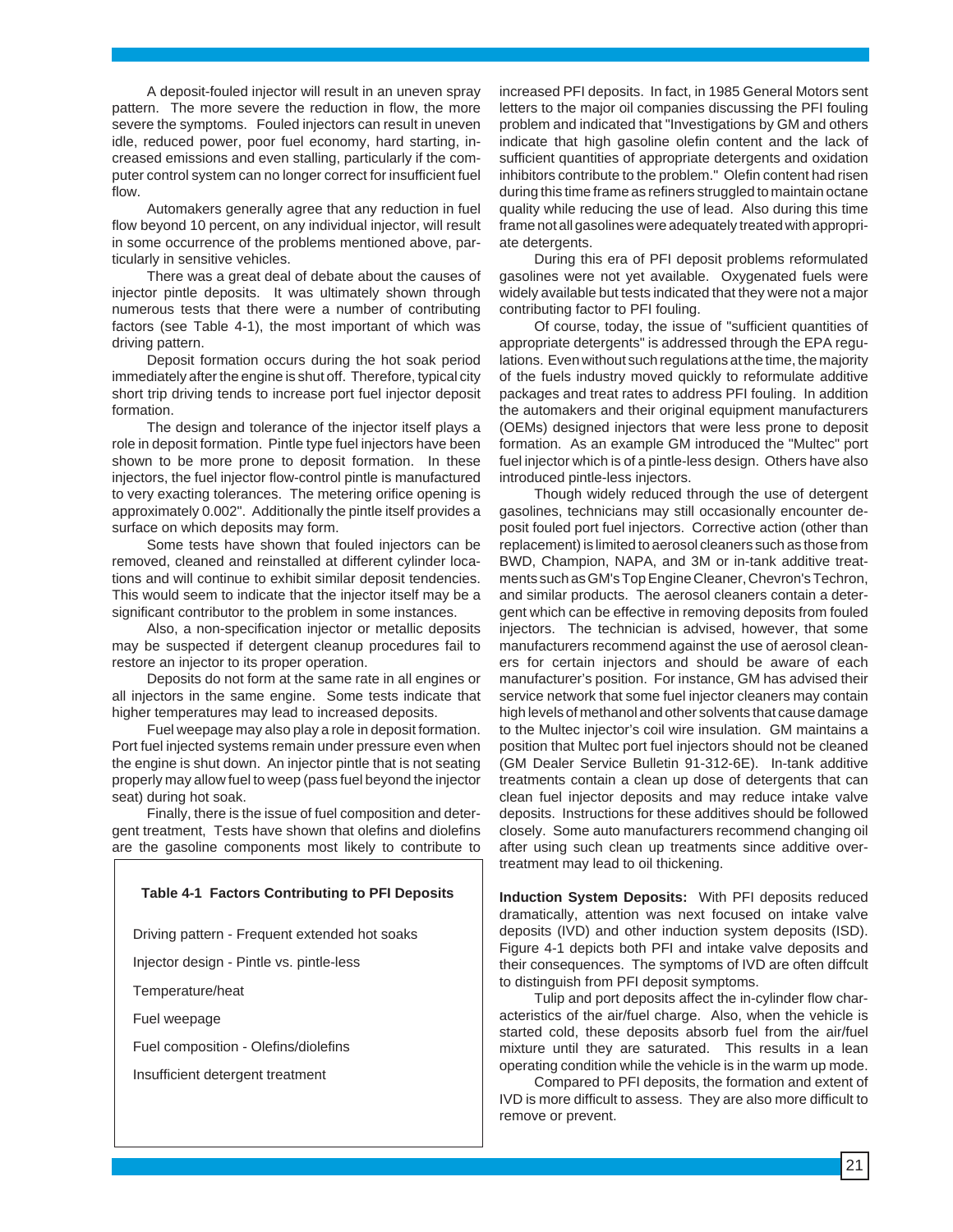

Valve deposits have, of course, always been present in the internal combustion engine. In older vehicles, these deposits were of a gummy nature and were more a result of the engine oil. Today's engines have much tighter tolerances and the valves are exposed to less oil. The IVD in today's engines are of a harder, more carbonaceous make up and appear to be more fuel related.

The problem does not affect all engine configurations to the same degree and is generally more prevalent in vehicles which operate leaner in the warm up mode.

There are several factors that contribute to IVD (see Table 4-2).



Engineering considerations include engine operating temperature (hotter temperatures increase IVD), the angle of injector spray in relationship to the valve tulip, and engine control technology. Vehicles with EGR systems are more prone to deposit formation.

Fuel related factors include gasoline composition, with olefins being suspected of increasing IVD. Also, the detergent chemistry may play a role. Some detergents are relatively neutral in IVD formation while some have been shown to increase IVD, in some vehicles, under certain operating conditions. Additionally, latest-generation deposit control additives have been shown to control or minimize IVD. However

additives that control IVD are now necessary to meet EPA's detergent regulations. These additives may also help reduce performance-robbing combustion chamber deposits which can contribute to octane requirement increase (ORI).

Several deposit control additives have also been shown to be effective at controlling the deposit characteristics of oxygenated fuels and reformulated gasolines although the proper treat rate may vary compared to non-oxygenated fuels.

Once again, driving pattern plays a role with IVD appearing to be more prevalent in vehicles used on short trip driving cycles due to more frequent hot soak cycles.

The petroleum, automotive, and additive industries have conducted extensive work to develop standardized industry tests to measure the deposit control characteristics of gasoline and additive treatment packages. In turn, this has enabled industry to constantly improve its additive packages.

While the EPA regulations require that today's gasolines be properly treated to minimize IVD this is a recent development. Technicians may encounter vehicles that developed deposit build-up prior to these regulations. Additionally, some vehicles driven on repetitive short cycle trips may still develop deposits that cannot be adequately controlled by additives.

Once deposits reach levels that degrade vehicle operation, corrective action is required. One of the more common corrective measures is to use a walnut shell-based carbon blaster. This procedure utilizes compressed air to force ground walnut shells across the valve (while still in place in the engine). It has proven to be an effective method for removing IVD.

Some additive manufacturers have indicated that their aerosol/liquid PFI cleaners are also effective at cleaning IVD. However, some auto manufacturers seem to be in disagreement with this claim. GM has indicated that "…General Motors laboratory tests have shown that injector cleaners have little or no effect on intake valve deposits." This issue remains unresolved.

There are also "over-the-counter" additives available that provide a "clean up" treat rate to reduce fuel injector and intake valve deposits. Some chemistries are also claimed to reduce combustion chamber deposits. There are a variety of such additives on the market and the advertising claims should be thoroughly assessed. Some additives are simply fuel injection cleaners while others address the entire induction system.

Vehicle owners with IVD sensitive vehicles, and especially those who drive predominantly short driving cycles, may wish to consider using such after-market additives. One aftermarket additive frequently recommended is Chevron's Techron®. Additives employing chemistry similar to Techron® are also available from many of the auto manufacturers through their parts distribution system.

Auto manufacturers' recommendations regarding the use of after-market gasoline additives should be reviewed. Indiscriminate or excessive use of such additives could lead to other problems such as elastomer degradation or oil thickening.

**Combustion Chamber Deposits:** Additive development has led to chemistries which control PFI deposits and IVD. Consequently, the area of focus has rapidly moved to Combustion Chamber Deposits (CCD)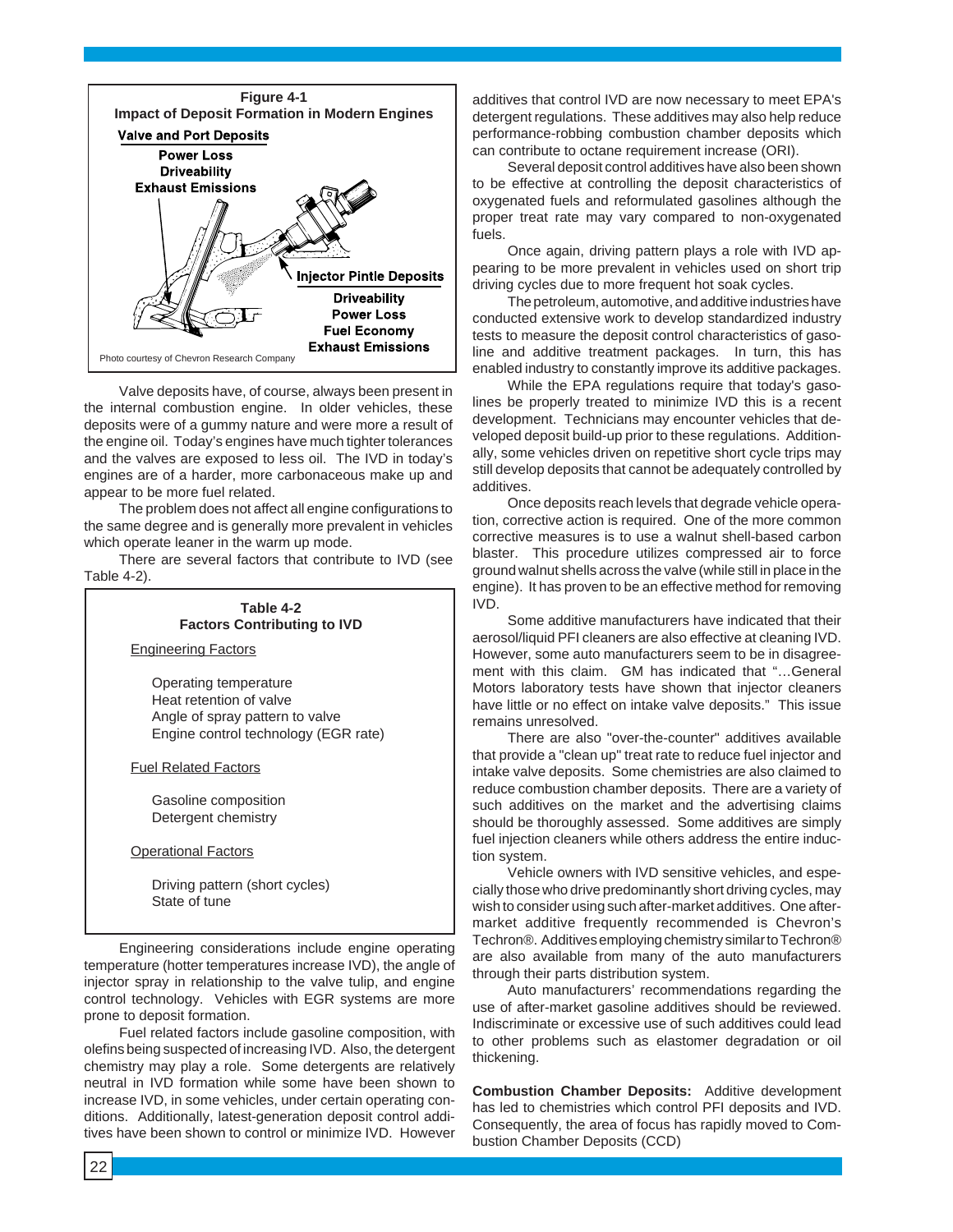CCD has been shown to increase the octane requirement of an engine. More recently another problem called Combustion Chamber Deposit Interference (CCDI) has been observed in engines with a nominal squish height of 0.7 to 1.0 mm (squish height is the distance between the cylinder head and piston squish areas at top dead center). CCDI causes a "knocking" type of noise when the deposits on the piston squish area build up and cause contact with deposits on the cylinder head (see Figure 4-2).



As with other deposits, there are a number of variables and contributing factors involved in assessing CCD formation. Further, it is not yet clear if all contributing factors have been identified or if those identified are totally understood. Thus far it is known that oil consumption is a factor because some materials identified in the deposits are only present in lubricants. Also IVD plays a role because these deposits may distort the combustion flame resulting in a larger fraction of molecules condensing on the combustion chamber surface. The higher boiling components of fuel, lubricants, or additives may also play a role. Due to vaporization and chemical interaction between molecules these components may lead to a film, sometimes referred to as the "fly paper affect". This film then traps various other constituents thereby growing in thickness finally forming a lacquer type deposit.

Research on CCD and CCDI is ongoing. Additionally, EPA hopes to develop regulations that will require additives that control or minimize CCD.

#### **Fuel Testing**

Sale of gasoline that is "out of spec" or "sub quality" is a very rare occurrence. Since the technician is often contacted when there is a problem with the fuel, the occurrences seem far more frequent than they really are in proportion to the total amount of gasoline sold. When one considers that over 325 million gallons of gasoline are sold in the U.S. each and every day, it is easy to see that well over 99% of the gasoline sold performs satisfactorily in the vehicle population.

In those isolated instances when poor fuel quality may be contributing to driveability and performance problems, it is beneficial for the service technician to know what avenues are available to assess fuel quality.

Many of the tests to determine fuel quality are outside the capabilities of the auto service shop. Tests such as octane, distillation, and detergency require special equip-



ment, some of which is very expensive.

Some field kits are available to measure certain properties although test results are often of limited value. Fuel standards are performancebased standards. They define how the fuel should perform, not what it should contain. The presence, or absence of any fuel component is not an indication of whether or not the fuel meets performancebased standards.

Most kits include an alcohol detection test. The presence of alcohol in gasoline can be determined by the "Water Extraction Method." A graduated glass cylinder, usually 100 milliliters (ml), is used for the test. The procedure is as follows:

Place 100 ml of gasoline in a 100 ml stoppered glass graduated cylinder. Add 10 ml of water into the cylinder and shake thoroughly for one minute. Set aside for two minutes. If no alcohol is present, the 10 ml of water will settle to the bottom of the graduated cylinder. If alcohol is present the alcohol will drop to the bottom, along with the water, increasing the bottom layer to greater than 10 ml. The amount of increase depends upon the amount of alcohol present. (See Figure 4-3)

The graph in Figure 4-4 (page 24) assists in calculating the approximate alcohol content when using the water extraction test. Simply determine the volume of the lower phase (bottom scale). The line that crosses that point on the graph provides the volume of ethanol as listed on the left side of the graph.

For instance, a reading of approximately 17 ml in the lower phase indicates a presence of approximately 10% alcohol. Although this test identifies the level of alcohol present with a reasonable amount of accuracy, it does not identify the type of alcohol. This presents a problem because identification of the presence of 10 volume % alcohol would be acceptable if the alcohol were ethanol. On the other hand, if the alcohol were methanol, 10 volume % would be an illegal blend and a blend not covered under vehicle warranty. Properly formulated, a 10 volume % ethanol blend would not typically result in driveability problems, whereas a 10 volume % methanol blend would likely have an excessively high vapor pressure and contain too much oxygen for proper vehicle operation. Additionally, this test does not identify the presence of ethers such as MTBE. More importantly, this test gives no indication of the fuels volatility, octane, or other characteristics.

One test that would help define performance based standards is the vapor pressure test. Some technicians have tried to develop "home-made" vapor pressure testers. Some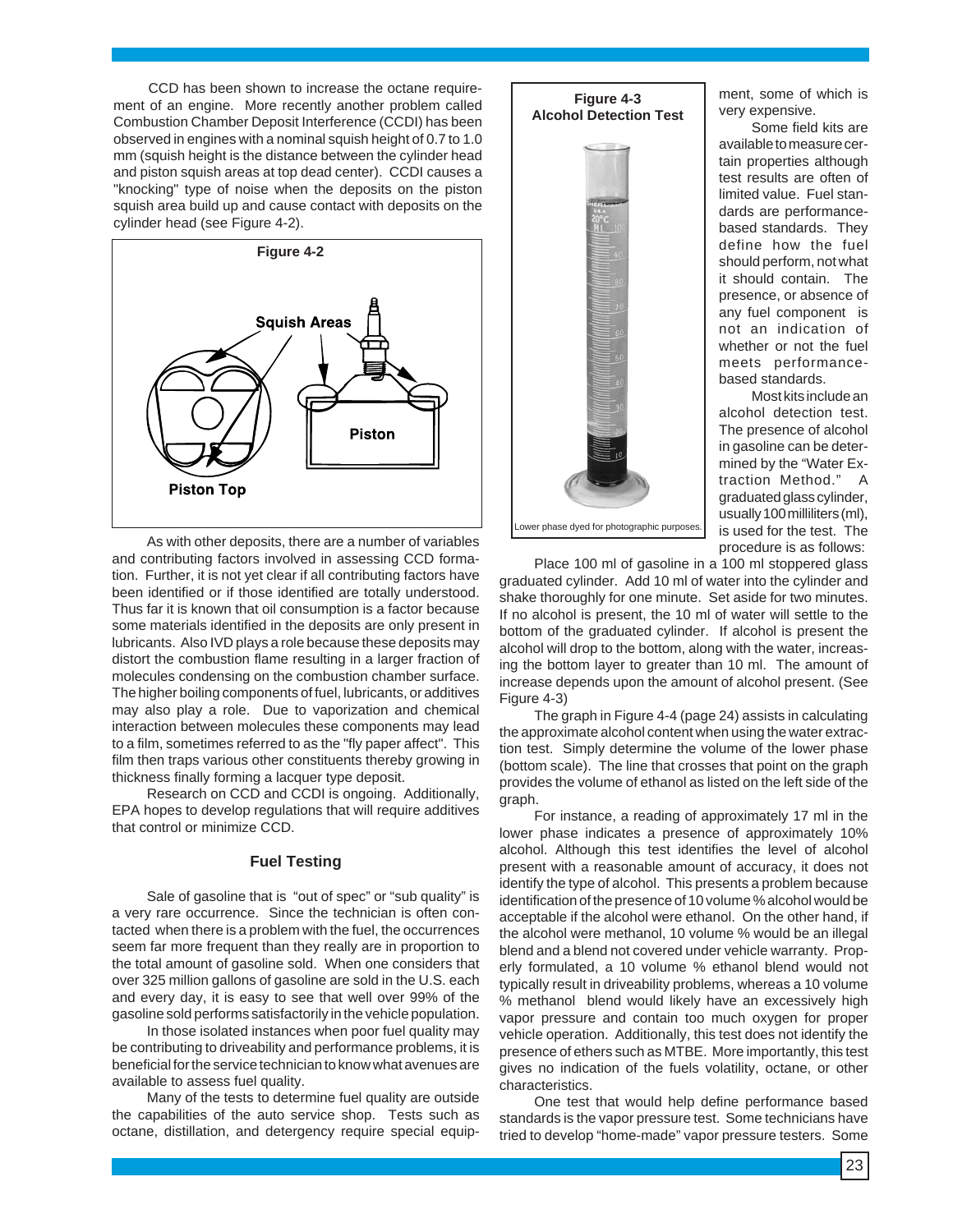

test kits may also include such devices.

A vapor pressure tester must be manufactured to very exacting specifications in order to replicate ASTM test procedures. In some cases, the precision of such devices has been called into question. Additionally, it is very difficult to maintain the test conditions necessary to obtain accurate readings outside of a laboratory environment. Therefore, if you are utilizing a vapor pressure testing device you should try to

determine if, in fact, the equipment will provide accurate readings on a repetitive basis. You should ensure that you are closely following all instructions and test procedures specified for the testing device. Unfortunately, performing a vapor pressure test under field conditions does not always yield an accurate reading.

Fuel test kits are also available to test the specific gravity of gasoline. Specific gravity provides a directional assessment of a fuels overall volatility and its energy content. The kit shown in figure 4-5 is available from BWD Training Division.

To test specific gravity with this kit, you



simply fill the graduated cylinder with 40ML of fuel and insert the hydrometer into the cylinder. Place the cylinder on a level surface, allow the hydrometer to stabilize and read specific gravity. Temperature correction tables are provided with the kit to adjust for temperature variation in the fuel.

Higher specific gravity indicates denser fuel, lower specific gravity indicates less dense fuels. BWD indicates that fuels of less than 0.730 specific gravity are more prone to cause driveability problems. Generally speaking, fuels of lower specific gravity are more volatile although this does not necessarily correlate with vapor pressure tests. The specific gravity also gives some indication of btu content. The higher the specific gravity the greater the btu content of the fuel. The graduated cylinder in the kit can also be used to perform the alcohol separation test.

None of these tests measure octane or distillation which are really the most important properties. Therefore, results from these tests do not necessarily isolate fuel problems and should be viewed simply as screening tests.

Laboratory tests are, of course, far more accurate and test a broader range of properties. There are potentially two ways that a service technician might be able to obtain laboratory tests with little or no cost. Tests can be performed by the fuel supplier or a regulating state agency.

Gasoline marketers live on repeat business and suffer sales losses if their fuels do not perform satisfactorily. It is in their own best interests to identify any problems. If a customer with a suspected fuel related problem generally purchases all of their gasoline at the same station, you might try contacting that station or their supplying company's representative. Sometimes these companies will have laboratories or contract testing arrangements and may be able to perform tests necessary to identify any deviation from fuel specifications.

Additionally, many states have programs that monitor fuel quality on either an ongoing or "incident specific" basis. The majority of these programs are operated by a state's Department of Weights & Measures. In some instances, there may be a separate agency or division for petroleum product inspection and enforcement. If your state has such a program you might wish to contact them if you suspect off-specification fuel.

Keep in mind that the funding for these programs varies dramatically from state to state. Consequently their response capabilities and testing abilities also vary.

You should keep in mind fuel related problems are seldom a single vehicle incident. One of the first clues that a problem is fuel related, is a rash of similar complaints involving a variety of different vehicles. When an "off-spec" fuel makes it through the system, it will affect a variety of vehicles in a very short period of time.

Before contacting a supplier or regulatory agency about a suspected fuel problem, you should be reasonably certain that the fuel is, in fact, a contributing factor. You should also be able to provide details such as the date, approximate time, and the location of the fuel purchase.

Table 4-3 lists each state and, where known, the name and phone number of the agency or governmental division charged with regulating gasoline quality.

For states without formal petroleum inspection programs you might want to check with the consumer protection division to determine if any other course of action is available.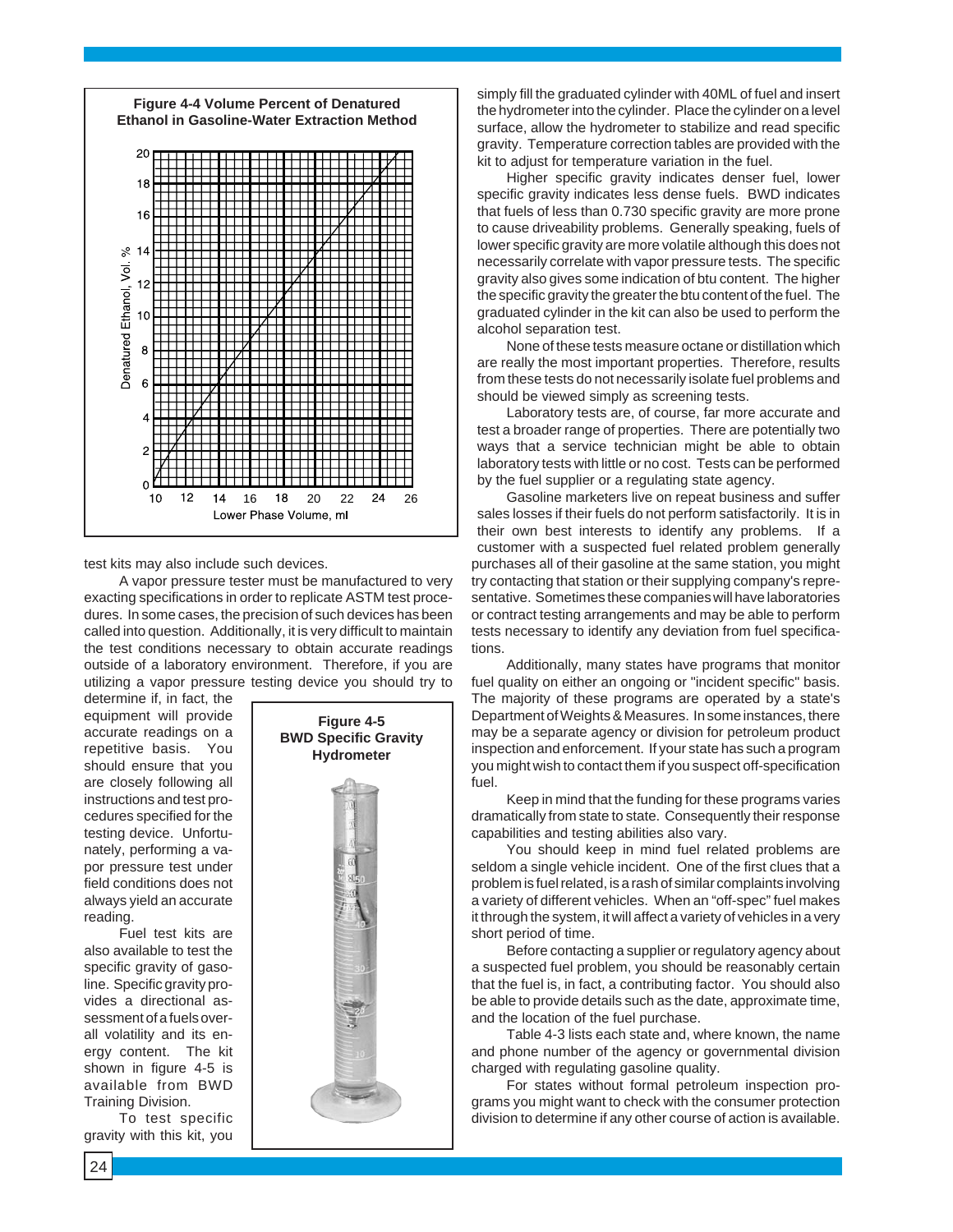#### **Table 4-3 State Motor Fuel Agencies**

| Alabama  AL Weights & Measures Division  334-242-2614                    |  |
|--------------------------------------------------------------------------|--|
| Alaska AK Dept. of Environmental Conservation  907-465-5100              |  |
| Arizona  AZ Dept. of Weights & Measures  602-255-5211                    |  |
|                                                                          |  |
|                                                                          |  |
|                                                                          |  |
|                                                                          |  |
|                                                                          |  |
|                                                                          |  |
| Florida FL Dept. of Ag & Cons Service  904-488-0645                      |  |
|                                                                          |  |
| Hawaii HI Measurement Standards Division  808-586-0871                   |  |
|                                                                          |  |
|                                                                          |  |
|                                                                          |  |
|                                                                          |  |
|                                                                          |  |
|                                                                          |  |
|                                                                          |  |
| Maine  ME Dept. of Agriculture-Div. of Regulations  207-287-3841         |  |
|                                                                          |  |
|                                                                          |  |
|                                                                          |  |
| Minnesota MN Dept. of Public Srv.-Weights & Measures Div. . 612-639-4010 |  |
| Mississippi  MS Dept. of Ag. & Commerce  601-354-6202                    |  |
|                                                                          |  |
|                                                                          |  |
|                                                                          |  |
| Nevada NV Dept. of Business & Industry  702-688-1180                     |  |
|                                                                          |  |
|                                                                          |  |
|                                                                          |  |
| New York NY Dept. of Agriculture & Markets  518-457-3146                 |  |
|                                                                          |  |
| North Dakota ND Health & Consolidated Labs  701-221-6149                 |  |
|                                                                          |  |
|                                                                          |  |
|                                                                          |  |
|                                                                          |  |
|                                                                          |  |
|                                                                          |  |
|                                                                          |  |
|                                                                          |  |
|                                                                          |  |
|                                                                          |  |
| Vermont  VT Dept. of Ag-Consumer Assurance Section  802-828-2436         |  |
| Virginia Office of Products & Industry Standards  804-786-2476           |  |
| Washington  WA Dept. of Ag-Weights & Measures  360-902-1857              |  |
| West Virginia Div. of Labor-Weights & Measures  304-722-0602             |  |
| Wisconsin Bureau of Petroleum Inspection  608-266-7605                   |  |
|                                                                          |  |
|                                                                          |  |

gasoline should be selected if ongoing engine ping is experienced when operating on the recommended octane level (assuming mechanical causes have been eliminated).

Today, with all gasolines required by regulation to contain effective detergents and deposit control additives, there is less necessity to direct consumers to gasoline advertised as containing such additives. If, despite the use of detergent gasolines, consumers are still experiencing deposit problems (for instance as a result of repetitive short cycle trips) it may be beneficial to occasionally add an "overthe-counter" deposit control additive. If such after market additives are utilized, the manufacturer's recommendations regarding the use of such products should be followed.

Consumers should also be informed about the pitfalls of storing gasoline for extended periods. Long storage periods could result in the use of summer fuel in the winter or vice versa. The resulting improper volatility could lead to driveability problems. Fuel stored for extended periods also weathers, leading to a loss of volatility which can contribute to poor cold start and warm up performance. Finally, fuels in storage for long periods begin to deteriorate and can lead to greater fuel system/engine deposits.

If the vehicle is being placed in storage for extended periods and the fuel

#### **Fuel Recommendations**

Despite limited methods to assess fuel quality, technicians are often requested to offer recommendations on gasoline either by brand, type, octane rating, or some other characteristic.

First and foremost, the consumer should follow the recommendations contained in their vehicle owner's manual.

The octane of the gasoline should meet the minimum specified in the fuel recommendations section of the vehicle owner's manual for the applicable vehicle. A higher octane system is not being completely drained the gasoline should be treated with a fuel stabilizer to extend its storage life. Examples of such products include STA-BIL and Napa's Store It-Start It. Similar products are also available from other companies.

Beyond these basic recommendations, it is difficult to differentiate between fuels. Obviously, if a consumer experiences driveability problems that are suspected of being fuel related, they should switch to a different gasoline to see if driveability improves.

25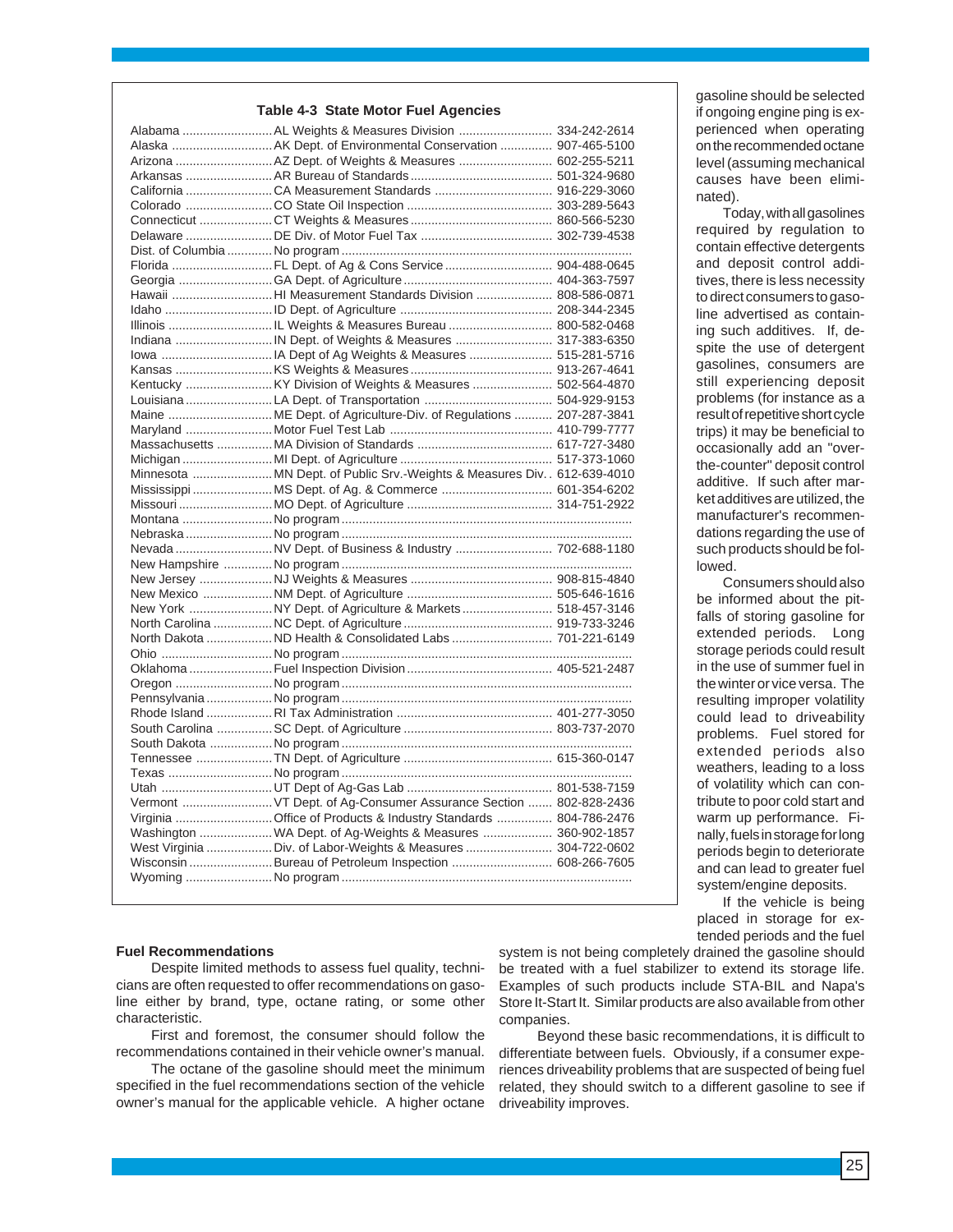# **Chapter 5 Auto Manufacturers' Fuel Recommendations**

To inform vehicle owners about fuel quality and fuel ingredients, automobile manufacturers place statements in their owner's manuals concerning octane and fuel components such as alcohols, ethers, and in some cases, detergent additives.

While octane is a fairly straight forward recommendation, there has been some confusion regarding the use of oxygenates. This is in part due to consumers (and in some cases service technicians) not understanding the difference between ethanol, which is approved for use, and methanol, which is often not approved for use. Further, some consumers assume that MTBE contains methanol which is incorrect.

When oxygenates first began to see widespread use in gasoline, some auto manufacturers included strong precautionary wording regarding their use. This was due to concerns about quality control of the blending process and, despite favorable test results, a general lack of field experience with these fuels. As more experience was gained and quality control improved, these precautionary statements were dropped by most automakers.

Today all auto manufacturers approve of the use of oxygenated fuels. The degree of approval varies among manufacturers. Some still use mild precautionary wording such as recommending a return to conventional gasoline if you are not satisfied with the performance of an oxygenated fuel. Many manufacturers simply state that ethanol and MTBE are approved for use. A number of auto manufacturers now recommend the use of oxygenated gasoline/reformulated gasoline. For instance, GM, Ford, Chrysler, Nissan, Range Rover, and Suzuki all recommend the use of oxygenated fuels and/or reformulated gasoline. Some have also issued bulletins or notices applying their approved use of oxygenated fuels to earlier model years. Examples include Nissan which issued such a bulletin on 12/14/89. BMW has advised that their current model year recommendations apply to all model years designed to operate on unleaded gasoline. GM has gone perhaps the furthest in this regard stating that you can begin using reformulated gasoline "…in any GM car or light duty truck. Any model. Any year. You'll never notice the difference."

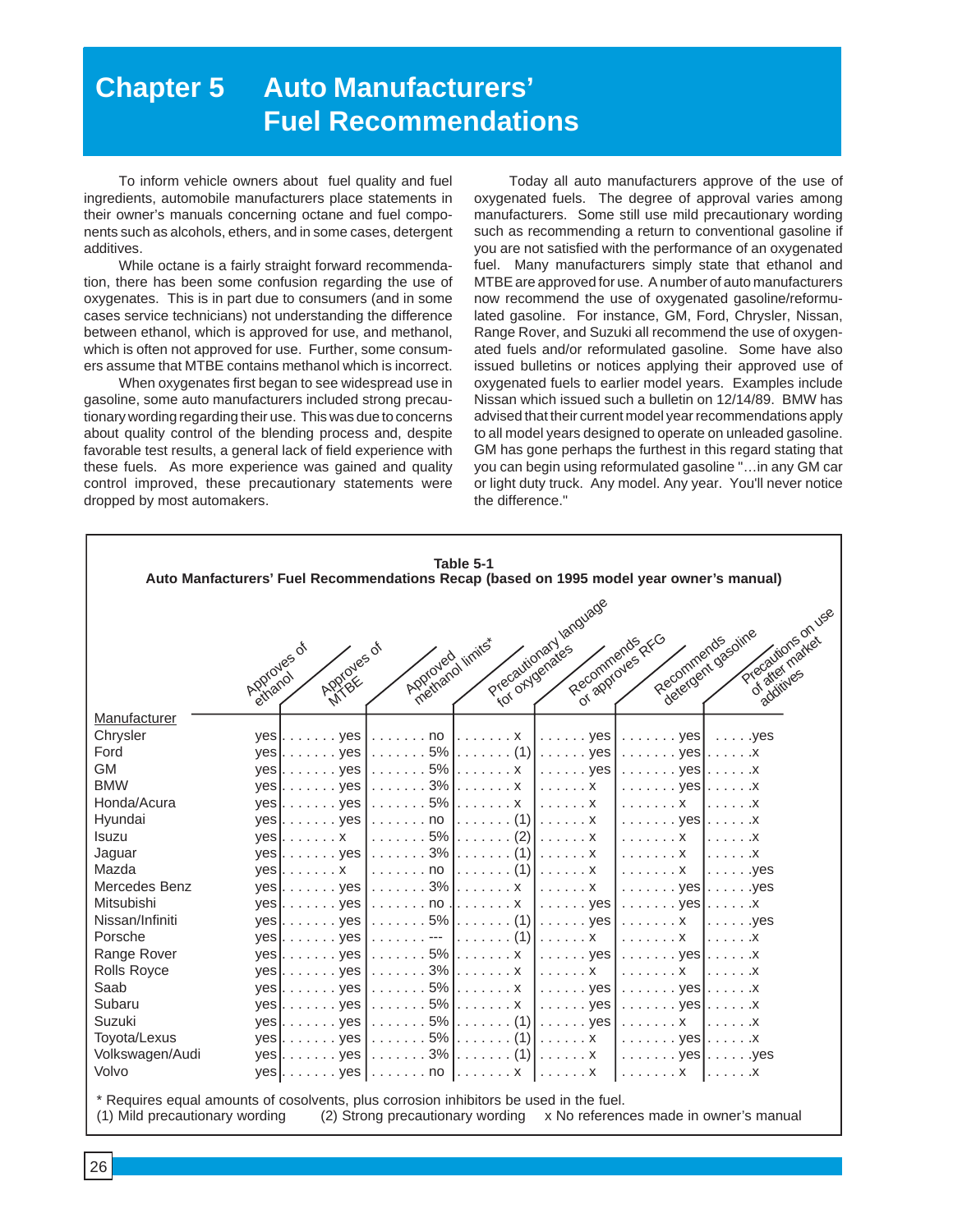While many manufacturers have deleted precautionary language statements about fuel oxygenates, some manufacturers now recommend that if you experience a driveability problem you suspect is fuel related, you should try a different brand or grade of fuel before seeking service (e.g. Chrysler, Ford, BMW, Mitsubishi, Saab, Subaru).

Earlier versions of this manual have always included the exact fuel recommendations of the manufacturers, exactly as printed in the vehicle owner's manual. With all manufacturers clearly approving of the use of fuel oxygenates and reformulated gasoline, it is somewhat redundant to include this information once again. At the same time we believe a recap of each manufacturer's position is important. For that purpose we have provided Table 5-1. The table lists each manufacturer that markets in the U.S. on a nationwide basis. Each manufacturer's position on ethanol, MTBE, and methanol is listed. Also noted are any precautionary statements regarding the use of oxygenates or over-the-counter additives as well as whether or not the manufacturer recommends the use of RFG and detergent gasolines.

Most manufacturers have not yet included wording addressing other oxygenates such as ETBE and TAME. Some, such as Chrysler and Range Rover, do mention that ETBE is approved. In general, auto manufacturers do not anticipate that TAME or ETBE will perform any differently

than MTBE. However these ethers are not yet widely used so most manufacturers have not felt a need to mention them in their vehicle owner's manuals.

The information contained in Table 5-1 is based on a review of the fuel recommendations section for 1995 model year vehicles. Individual models are not listed since fuel recommendations are normally consistent across a manufacturers product line (e.g.the statements concerning these fuels in a Buick owner's manual are the same as for other GM models etc.).

You will note that all manufacturers approve of the use of ethanol by specific mention and all but two, Isuzu and Mazda approve of MTBE by specific mention.

While Table 5-1 replaces the exact owner's manual wording contained in earlier editions of the manual, Downstream Alternatives Inc. continues to maintain a data base of the exact wording used.

To obtain a complete copy of Downstream Alternatives Inc.'s Automotive Manufacturers Fuel Recommendations database, send your request along with US \$2.00 (to cover copying and postage) to Downstream Alternatives Inc. • P.O. Box 2587 • South Bend, IN 46680-2587. Please include a self addressed mailing label.

# **Chapter 6 Oxygenated and Reformulated Gasolines in Power and Recreational Equipment**

#### **Background**

Over the past dozen or so years there has been a great deal of confusion about the use of oxygenated fuels in various non-automotive applications. Programs requiring the use of oxygenated fuels and reformulated gasoline have heightened interest in this topic.

Service technicians often receive questions about the use of these fuels in applications other than the automobile. Additionally several power and recreational equipment manufacturers and small engine service/repair personnel have now started using our "Changes in Gasoline" manual. Accordingly, we felt it appropriate to add this chapter to the manual to provide information on this topic.

First it should be noted that all gasoline, whether oxygenated or not, is designed for its primary intended use, the automobile. In fact, the standard industry specification for gasoline is titled Standard Specification for **Automotive Spark** Ignition Engine Fuel. Little consideration is given to the needs of the small engine manufacturer and they find themselves designing around whatever fuels are made for automotive use.

Manufacturers of gasoline powered non-automotive equipment fall into one of four general categories. These include motorcycles, boats, recreational equipment (snowmobiles and ATVs), and lawn/garden power equipment.

Manufacturers in these four categories have various

fuel related issues when designing their products or when developing recommendations for their use. For instance, all of these categories are usually subject to seasonal use and extended storage periods. Gasoline deteriorates in storage which tends to contribute to more engine deposits and gumming of carburetors and fuel injectors. Therefore, most manufacturers recommend either draining all gasoline, or treating it with a fuel stabilizer, when equipment is to be stored for long periods. Additionally, compared to an automobile, much of this type of equipment is relatively inexpensive and consumers do not exercise the same degree of care that they would with the family car.

Since boats operate, and are often stored in, a marine environment, fuel moisture content is an issue. Snowmobiles and equipment used in extreme cold often specify rich air/fuel ratio settings and the engines in such equipment may be sensitive to enleanment. Lawn and garden equipment is often designed to be light weight for ease of handling. Consequently, the fuel systems of such equipment may be fitted with different metals, plastics, and elastomers than those utilized in an automobile's fuel system. The lawn and garden equipment category is also subject to the greatest degree of consumer neglect, since it is usually relatively inexpensive.

Manufacturers are currently confronted with a growing amount of environmental regulations designed to lower emissions from their products. These regulations are in addition to an extensive array of laws pertaining to noise levels and safety.

27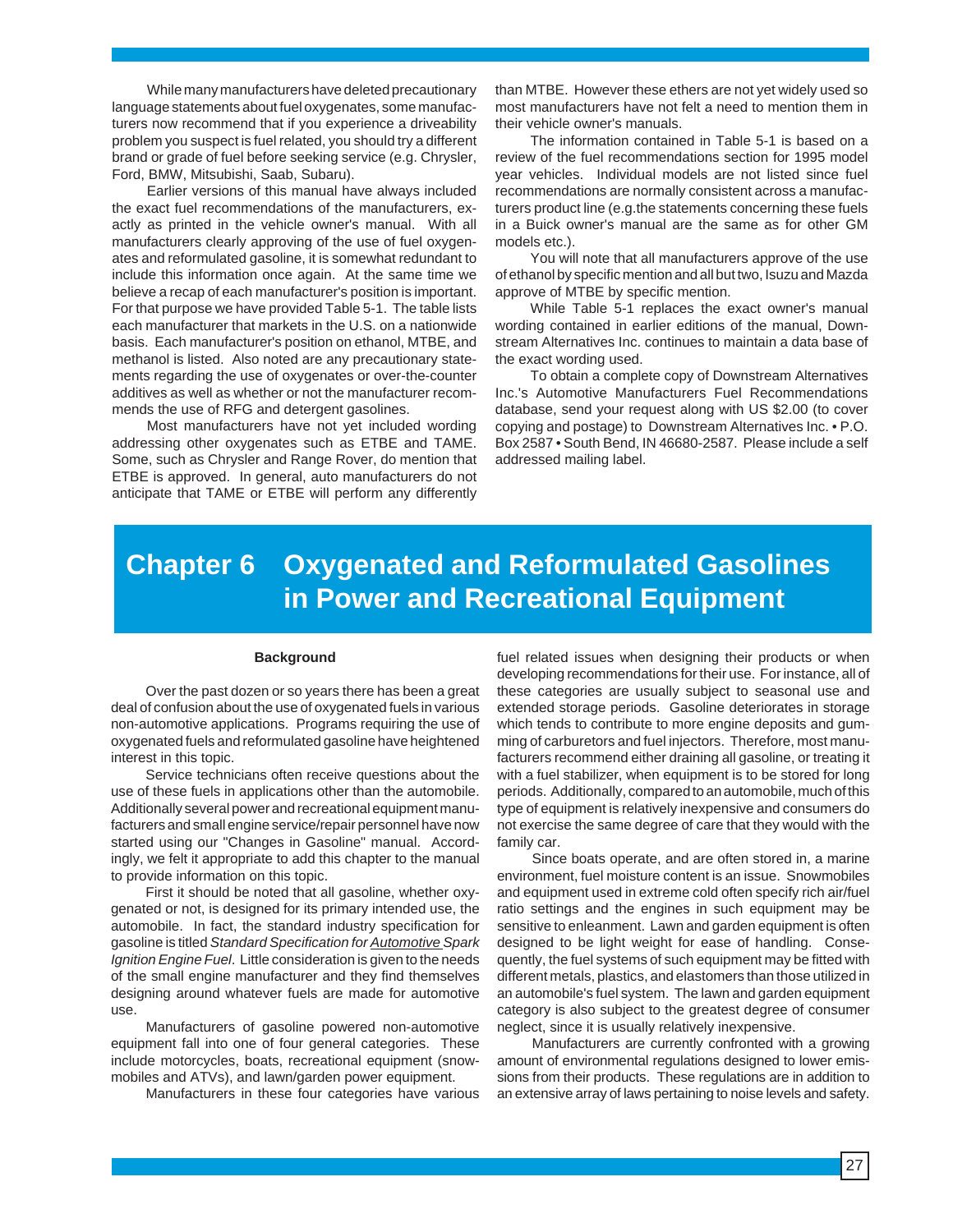Consequently then, these manufacturers are confronted with the need for extremely low production costs, specialized considerations, and limited research and development budgets. Yet they must produce equipment that is safe, reasonably quiet, durable, consumer friendly, capable of operating on today's fuels, and with increasingly lower exhaust emissions.

Initially, during the early 1980s, the predominant oxygenate was ethanol. During this time frame, gasoline ethanol blends comprised only a few percent of the gasoline marketplace and were viewed as somewhat of a novelty. Small engine/equipment manufacturers were slow to conduct tests on a fuel with limited marketshare and an uncertain future. Little technical data about the use of gasoline ethanol blends was available and, of course, there was little field experience upon which to base decisions regarding its use in such applications. These factors led to the majority of manufacturers recommending that gasoline ethanol blends not be used in their products.

By the mid 1980s manufacturers began to indicate that gasoline ethanol blends could be used in their products provided certain storage precautions were followed. The degree of approval often varied with some simply stating ethanol blends could be used while others stated such use was permitted but not recommended.

#### **Oxygenated Fuel Issues**

Past concerns expressed by equipment manufacturers fall into five categories. These include materials compatibility (i.e. metals, plastics, & elastomers), lubricity, enleanment, and storage considerations (phase separation, fuel stability). Some manufacturers have also expressed concerns about over-blends (i.e. blends containing more than legally permitted levels of approved oxygenates). The following provides more detail on each topic.

**Materials Compatibility:** The two predominant fuel oxygenates, ethanol and MTBE, have been extensively tested for their effects on various metals, plastics, and elastomers. Such tests have included both controlled laboratory testing as well as field demonstration projects. Some equipment manufacturers have also conducted tests on their specific equipment. In the early to mid 1980s, some manufacturers did find it necessary to upgrade a few of the materials used in their fuel systems. Whether or not this was necessitated by the use of alcohols and ethers is sometimes uncertain because the aromatic content of gasoline was also increased during the same time frame. Since aromatics also effect elastomer durability, this may have contributed to isolated problems. In any event, manufacturers now use upgraded materials that are largely unaffected by properly formulated oxygenated fuel formulations. This is evidenced by their fuel recommendation comments which now permit the use of such fuels. Further, responsible aftermarket suppliers provide only replacement parts that are designed for use with oxygenated fuels. As an example, Walbro Engine Management Corp., a major supplier of carburetor rebuild kits and other parts, has indicated that Walbro parts are resistant to alcohol-related decomposition as long as the volume of alcohol is within legal limits.

**Lubricity**: In the past, some manufacturers, especially of two stroke engines/equipment, have expressed concern that gasoline ethanol blends may not provide adequate lubricity. There is no technical data to support such a position. In fact, the limited data available indicates that properly formulated gasoline ethanol blends may provide slightly better lubricity.

**Enleanment**: Oxygenates chemically enlean the air/fuel (A/ F) mixture. As an example, in engines set at an A/F ratio of 14.7:1 on all hydrocarbon fuel, the introduction of 2.7% oxygen in the fuel would enlean the A/F ratio to about 15.15:1. Computerized vehicles can compensate for this shift by sending a command to increase fuel flow. Most non-automotive equipment is not sophisticated enough to accomplish this. However, this small change in air/fuel ratio is not of concern in most equipment and usually no modifications are required. Some manufacturers have expressed concern that the enleanment resulting from fuel bound oxygen could create problems in certain severe applications. In particular, there is concern about continuous operation at wide open throttle (WOT) such as in marine applications. Also of concern is equipment that typically operates rich at specified settings. An example here would be snowmobiles. The two primary concerns are octane quality and excessive heat. Properly blended oxygenated fuels should not present problems in the area of octane quality because oxygenates are actually octane enhancers. Outside mandated program areas, oxygenates, such as ethanol and MTBE, are routinely used to improve the octane quality of gasoline. The more predominant concern is the potential for higher operating temperatures. The maximum combustion temperature (and resulting engine temperature) occurs at an air/fuel ratio of 14.7:1. Going rich or lean from this point will result in lower temperatures. Therefore, equipment with richer initial A/F ratio settings such as 13 or 14 to 1 may experience increased operating temperatures when switched to oxygenated fuels. This increase is not significant and most manufacturers do not require any modifications, but some do. For instance, Polaris recommends that their carbureted sleds "jet up" one size when operating on oxygenates. Further, their fuel injected 2 cylinder model requires a "shim kit" to lower the compression ratio. Polaris fuel injected 3 cylinder models are computerized and the E-Prom is already calibrated to compensate for changes in oxygen content. Arctco recommends that when using oxygenated fuels in their Tiger Shark Watercraft, the high speed needle valve should be "opened" 1/8 of a turn from its setting. In the case of their Arctic Cat sleds, they recommend "jetting up" the carburetor jets one size. Only a handful of marine and recreational manufacturers offer such recommendations but consumers should be advised to consult their owner's manual or servicing dealer to determine if any modifications are recommended.

**Storage Considerations:** Phase separation concerns pertain primarily to alcohol based oxygenated fuels. Alcohols attract moisture. If excessive moisture is absorbed, the alcohol and water can phase separate (fall out of suspension) from the gasoline blend. This would result in a mixture of alcohol and water in the bottom of the fuel tank. Aside from the fact that the engine would not operate on this alcohol/ water blend, it can also cause corrosion of various metals it comes in contact with. However the potential for phase separation must be put in perspective. As noted in Chapter 3, it would take almost four teaspoons of water per gallon to phase separate a gasoline ethanol blend. This would be an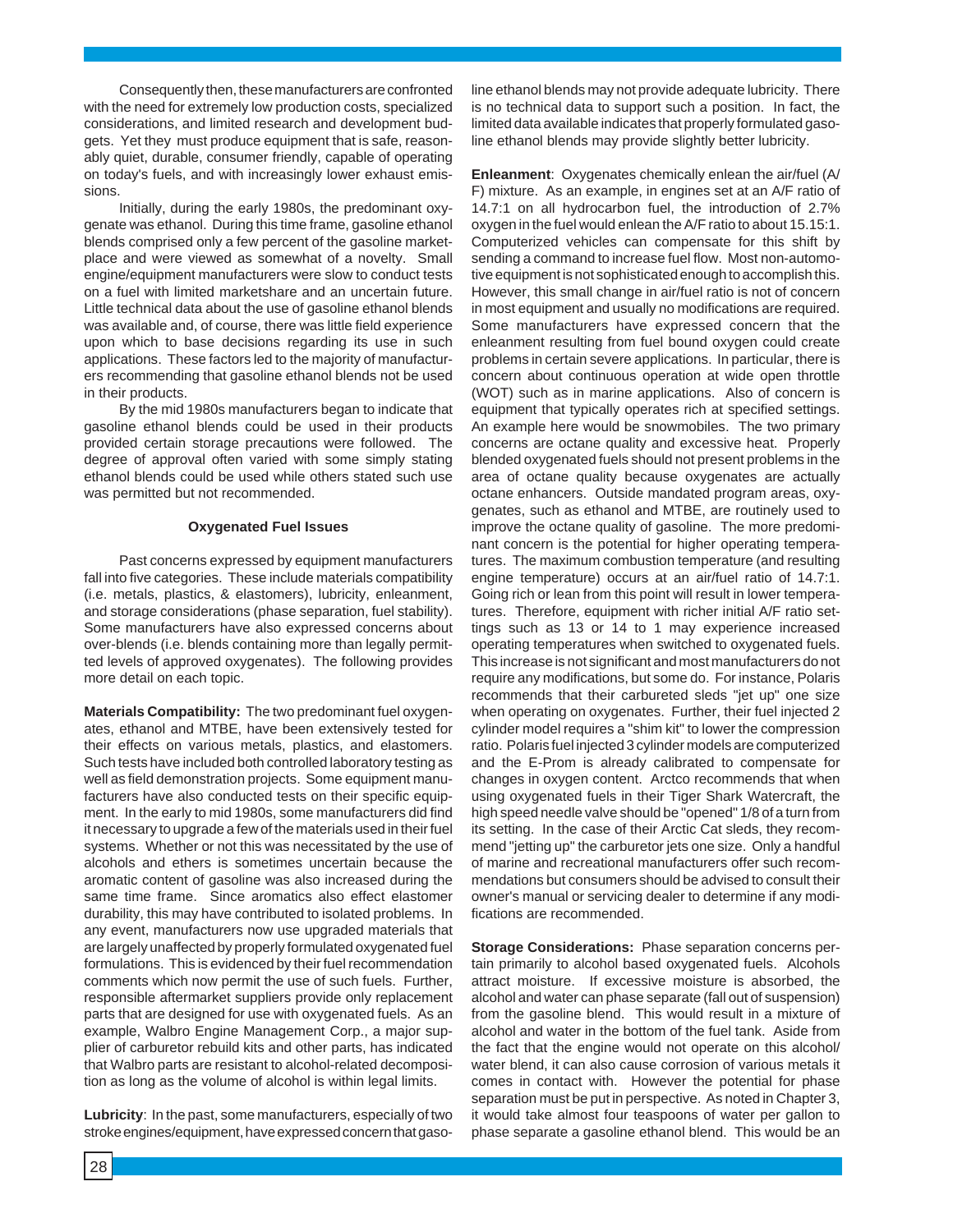incredibly large amount of water to be accidentally introduced into the system. To absorb this much moisture from the atmosphere (at a relative humidity of 70%) would take hundreds of days even if the gasoline cap was left off. Therefore, these concerns can be addressed simply by exercising caution that no water is introduced into the system, ensuring that the equipment has a gasoline tank cap that seals properly and filling the tank before extended storage periods (note that some manufacturers recommend draining of the fuel tank and system before storage).

All gasoline, whether conventional, oxygenated, or reformulated, deteriorates in storage. The gasoline "oxidizes" making it more prone to deposit formation. Because power equipment and recreational products are stored for extended periods, often six months or longer, manufacturers often make recommendations about storage.

A few recommend draining the fuel tank and fuel system. Many recommend treating the fuel with a fuel stabilizer which inhibits oxidation (i.e. anti-oxidant). Such products are available over the counter with one frequently recommended brand being STA-BIL. Some companies, including Briggs & Stratton, Toro/Lawnboy, and Yamaha sell a fuel stabilizer under their own brand name.

It is critically important that each manufacturer's storage recommendations be followed to the letter since gasoline is not usually of suitable stability for storage periods in excess of 60-90 days.

**Over-Blending:** Overblends of oxygenates in gasoline are rare and never intentional. Ethanol, MTBE, and other ethers all cost significantly more than gasoline. To overblend even 2% results in increased production costs exceeding 1¢ per gallon. Manufacturers of oxygenated gasolines are very cautious not to over-blend and most now use very sophisticated equipment to achieve precise blend levels at or below maximum permitted levels.

#### **Manufacturers Positions**

While one can debate test data versus myths and anecdotal reports of problems, consumers should focus primarily on what the equipment manufacturers recommend. They are, after all, most familiar with the quality of their products and whether or not they will operate satisfactorily on specific fuels.

Downstream Alternatives Inc. (DAI), in early 1994, compiled a data base of the manufacturers fuel recommendations. This includes a review of each company's current owner's manuals, and in some cases, supplemental technical service bulletins. The data base, which includes fuel and storage recommendations, is several pages long and too lengthy to include here. However Table 6-1 provides a recap of the manufacturers individual positions.

Not all manufacturers mention oxygenated fuel either as approved or not approved. Most of these manufacturers rely on the engine manufacturer's recommendation. If there are any doubts about a manufacturers position, it is recommended that the manufacturer or an authorized dealer be consulted. Among the listed manufacturers that specifically mention ethanol or MTBE, all permit these fuels to be used, although many offer special instructions.

A few manufacturers indicate they recommend nonblended fuels be used, but that oxygenated fuels are acceptable. Many manufacturers, especially of power equipment, offer special instructions for extended storage periods. A few manufacturers in the marine and recreational categories indicate that modifications may be necessary for proper operation on oxygenated fuels (e.g. TigerShark, Arctic Cat, Polaris).

Marine manufacturers tend to utilize the most negative wording regarding oxygenates. This may be due in part to their concerns about the potential for phase separation of alcohol blends in high moisture environments. Additionally, boats have a much longer useful life than some equipment and it is difficult to assess the impact of fuel components on boats that are 20-30 years old.

While the table provides an overview, consumers should consult their specific owners manual. If information is unclear or insufficient, an authorized dealer for the applicable brand of equipment should be consulted.

The fact that an individual manufacturer discourages the use of oxygenated fuels is not necessarily an indication that lower quality fuel system materials have been used. It may simply be an indication that the manufacturer has not conducted their own test program or may feel that they have insufficient field experience with these fuels.

Consumers should, however, be advised that if they are purchasing new equipment, they should ensure that the manufacturer permits the use of oxygenated fuels. Due to existing federal regulations, it is anticipated that 50% of all gasoline sold in the U.S. will contain oxygenates. No one wants to purchase a product that will operate satisfactorily on only half the available fuel supply.

The facts demonstrate that oxygenated fuels can be used in these applications provided the manufacturer's instructions are followed. Numerous tests and field demonstrations have proven the performance of oxygenated fuels in these applications.

In fact, the Portable Power Equipment Manufacturers Association (PPEMA), the trade association for sixteen manufacturers of gasoline powered hand held equipment such as chain saws, weed trimmers, and blower vacs conducted research on the use of reformulated gasoline in their products. In a March 7, 1995 press release, PPEMA noted "To date, this research program indicates there are no equipment problems with currently manufactured products …" PPEMA also conducted a survey of twenty-three state and regional power equipment dealer associations and found "…there have been no complaints concerning the performance of portable power equipment with new reformulated fuels."

Further, in a recent technical bulletin (Tech Exchange, February 1995), Yamaha Motor Corporation USA noted: "Extensive testing has been done on the effects of RFG on lubricity and materials compatibility, particularly with 2-stroke engines. Results show no adverse affects or catastrophic failures when using RFG. Tests also indicate that no increase in service intervals beyond the existing Yamaha recommendations were necessary."

Following Table 6-1 are excerpts from the fuel recommendations section of the equipment owner's manuals or applicable technical service bulletins for several manufacturers.

29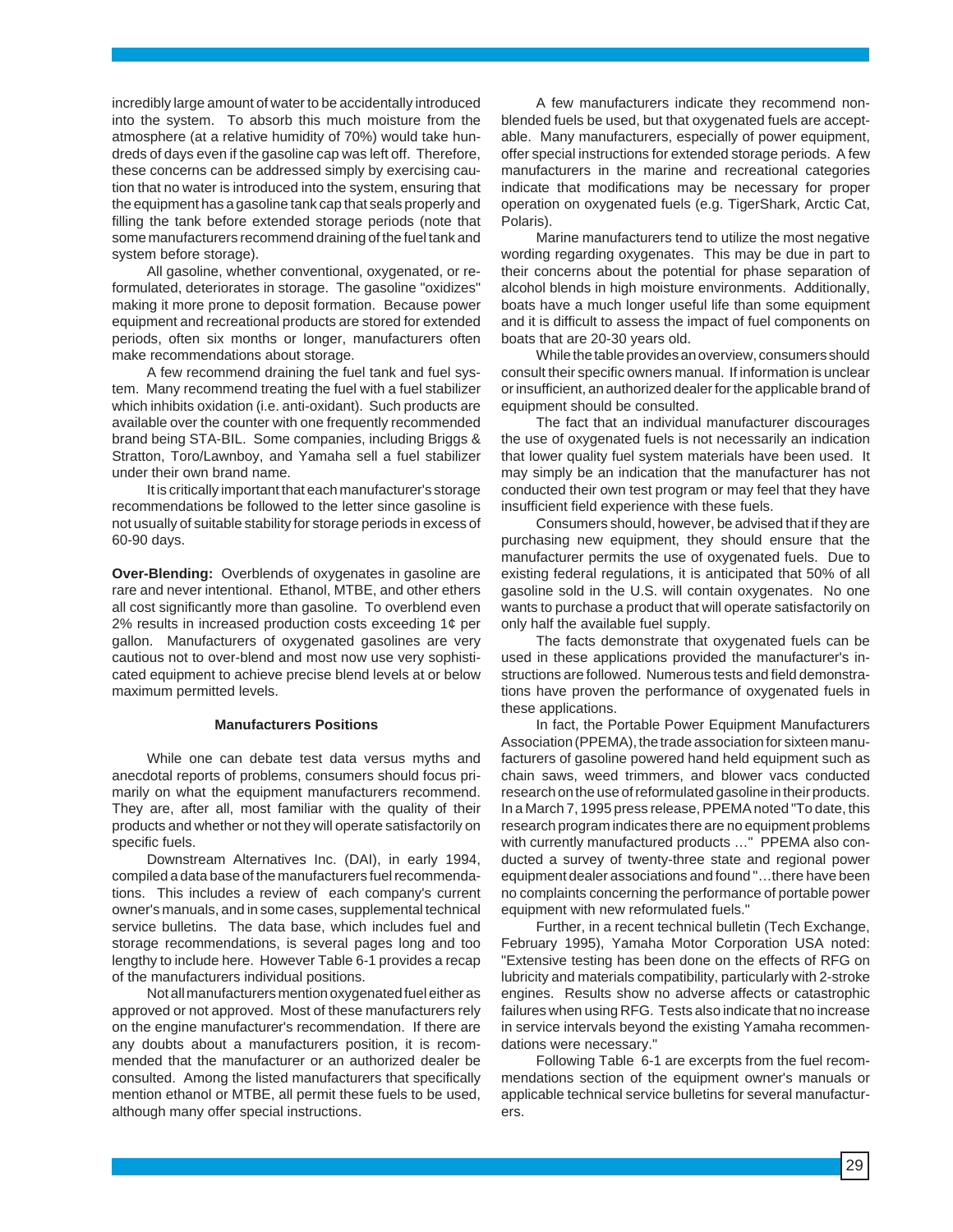#### **TABLE 6-1. - Summary of Power & Recreational Manufacturers' Positions on Oxygenated Fuel Use**

The following recap is based on a review of each manufacturer's equipment owner's manuals. Wording may vary slightly across a manufacturers product line but is generally similar if not identical. Position and wording for a manufacturers two-stroke versus four-stroke models may vary. Also some manufacturers use several engine suppliers (e.g. Briggs & Stratton, Tecumseh, and Kohler) and may utilize the applicable engine manufacturer's fuel recommendations for models with those engines. Finally it should be noted that these recommendations are for new or late model equipment and may or may not apply to earlier models.

| <b>Manufacturer</b>          | <b>Ethanol</b>                    | <b>MTBE</b> | <b>Manufacturer</b>                                                                 | <b>Ethanol</b> | <b>MTBE</b> |
|------------------------------|-----------------------------------|-------------|-------------------------------------------------------------------------------------|----------------|-------------|
| <b>Power Equipment</b>       |                                   |             | Motorcycle                                                                          |                |             |
| Am.Yard Prd/Roper/Rally      | yes*                              | <b>NM</b>   | <b>Harley Davidson</b>                                                              | yes            | yes         |
| Ariens                       | VES <sup>1</sup>                  | <b>NM</b>   | Honda                                                                               | yes            | yes         |
| Bolens/Troy-Bilt             | yes*                              | yes         | Kawasaki                                                                            | yes            | yes         |
| <b>Briggs &amp; Stratton</b> | yes                               | yes         | Suzuki                                                                              | yes*           | yes         |
| Coleman                      | yes*                              | <b>NM</b>   | Yamaha                                                                              | yes            | <b>NM</b>   |
| <b>Cub Cadet</b>             | <b>NM</b>                         | <b>NM</b>   |                                                                                     |                |             |
| Dixon                        | ves                               | yes         | Recreational                                                                        |                |             |
| Echo                         | yes                               | yes         | ArcticCat (Arctco)                                                                  | yes*           | yes*        |
| Grasshopper                  | <b>NM</b>                         | <b>NM</b>   | Honda                                                                               | yes            | yes         |
| Homelite                     | yes                               | yes         | Kawasaki                                                                            | yes            | yes         |
| Honda Power Eq.              | yes                               | yes         | Polaris                                                                             | yes*           | yes*        |
| John Deere (4 stroke)        | yes                               | <b>NM</b>   | SkiDoo/Bombardier                                                                   | yes            | <b>NM</b>   |
| Kawasaki                     | yes                               | yes         | Suzuki                                                                              | yes*           | yes         |
| Kohler                       | yes                               | yes         | Yamaha                                                                              | yes            | <b>NM</b>   |
| Kubota                       | <b>NM</b>                         | <b>NM</b>   |                                                                                     |                |             |
| McColloch                    | yes*                              | yes*        | Boats/Marine                                                                        |                |             |
| <b>MTD</b>                   | yes                               | yes         | Honda                                                                               | yes            | yes         |
| Onan                         | yes*                              | yes*        | Kawasaki                                                                            | yes            | yes         |
| Poulan/Weedeater             | <b>NM</b>                         | <b>NM</b>   | Mercury                                                                             | yes*           | yes*        |
| Ryobi                        | yes*                              | yes*        | OMC (Johnson/Evinrude)                                                              | yes*           | yes*        |
| <b>Sears</b>                 | yes*                              | yes*        | Pleasurecraft                                                                       | yes*           | yes         |
| Shindaiwa                    | <b>NM</b>                         | <b>NM</b>   | Tigershark (Arctco)                                                                 | yes*           | yes*        |
| Simplicity                   | yes                               | <b>NM</b>   | Tracker                                                                             | yes*           | <b>NM</b>   |
| Snapper                      | <b>NM</b>                         | <b>NM</b>   | Yamaha                                                                              | yes*           | <b>NM</b>   |
| Stihl Inc.                   | <b>NM</b>                         | <b>NM</b>   |                                                                                     |                |             |
| Tecumseh                     | yes*                              | yes*        |                                                                                     |                |             |
| Toro/Lawnboy                 | yes                               | yes         |                                                                                     |                |             |
|                              |                                   |             |                                                                                     |                |             |
|                              |                                   |             |                                                                                     |                |             |
| Legend<br>yes                | = permitted/approved              |             |                                                                                     |                |             |
| yes*                         |                                   |             | = indicates approved but may contain precautionary language or require modification |                |             |
| <b>NM</b>                    | = not mentioned in owner's manual |             |                                                                                     |                |             |
| $\mathbf{1}$                 |                                   |             | Engine manufacturer indicates approval but equipment manufacturer does not.         |                |             |

#### **GASOLINE-OIL**

#### **Recommended Gasoline**

The recommended gasoline to use is 87 minimum octane regular unleaded. In many areas, oxygenates (either ethanol or MTBE) are added to the gasoline. Oxygenated gasolines containing up to 10% ethanol or up to 15% MTBE are acceptable gasolines; however, whenever using oxygenated gasolines, the carburetor main jet must be one size larger than the main jet required for regular unleaded gasoline. For example, if a 300 main jet is recommended for regular unleaded gasoline, a 310 main jet must be installed if using an oxygenated gasoline.

**• Arctic Cat**

When using ethanol blended gasoline, it is not necessary to add a gasoline antifreeze since ethanol will prevent the accumulation of moisture in the fuel system.

#### **• Briggs & Stratton**

Purchase fuel in quantity that can be used within 30 days to assure fuel freshness. We recommend the use of Briggs & Stratton Gasoline Additive. (See your Authorized Briggs & Stratton Service Dealer for Part No. 5041 or the single-use pouch.)

In countries other than U.S.A., leaded gasoline may be used if it is commercially available and unleaded is unavailable. Note: Some fuels, called oxygenated or reformulated gaso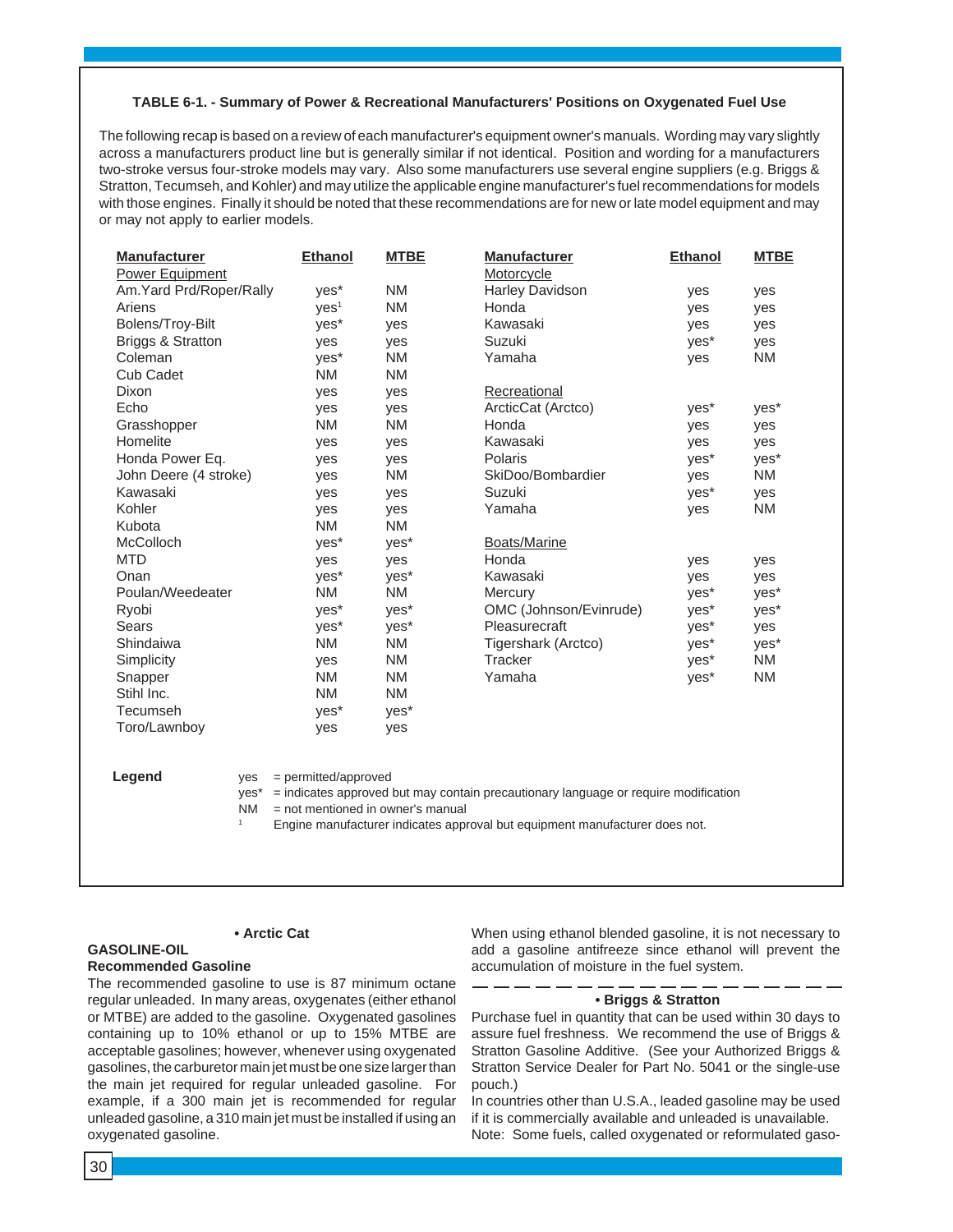lines, are gasoline blended with alcohols or ethers. Excessive amounts of these blends can damage the fuel system or cause performance problems. Do not use gasoline which contains Methanol. If any undesirable operating symptoms occur, use gasoline with a lower percentage of alcohol or ether.

#### **• Echo (Power blowers S/N 186001 & up)**

Use branded 89 octane R + M/2 unleaded gasoline or gasohol (maximum 10% ethyl alcohol, no methyl alcohol).

#### **• Harley Davidson**

- Gasolines containing METHYL TERTIARY BUTYL ETHER (MTBE): Gasoline/MTBE blends are a mixture of gasoline and as much as 15% MTBE. Gasoline/MTBE blends can be used in your motorcycle.
- ETHANOL (grain alcohol) is a mixture of 10% ethanol and 90% unleaded gasoline. It is identified as "gasohol". "ethanol enhanced", or "contains ethanol". Gasoline/ ethanol blends can be used in your motorcycle.
- REFORMULATED OR OXYGENATED GASOLINES (RFG): "Reformulated gasoline" is a term used to describe gasoline blends that are specifically designed to burn cleaner than other types of gasoline, leaving fewer "tailpipe" emissions. They are also formulated to evaporate less when you are filling your tank. Reformulated gasolines use additives to "oxygenate" the gas. Your motorcycle will run normally using this type of gas and Harley-Davidson recommends you use it when possible, as an aid to cleaner air in our environment.

#### **• Honda**

ETHANOL (ethyl or grain alcohol) 10% by Volume You may use gasoline containing up to 10% ethanol by volume. Gasoline containing ethanol may be marketed under the name "Gasohol".

MTBE (Methyl Tertiary Butyl Ether) 15% by Volume You may use gasoline containing up to 15% MTBE by volume.

#### **• Kawasaki**

Fuels Containing Oxygenates Gasoline frequently contains oxygenates (alcohols and ethers) especially in areas of the U.S. and Canada which are required to sell such reformulated fuels as part of a strategy to reduce exhaust emissions.

The types and volume of fuel oxygenates approved for use in unleaded gasoline by the U.S. Environmental Protection Agency include a broad range of alcohols and ethers but only two components have seen any significant level of commercial use.

Gasoline/Alcohol Blends-Gasoline containing up to 10% ethanol (alcohol produced from agricultural products such as corn), also known as "gasohol" is approved for use.

Gasoline/Ether Blends-The most common ether is methyl tertiary butyl ether (MTBE). You may use gasoline containing up to 15% MTBE.

#### **NOTE**

Other oxygenates approved for use in unleaded gasoline include TAME (up to 16.7%) and ETBE (up to 17.2%). Fuel containing these oxygenates can also be used in your Kawasaki.

## **• Kohler Company**

#### **Gasoline/Alcohol blends**

Gasohol (up to 10% ethyl alcohol, 90% unleaded gasoline by volume) is approved as a fuel for Kohler engines. Other gasoline/alcohol blends are not approved.

#### **Gasoline/Ether blends**

Methyl Tertiary Butyl Ether (MTBE) and unleaded gasoline blends (up to a maximum of 15% MTBE by volume) are approved as a fuel for Kohler engines. Other gasoline/ ether blends are not approved.

### - - - -**• Mercury Marine**

Mercury Marine has issued bulletins on RFG and oxygenated fuels as follows:

Mercury Outboards/Mariner Outboards Service Bulletin No. 95-5 excerpts:

By controlling some "properties" of the fuel more closely, its toxic effects are reduced. This should be beneficial to outboard engines because it will be a cleaner burning fuel containing fewer deposit forming components. Vapor pressure and the evaporation rate at any given temperature of this fuel is closely controlled. This again should help engines because it will make the fuel more consistent.

The ethanol or the ethers used in these new reformulated gasolines are not something new. Both have been around several years. If you follow the information that has been put out into the field by Mercury Marine, other marine engine manufacturers and the automotive industry over the last few years concerning the use of fuels containing alcohol, problems should be kept at a minimum.

#### Mercury Marine Products

Mercury Marine products produced since 1980 are designed to be used with any commercially available regular grade lead free gasoline, including those containing oxygenates. The oxygenated fuels containing less energy cause the engine to run leaner. If for any reason an engine has been modified to lean out the fuel supply, or if the engine has not been tuned up recently there may be cause for concern. The results of running too lean can lead to detonation related problems or scuffed pistons.

ANY MAJOR BRAND OF UNLEADED (LEAD FREE) AUTO-MOTIVE GASOLINE WITH A MINIMUM PUMP POSTED OCTANE RATING (R+M)/2 OF 87 IS SATISFACTORY FOR THESE OUTBOARDS. Outboards may use gasoline containing up to 10% ethanol, but the addition of a Quicksilver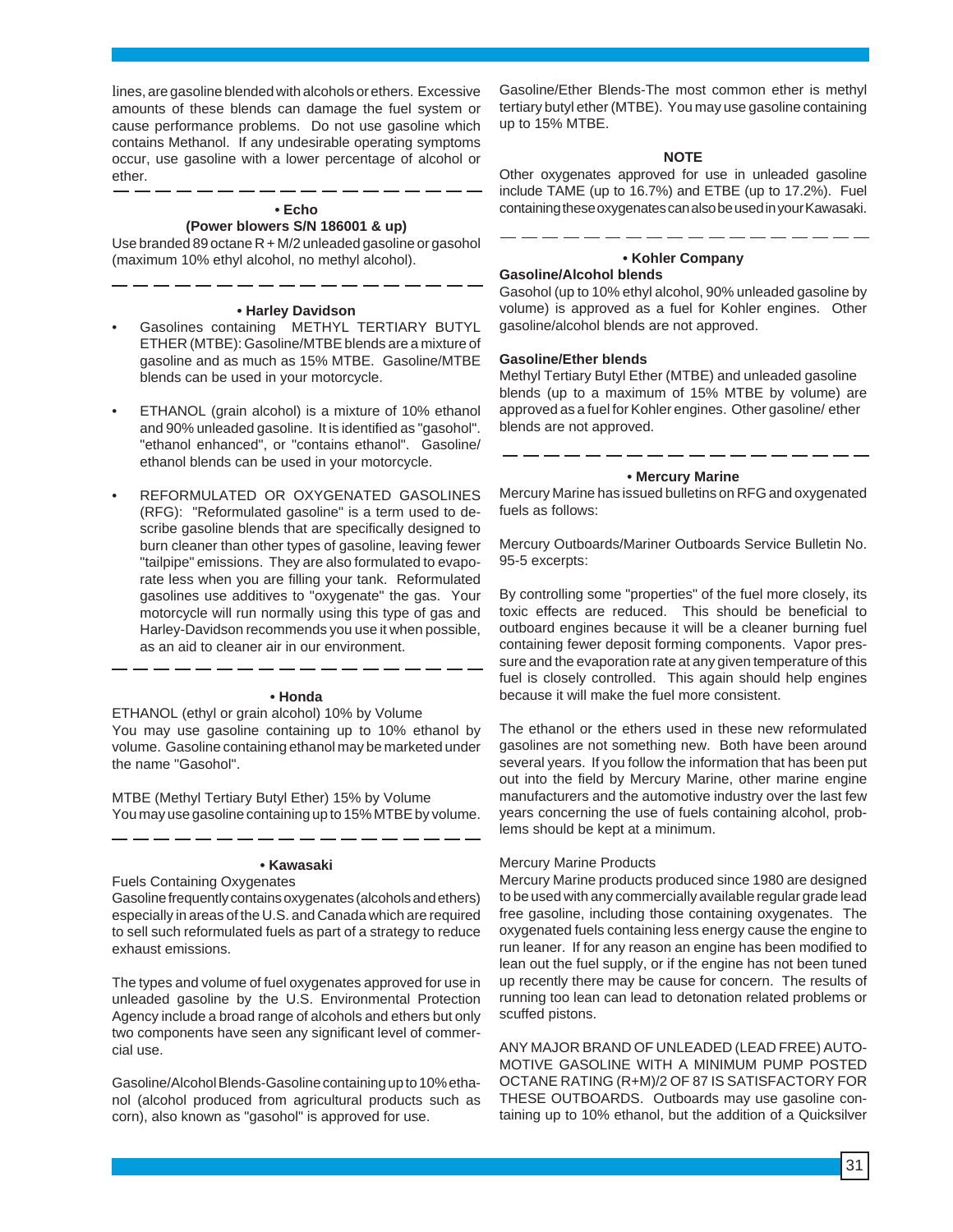Water Separating Fuel Filter\* is recommended. Midgrade AUTOMOTIVE GASOLINE advertised to contain fuel injector cleaning agents is recommended for added internal engine cleanliness. Hi-Performance models-refer to the gasoline recommendations furnished with these engines.

#### 1979 and older:

Additional inspection of the fuel system is required to detect and correct deterioration of elastomers and plastic parts (such as hoses, seals, and gaskets) caused by the alcohol and acids in the gasolines.

Refer to Mariner/Mercury Service Bulletin 93-3 for the complete USA and Canada fuel recommendations.

Note that similar guidance is given for Mercruiser models (Sterndrive/Inboards) in Mercruiser Service Bulletin No. 95-7.

#### **• OMC**

Use of alcohol extended fuels is acceptable **ONLY** if the alcohol content does not exceed:

- 10% ethanol by volume
- 5% methanol with 5% cosolvents by volume

In addition, OMC has issued guidance on reformulated gasoline in "Outboard Service Bulletin" No. 2289 (February 1995). In this bulletin OMC states the following:

Oxygenated fuels have been marketed for years. RFG is simply the latest generation. There are no new concerns or performance problems related to the use of RFG.

RFG does, however, have lower levels of volatile compounds and does contain oxygenates such as ether or ethanol. This formulation could create some or all of the situations normally associated with alcohol-extended fuel.

• Driveability - The increased level of oxygenates tends to make the engine run slightly leaner. Performance degradation or rough running might occur. All engines 1986 and newer, originally approved to run on unleaded fuel, will not require any modifications to run on RFG.

NOTE Refer to OMC Service Bulletin No. 2155 for information about modifying engines 1985 and older.

- Materials Compatibility-RFG extended with alcohol could degrade rubber, plastic, or metal components of older fuel systems. RFG is compatible with all OMC original equipment fuel system components manufactured after 1985 and all OMC service replacement parts.
- Cold Starting RFG is slightly less volatile and might cause hard starting.
- Phase Separation RFG extended with alcohol will attract moisture from the atmosphere or from system contamination. Significant amounts of moisture will cause fuel/water phase separation.
- Fuel Economy Engines running RFG might experience

slightly lower fuel economy because of the higher level of oxygenates.

Be alert for these situations and be prepared to answer your customers' performance related questions.

#### **• Suzuki**

### **Gasoline Containing MTBE**

Unleaded gasoline containing MTBE (Methyl Tertiary Butyl Ether) may be used in your motorcycle if the MTBE content is not greater than 15%. This oxygenated fuel does not contain alcohol.

#### **Gasoline/Ethanol Blends**

Blends of unleaded gasoline and ethanol (grain alcohol), also known as gasohol, may be used in your vehicle if the ethanol content is not greater than 10%.

#### **• Tecumseh**

#### **All engines Gasoline**

Leaded gasoline, unleaded or leaded premium gasoline, gasohol containing no more than 10% ethanol, or unleaded gasoline containing no more than 15% MTBE (Methyl Tertiary Butyl Ether) can be used if unleaded regular gasoline is not available.

#### **• Toro/Lawnboy**

- - - - - - - - - - - -

Use clean, fresh lead-free gasoline, including oxygenated or reformulated gasoline, with a octane rating of 85 or higher. To assure freshness, purchase only the quantity of gasoline that can be used in 30 days. Use of lead free gasoline results in fewer combustion chamber deposits and longer spark plug life. Use of premium grade fuel is not necessary or recommended.

#### **IMPORTANT:**

**NEVER USE METHANOL, GASOLINE CONTAINING METHANOL. GASOLINE CONTAINING MORE THAN 10% ETHANOL OR GASOLINE CONTAINING MORE THAN 15% MTBE.**

#### **USE OF THESE FUELS CAN CAUSE ENGINE/FUEL SYSTEM DAMAGE.**

Please note that the above are excerpts from fuel recommendations or applicable service bulletins and are meant simply to provide an overview. The entire fuel recommendation section of the owner's manual or applicable bulletins should be reviewed and followed in their entirety.

To obtain a complete copy of Downstream Alternatives Inc.'s Non-Automotive Gasoline Powered Equipment Manufacturers Fuel Recommendations data base, send your request along with US \$3.00 (to cover copying and postage) to Downstream Alternatives Inc. • P.O. Box 2587 • South Bend, IN 46680-2587. Please include a self addressed mailing label.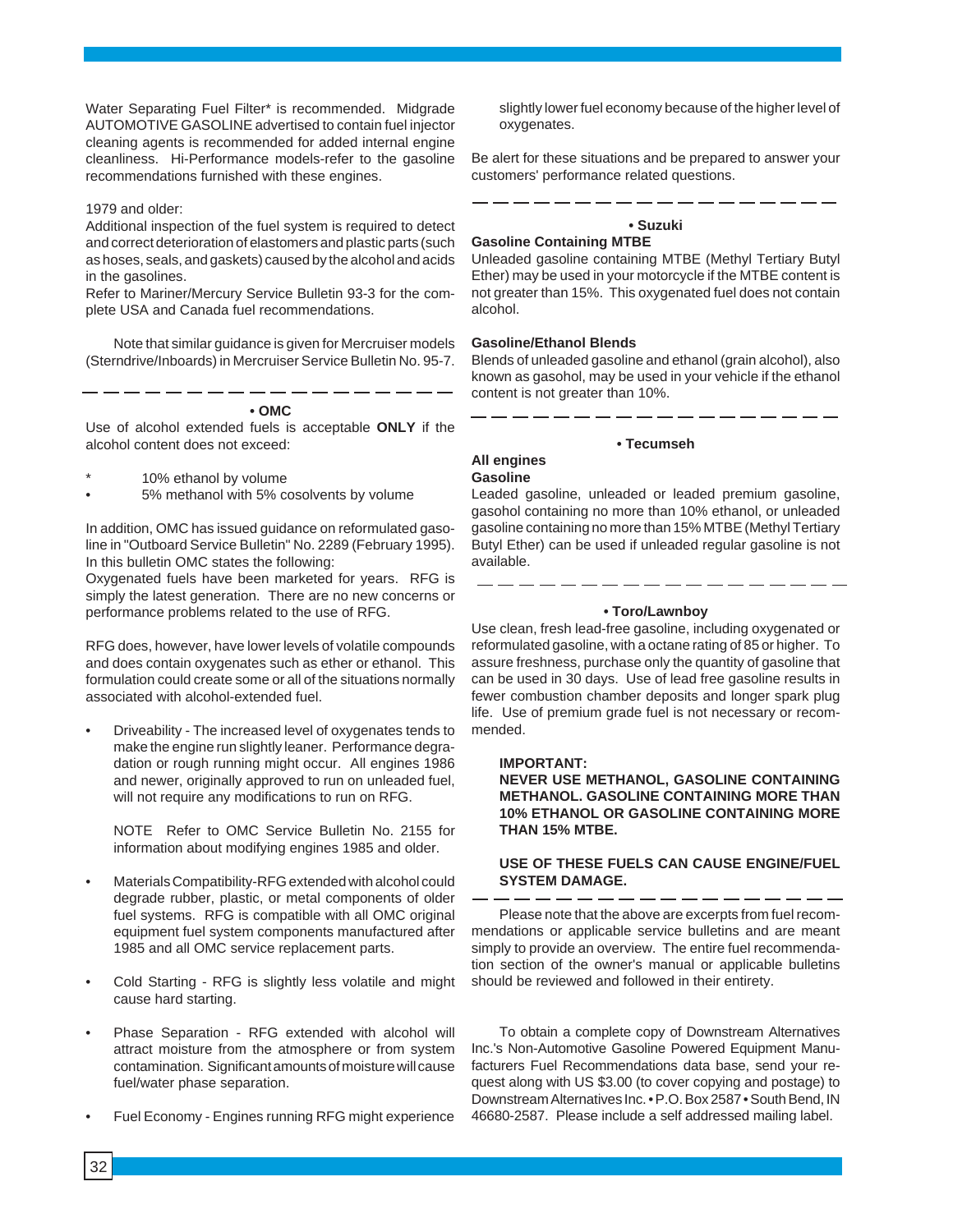# **Appendix A Fuel System Materials**

A number of materials used in vehicle fuel systems have been tested for use with oxygenated fuel components as part of the process to secure EPA approval for their use. Post-1980 vehicle fuel systems typically utilize materials that are compatible with oxygenates and high aromatic gasolines. Pre-1980 and especially pre-1975 vehicle fuel systems may contain materials that are sensitive to high aromatic concentrations, ethers, or alcohols.

Table A-1 lists typical metals and the fuel system parts where they are likely to be used. The metals listed in this table were tested with ethanol blends and other alcohol-blended fuels by immersing metal coupons (1"x1" metal strips) in both the liquid fuel and the vapor phase of the fuel for 30 days at 110° F. Test results indicate that "overall, no oxygenated fuel/ metal combination weight change (in 'dry' or 'wet' fuels) was significantly different from that observed for the base unleaded gasoline."

Table A-2 lists elastomers and non-metal materials along with their most typical use in the vehicle. These materials have also been tested in oxygenated fuel formulations. Results were generally comparable to that of gasoline not containing oxygenates.

| Table A-1<br>Uses in Vehicles - Metals |                                                                                                                |  |  |
|----------------------------------------|----------------------------------------------------------------------------------------------------------------|--|--|
| Alloy                                  | <b>Typical Use</b>                                                                                             |  |  |
| Aluminum alloy                         | Carburetor, accelerator pump, fuel pump casing                                                                 |  |  |
| Magnesium alloy                        | Fuel pump casing, plate on steel, brass component specialty-purpose two-cycle<br>engine, transmission housings |  |  |
| Copper                                 | Brass and bronze                                                                                               |  |  |
| Zinc                                   | Brass, air cleaner, carburetor                                                                                 |  |  |
| Carbon steel                           | Fuel line, fuel pump fittings and casings, fuel filter, fuel tank, carburetor fuel inlet,<br>accelerator pump  |  |  |
| Cartridge brass                        | Fuel line fittings, carburetor jets and inlet needle, fuel bowl float, power valve,<br>valve seats             |  |  |
| Aluminum bronze                        | Fuel pumps, fuel distribution system                                                                           |  |  |
| Stainless steel                        | Carburetor fuel inlet needle, carburetor springs, catalytic converter, EGR valve                               |  |  |
| Aluminum alloy (cast)                  | Carburetor, accelerator pump, fuel pump casing, fuel tank fill pipe, intake manifold                           |  |  |
| Iron (cast)                            | Carburetor body, iron plates, engine block, intake and exhaust manifolds                                       |  |  |
| Zinc alloy (cast)                      | Carburetor body, plate on steel, carburetor diaphragm                                                          |  |  |
| Terne plate                            | Fuel tank, fuel line, air cleaner assemblies                                                                   |  |  |

The materials listed in Table A-1 have been tested with various alcohol blends. There were no significant differences between the performance of the alcohol blends compared to a base unleaded gasoline.

| Table A-2<br>Uses in Vehicles - Elastomers/Plastics                                  |                                                                                                                                                                                                           |  |  |  |
|--------------------------------------------------------------------------------------|-----------------------------------------------------------------------------------------------------------------------------------------------------------------------------------------------------------|--|--|--|
| <b>Materials</b><br><b>Typical Use</b>                                               |                                                                                                                                                                                                           |  |  |  |
| Nitrile<br><b>Viton®</b>                                                             | Carburetor gaskets, fuel cap gasket and seals, fuel filter tube grommet, gas hoses,<br>fuel bowl float, accelerator pump diaphragms and plunger, fuel pump diaphragm<br>EGR valves, fuel inlet needle tip |  |  |  |
|                                                                                      |                                                                                                                                                                                                           |  |  |  |
| Neoprene <sup>®</sup> (Chloroprene)<br>Epichlorohydrin<br>-Homopolymer<br>-Copolymer | Fuel tank vent to carburetor tube cover, gas hose cover<br>Diaphragm, carburetor choke control, fuel tube to filter, fuel vapor return tube, hoses                                                        |  |  |  |
| Nylon 66                                                                             | Carburetor float bowl baffle, fuel vapor storage canister, carburetor components                                                                                                                          |  |  |  |
| Delrin <sup>®</sup> (Acetyl polymer)                                                 | Carburetor components                                                                                                                                                                                     |  |  |  |
| Teflon®                                                                              | Shaft coatings, venturi valve                                                                                                                                                                             |  |  |  |
| Polyethylene (high density)                                                          | Hoses                                                                                                                                                                                                     |  |  |  |
| Nitrophyl <sup>®</sup> (Nitrile rubber)                                              | Floats, accelerator pump cups                                                                                                                                                                             |  |  |  |
| <b>Fluoroelastomers</b>                                                              | Fuel line/hoses, carburetor needle tips, gaskets, O rings and fuel pump<br>couplers, evaporative emissions line, fuel filler necks                                                                        |  |  |  |
| Note $(1)$<br>ethers, and higher concentrations of aromatics.                        | Manufacturer data suggests that Viton® & flouroelastomers are the preferred materials for use with alcohols,                                                                                              |  |  |  |
| Note $(2)$<br>concentrations of MTBE.                                                | In some tests, parts composed of Epichlorohydrin have shown signs of deterioration when exposed to high                                                                                                   |  |  |  |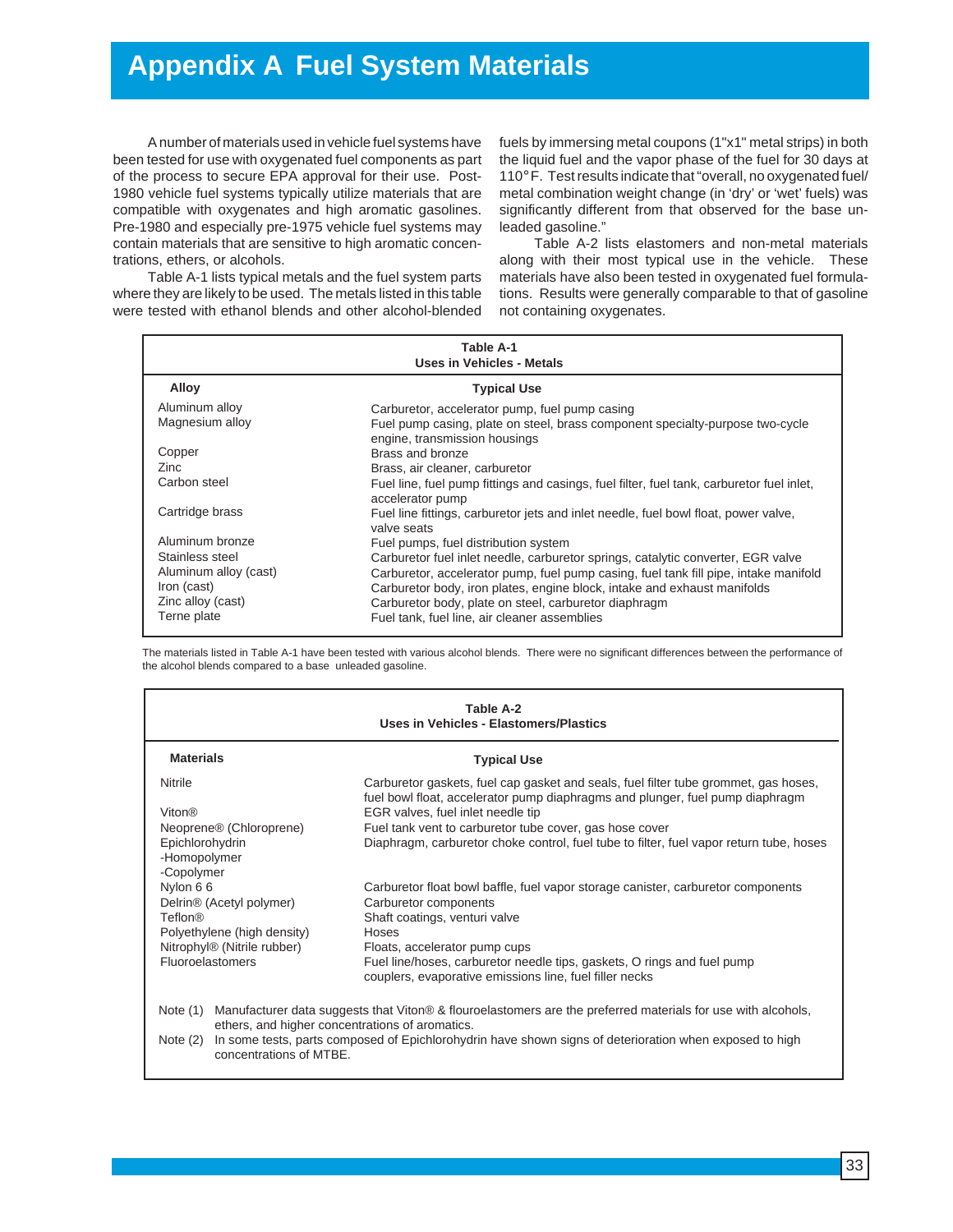# **Appendix B Gasoline Program Areas**



### **Table B-1 Oxygenated Fuel Program Areas**

The metropolitan areas listed below required wintertime oxygenated fuel programs as of 1995. Several areas that originally required oxygenated fuel programs have either been or are in the process of being redesignated as CO attainment areas. Such areas include Baltimore, Boston, Hartford, Philadelphia, Washington DC, Greensboro, Syracuse, Cleveland, Duluth, and Memphis.

| City                 | State(s)  | City                | State(s)  |
|----------------------|-----------|---------------------|-----------|
|                      |           |                     |           |
| Albuquerque          | <b>NM</b> | Chico               | CA        |
| El Paso              | ТX        | Modesto             | СA        |
| Colorado Springs     | CO.       | Reno                | <b>NV</b> |
| Denver/Boulder       | CO.       | Sacramento          | CA        |
| Ft. Collins          | CO        | San Francisco       | CA        |
| Missoula             | MT        | Stockton            | СA        |
| Provo/Orem           | UT        | <b>Grant's Pass</b> | OR.       |
| Anchorage            | AK.       | Klamath Co.         | <b>OR</b> |
| Portland/Vancouver   | OR/WA     | Medford             | <b>OR</b> |
| Seattle              | <b>WA</b> | Las Vegas           | <b>NV</b> |
| San Diego            | CA        | Phoenix             | AZ        |
| New York City MSA    | NY/NJ/CT  | Los Angeles         | CA        |
| Fresno               | СA        | Spokane             | <b>WA</b> |
| Minneapolis/St. Paul | <b>MN</b> |                     |           |
|                      |           |                     |           |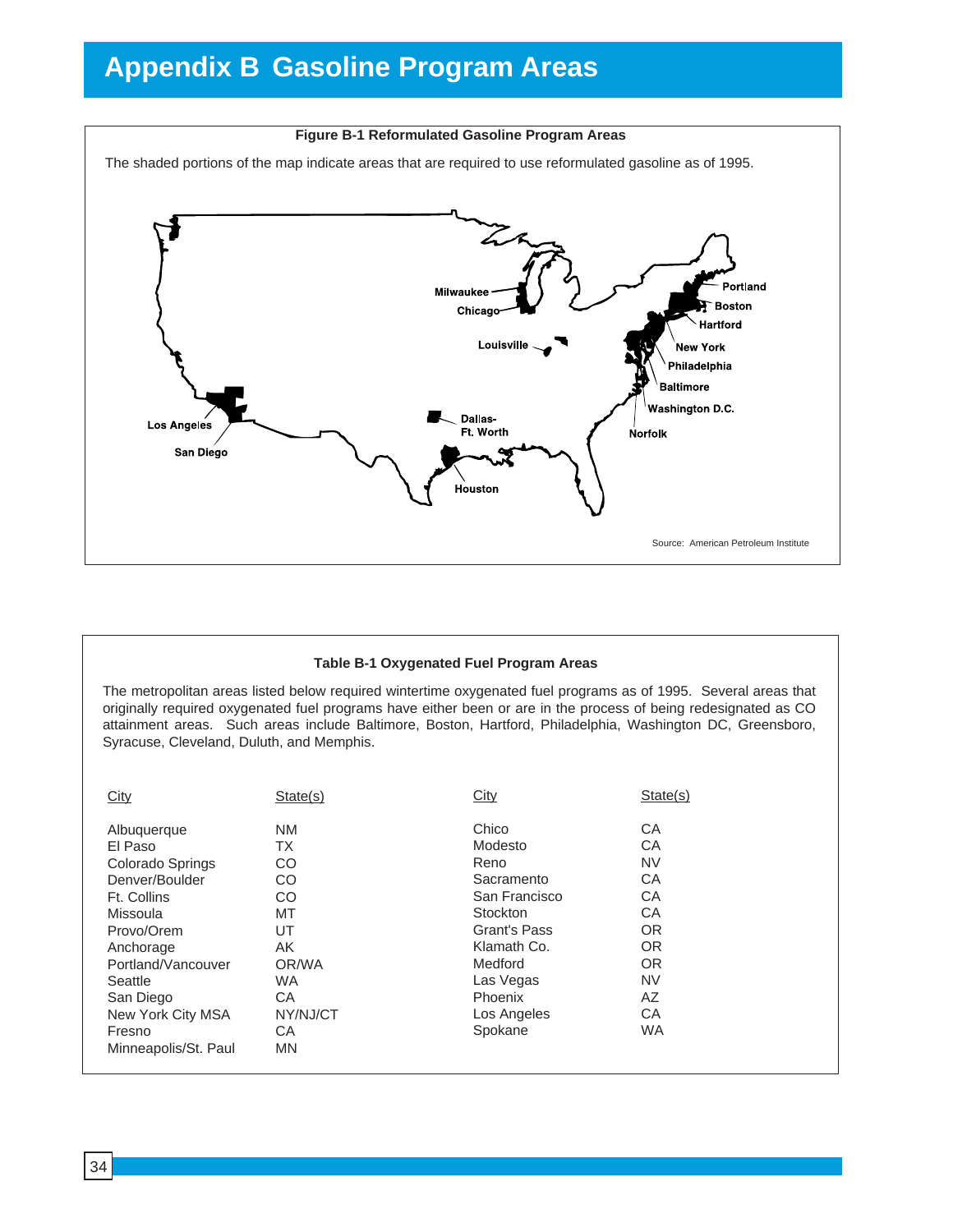# **Appendix C Glossary of Petroleum Terms**

**Additives:** Chemicals added to gasoline in very small quantities to improve and maintain gasoline quality. Detergents and corrosion inhibitors are examples of gasoline additives.

**American Society for Testing and Materials (ASTM):** A non-profit organization that provides a management system to develop technical information in the published form. ASTM standards, test methods, specifications, etc. are written by those having expertise in specific areas. Current membership is over 28,000. ASTM specifications and procedures are recognized as definitive guidelines for gasoline quality as well as a broad range of other products.

**Anti-dumping Rule:** A provision of the 1990 Clean Air Act Amendments which restricts conventional gasolines (those not regulated under oxygenated fuel or reformulated gasoline programs) from resulting in any higher levels of emissions than gasoline sold in 1990.

**Anti-icer:** Typically an alcohol such as ethanol, isopropyl alcohol, or methanol. Added to gasoline in small amounts to eliminate trace levels of water thereby reducing the chance for fuel line freeze up.

**Antiknock Index (AKI):** Measures the ability of a gasoline to resist engine knock/ping. AKI is the average of Research and Motor Octane or (R+M)/2. Also commonly referred to as pump octane.

**Anti-oxidant:** A compound used to inhibit gum formation from oxidation of gasoline. A fuel stabilizer.

**Aromatics:** High octane blending components that have a benzene ring in their molecular structure. Commonly used term for the BTX group (benzene, toluene, xylene). Aromatics are hydrocarbons.

**Benzene:** Basic aromatic in the BTX group. Usually of higher value as a chemical feedstock. A known cancer causing agent.

**British thermal unit (btu):** One British thermal unit represents the amount of heat required to raise one pound of water one degree Fahrenheit (at sea level).

**Butane:** A light hydrocarbon used to raise octane and increase fuel volatility. Butane has a low boiling point and will vaporize quickly.

**California Air Resources Board (CARB):** A state regulatory agency charged with regulating the air quality in California. Air quality regulations established by CARB are often more restrictive than those set by the federal government.

**Clean Air Act Amendments-1990 (CAAA-90):** A series of amendments to the original Clean Air Act which includes requirements for oxygenated fuel programs in CO non-attainment areas and reformulated gasoline programs in certain ozone non-attainment areas.

**Complex Model:** A computer model that measures the effect of various fuel changes. The computer equations are based on test results from various test programs. Refiners will be required to use this model to develop their reformulated gasoline beginning in 1998, and may use it voluntarily prior to that date.

**Component:** A common term used to describe larger volume ingredients in gasoline.

**Corrosion inhibitors:** An additive used to reduce the corrosion properties of gasoline. Rust inhibitor.

**Co-solvents:** Heavier alcohols used with methanol to improve water tolerance and improve other negative characteristics of gasoline/methanol blends.

**Deposit Control Additive:** Performs same functions as detergent plus minimizes deposit buildup in intake manifold, intake ports, and underside of intake valves (dispersant).

**Detergent:** Additive used to prevent and/or clean up carburetor and fuel injector deposits.

**Diolefins:** An ingredient of gasoline which contributes to gum and lacquer formation in the fuel system and engine.

**Distillation Curve:** The reference to plotting a line connecting the percentages of gasoline that evaporate at various temperatures. Distillation curve is used as an important control for fuel standards such as volatility (vaporization).

**Elastomer:** The rubber like compounds used in fuel lines, evaporative canister lines, etc. Also used for other automotive applications such as brake lines and transmission lines.

**Ethanol (ethyl alcohol, grain alcohol):** Typically fermented from grain. An octane enhancer added at a rate of up to 10 percent in gasoline. Will increase octane 2.5 to 3.0 numbers at 10 percent concentration. Ethanol is a fuel oxygenate. Ethanol can also be used "neat" (pure) as a fuel in specially designed vehicles.

**ETBE (ethyl tertiary butyl ether):** An ether similar to MTBE. This fuel oxygenate is manufactured by reacting isobutylene with ethanol. The resulting ether is high octane and low volatility. ETBE can be added to gasoline up to a level of approximately 17%.

**Fluidizer oils:** Oils typically used with deposit control additives to control deposit formation on intake valves.

**Gasohol:** In the United States the term gasohol refers to gasoline which contains 10 percent ethanol. This term was used in the late 1970s and early 1980s but has been replaced by terms such as Super Unleaded Plus Ethanol or Unleaded Plus.

**Isobutylene:** A refinery process petrochemical that is reacted with methanol to form MTBE or with ethanol to form ETBE.

**Lead (tetraethyl lead):** An organo-metallic octane enhancer. One gram of lead increases the octane of one gallon of gasoline about six numbers. Lead will not be permitted in U.S. gasoline after 1995 (except for certain racing and aviation uses).

**Light end hydrocarbons:** Term used to denote hydrocarbons from crude distillation that are low density (lighter weight than gasoline) and have low boiling temperatures. Butanes are the most common light end hydrocarbon used in gasoline.

**Metal deactivator:** Gasoline additive used to neutralize the effect of copper compounds found in gasoline.

**Methanol (methyl alcohol, wood alcohol):** Typically manufactured from natural gas. In the 1980s methanol was used in combination with heavier cosolvent alcohols as an octane enhancer for addition to gasoline. Methanol is also being considered for use as a "neat" (pure) fuel in specially designed vehicles. Methanol is not typically blended into todays gasolines.

**MTBE (methyl tertiary butyl ether):** An ether manufactured by reacting methanol and isobutylene. The resulting ether is high octane and of low volatility. MTBE is a fuel oxygenate and is permitted in unleaded gasoline up to a level of 15%.

**Octane:** General term for a gasoline's ability to resist engine knock. -Pump Octane: A term used to describe the octane as posted on the retail gasoline dispenser as (R+M)/2 and is the same as Antiknock Index.

-Motor Octane: The octane as tested in a single cylinder octane test engine at more severe operating conditions. Motor Octane Number affects high speed and part throttle knock and performance under load, passing, climbing hills, etc. Motor Octane is represented by the designation M in the (R+M)/2 equation and is the lower of the two numbers.

-Research Octane: The octane as tested in a single cylinder octane test engine operated under less severe operating conditions. Research Octane Number affects low to medium speed knock and engine run-on. Research Octane is represented by the designation R in the (R+M)/2 equation and is the higher of the two numbers.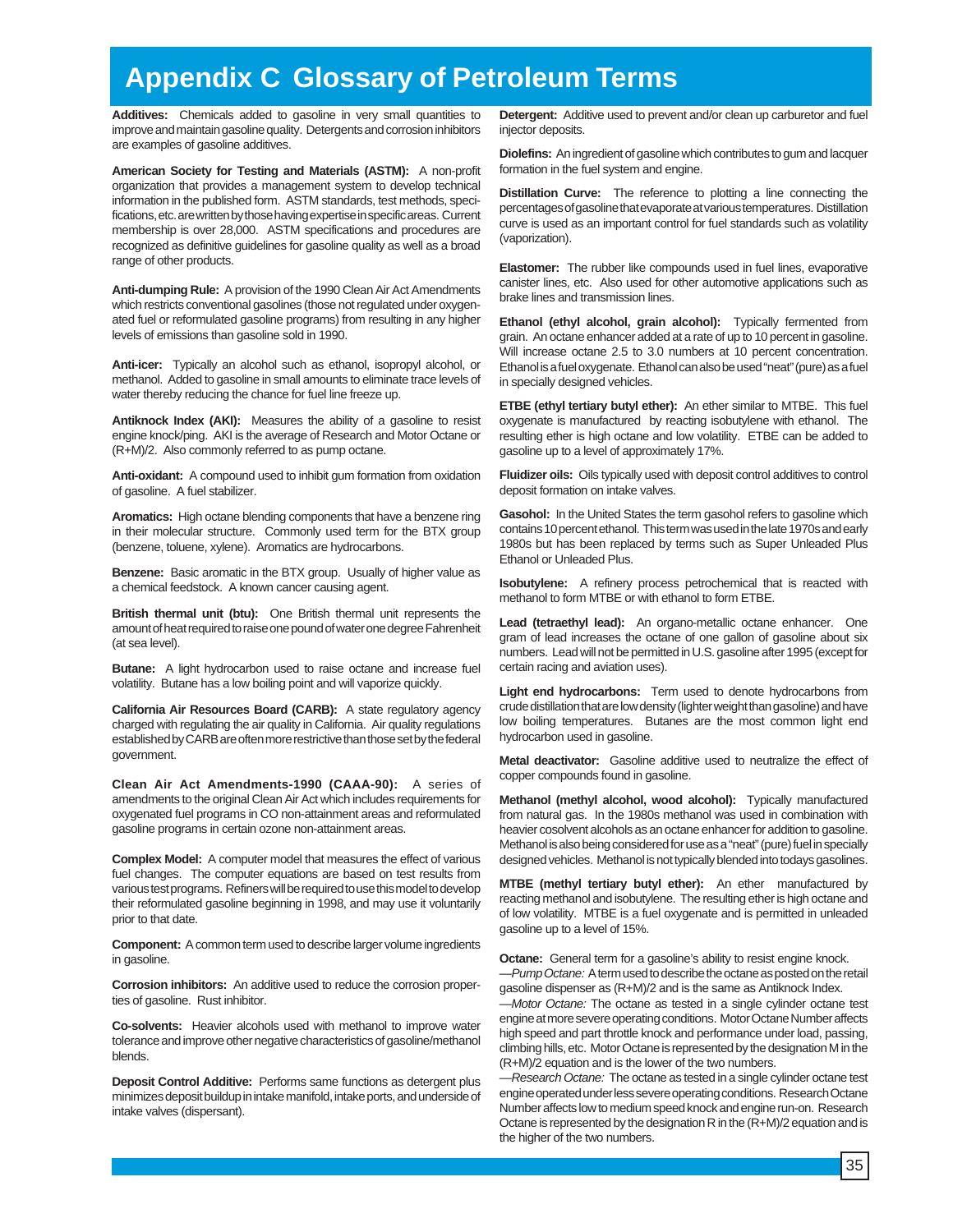**Octane enhancer:** Common term designating components that are added to gasoline to increase octane and reduce engine knock. Examples are toluene, ethanol, and MTBE.

**Octane Number Requirement (ONR):** The octane level required to provide knock-free operation in a given engine.

**Octane Requirement Increase (ORI):** The increase in octane requirement that results from the build up of combustion chamber deposits.

**Olefins:** A gasoline component resulting from several refining processes. Examples are ethylene, propylene, butylene. Olefins often contribute to the formation of gum and deposits in engines and the induction system.

**Oxyfuels Mandate (Oxygenated Fuels Mandate):** Common term used for regulatory program that requires the addition of oxygenates (alcohols or ethers) to fuels during certain months to reduce tailpipe emissions of carbon monoxide. Such programs are required by the 1990 Clean Air Act Amendments. In 1995 approximately 35 areas of the country used such programs.

**Oxygenate:** In the petroleum industry a term used to denote octane components containing hydrogen, carbon, and oxygen in their molecular structure. Includes ethers such as MTBE and alcohols such as ethanol and methanol.

**Oxygenated Gasoline:** Gasoline containing an oxygenate such as ethanol or MTBE. Provides chemical enleanment of the A/F charge thereby improving combustion and reducing tailpipe emissions of CO.

**Ozone:** Ozone (O<sub>3</sub>) is formed when oxygen (O<sub>2</sub>) and other compounds react in sunlight. In the upper atmosphere, ozone protects the earth from the sun's ultraviolet rays. Though beneficial in the upper atmosphere, at ground level, ozone is a respiratory irritant and considered a pollutant.

**Reformulated Gasoline (RFG):** Gasolines which have had their composition and/or characteristics altered to reduce vehicular emissions of pollutants. Specifically, those gasolines which meet the RFG requirements of the 1990 Clean Air Act Amendments.

**Reid Vapor Pressure (RVP):** A method of determining vapor pressure of gasoline and other petroleum products. Widely used in the petroleum

industry as an indicator of the volatility (vaporization characteristics) of gasoline.

**Simple Model:** A specific gasoline formula developed by EPA for refiners to use in complying with the reformulated gasoline program. May be used in 1995, 1996, and 1997.

**TAME (Tertiary Amyl Methyl Ether):** An ether manufactured by reacting methanol with isoamylene. The resulting ether is high octane and of low volatility.

**Toluene:** An aromatic compound used to increase octane. The most common hydrocarbon purchased for use in increasing octane.

**Toxics:** As defined in the 1990 Clean Air Act Amendments, toxics include benzene, 1,3 butadiene, formaldehyde, acetaldehyde, and polycyclic organic matter.

**Vapor Liquid Ratio:** A measurement of the ratio of vapor to liquid at a given temperature used to help determine a gasoline's tendency to contribute to vapor lock in an automotive fuel system.

**Volatility:** Term used to describe a gasoline's tendency to change from liquid to vapor.

**Volume Percent (v%):** A percentage measurement based solely on volume without regard to differences in weight or density. For instance, a set of four blocks of identical size would each comprise 25 v% of the total volume. (Typically used to measure the concentration of alcohols and ethers in gasoline).

**Weight Percent (wt.%):** A percentage measurement based on weight. For instance a set of four blocks of equal size are each 25v% of the total volume. However, if block A, B, and C each weighed 1 pound and block D weighed 3 pounds, then block D would comprise 50 weight percent of the total weight while only comprising 25 volume % of the total volume. (Typically used to measure the oxygen content of gasoline).

**Xylene:** An aromatic compound which is a minor component of gasoline. Highly valued as a chemical feedstock (a hydrocarbon). Xylene is highly photochemically reactive and a major contributor to smog formation.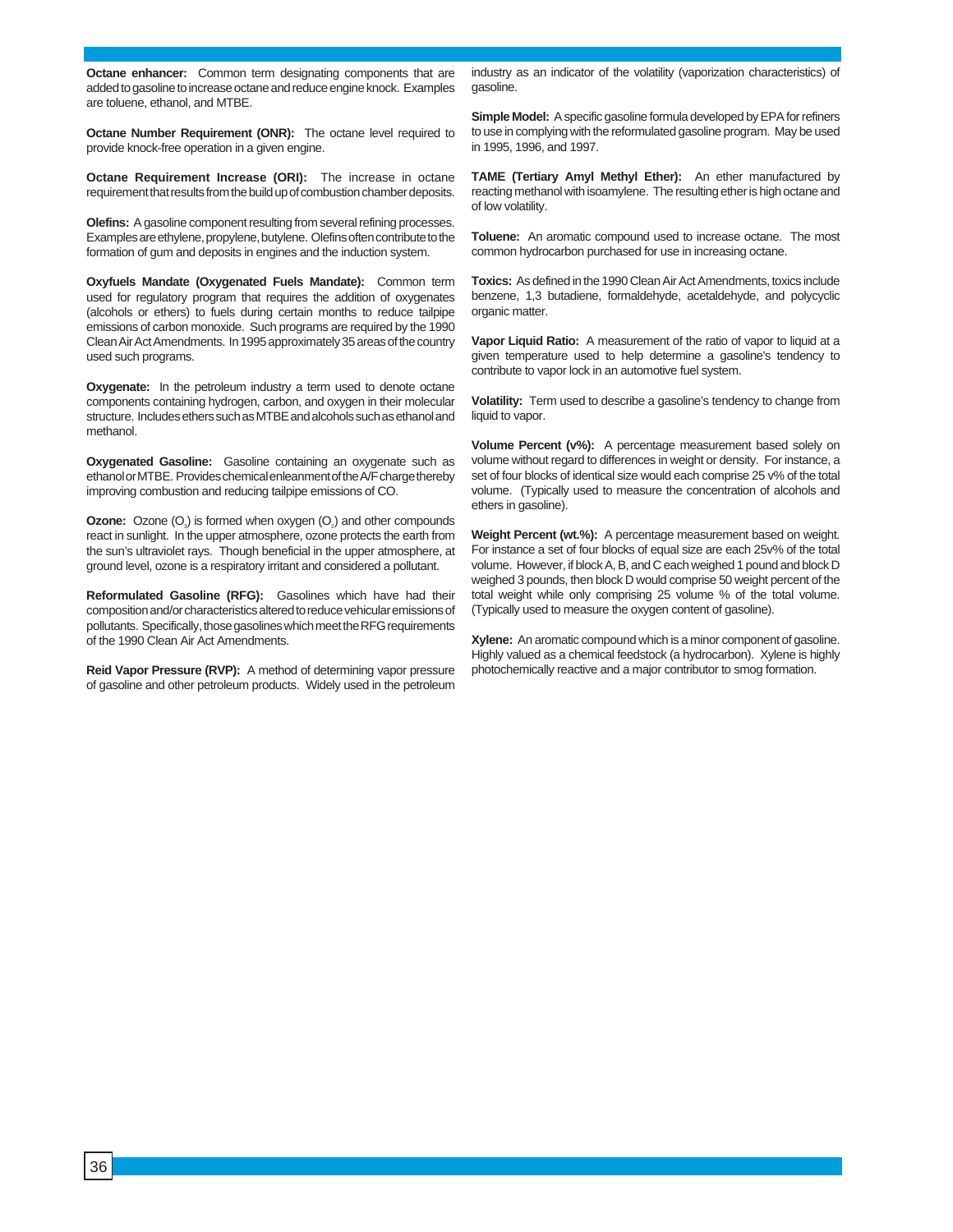# **Changes in Gasoline III – Year 2000 Supplemental Update**



Reference

Material

## **Introduction**

We have been receiving a lot of calls about when we plan on publishing a new "Changes in Gasoline" manual. The first version of the manual, printed in 1987, was updated and revised in 1988, 1990, and 1991. "Changes in Gasoline II," printed in 1992, was a complete rewrite as was "Changes in Gasoline III" in January 1996. These frequent updates were necessitated by such issues as the 1990 Clean Air Act Amendments, changes in fuel specifications, a need for information about oxygenated fuels and reformulated gasoline, and developing information about fuel system deposits.

Since 1996 changes to gasoline have been less frequent and there has been no need to update the manual since its contents continue to be accurate. There have, however, been some developments and more are on the horizon. At the end of 1999 refiners will implement Phase II of the reformulated gasoline program. A number of geographic areas have achieved compliance with carbon monoxide (CO) standards and are no longer required to use oxygenated fuels. The Governor of California has called for a phaseout and ban on the use of methyl tertiary butyl ether (MTBE) over concerns about groundwater contamination. The U.S. Environmental Protection Agency (EPA) has proposed a new set of rules called Tier II that would place more stringent requirements on automobiles while at the same time requiring a significant reduction in gasoline sulfur levels. There have also been some minor changes in ASTM gasoline specifications.

While these developments may not warrant a full rewrite of the "Changes in Gasoline" manual, we believe they do require some type of update for our hundreds of thousands of readers. Consequently we have developed this supplemental up-

date to report on some of the aforementioned developments. This update is designed to be an insert to "Changes in Gasoline III." The information covered in each chapter of this supplement is designed to coincide with the same numbered chapter in the manual.

We continue to follow our approach of separating fact from fiction and presenting information on topics from a perspective most useful to the auto service technician. It is our hope that you will find this supplement a useful addition to your "Changes in Gasoline III" manual.

We would also like to express our thanks to the Renewable Fuels Foundation for their past sponsorship of the manual series and this supplemental update. Finally we would like to express our thanks to the service technicians, service shops, colleges, technical/trade schools, and auto manufacturer training programs that use our manual. Collectively they have allowed the "Changes in Gasoline" manual series to achieve a circulation in excess of a half million copies making our manual the most widely circulated gasoline reference manual used by the auto service and repair community.

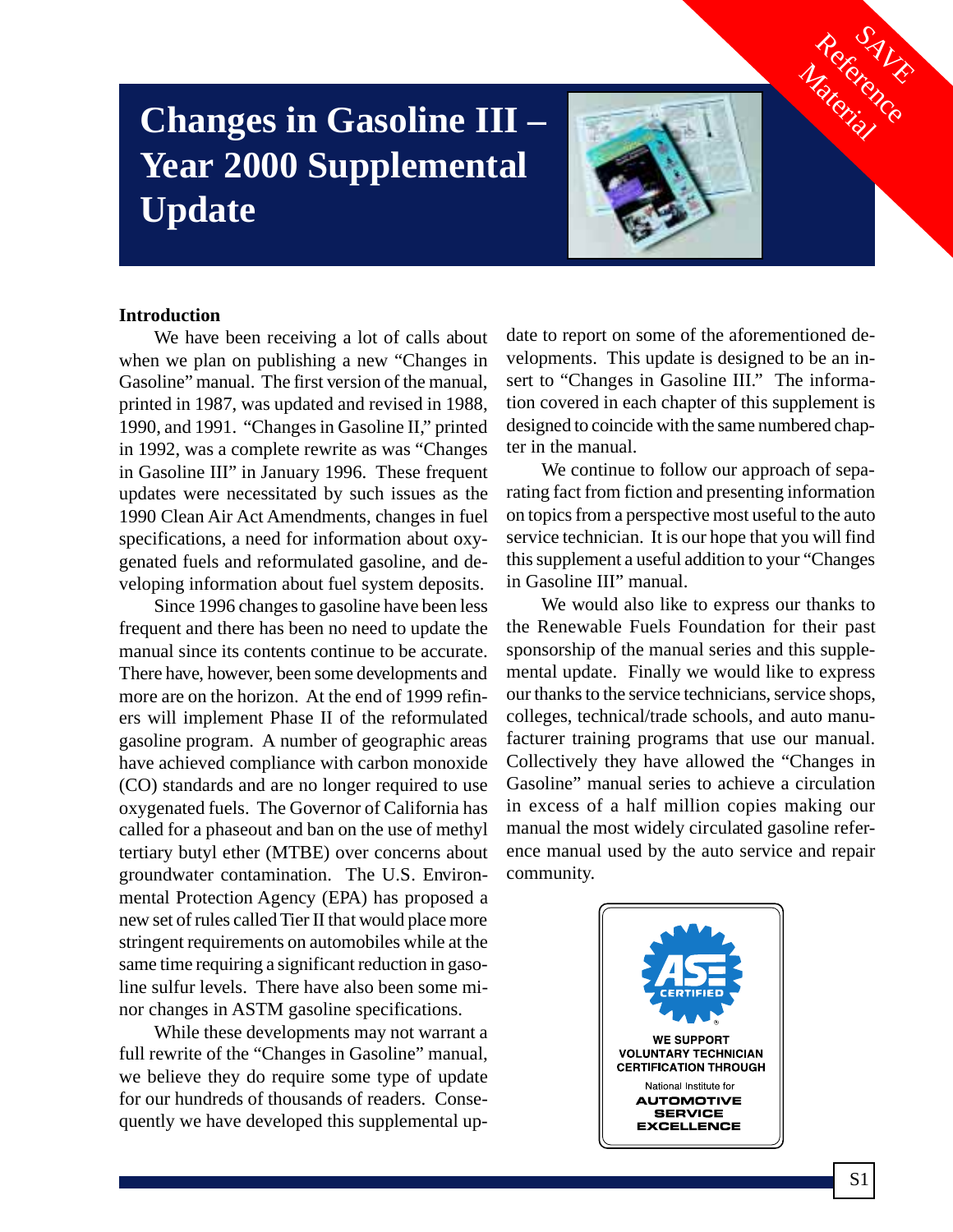# **Contents**

# **Supplement and Update Contents**

|            | Chapter 1 Gasoline Quality–Standards, Specifications, & Additives  3 |  |
|------------|----------------------------------------------------------------------|--|
|            | Chapter 2 Changes in Gasoline Driven By Environmental Concerns  5    |  |
|            | Chapter 3 Reformulated Gasoline, Oxygenates and                      |  |
|            |                                                                      |  |
|            |                                                                      |  |
|            |                                                                      |  |
|            | Chapter 6 Oxygenated and Reformulated Gasolines in Power             |  |
|            |                                                                      |  |
| Appendices |                                                                      |  |

# **List of Tables**

| Table |  |
|-------|--|
|       |  |
|       |  |
|       |  |
|       |  |
|       |  |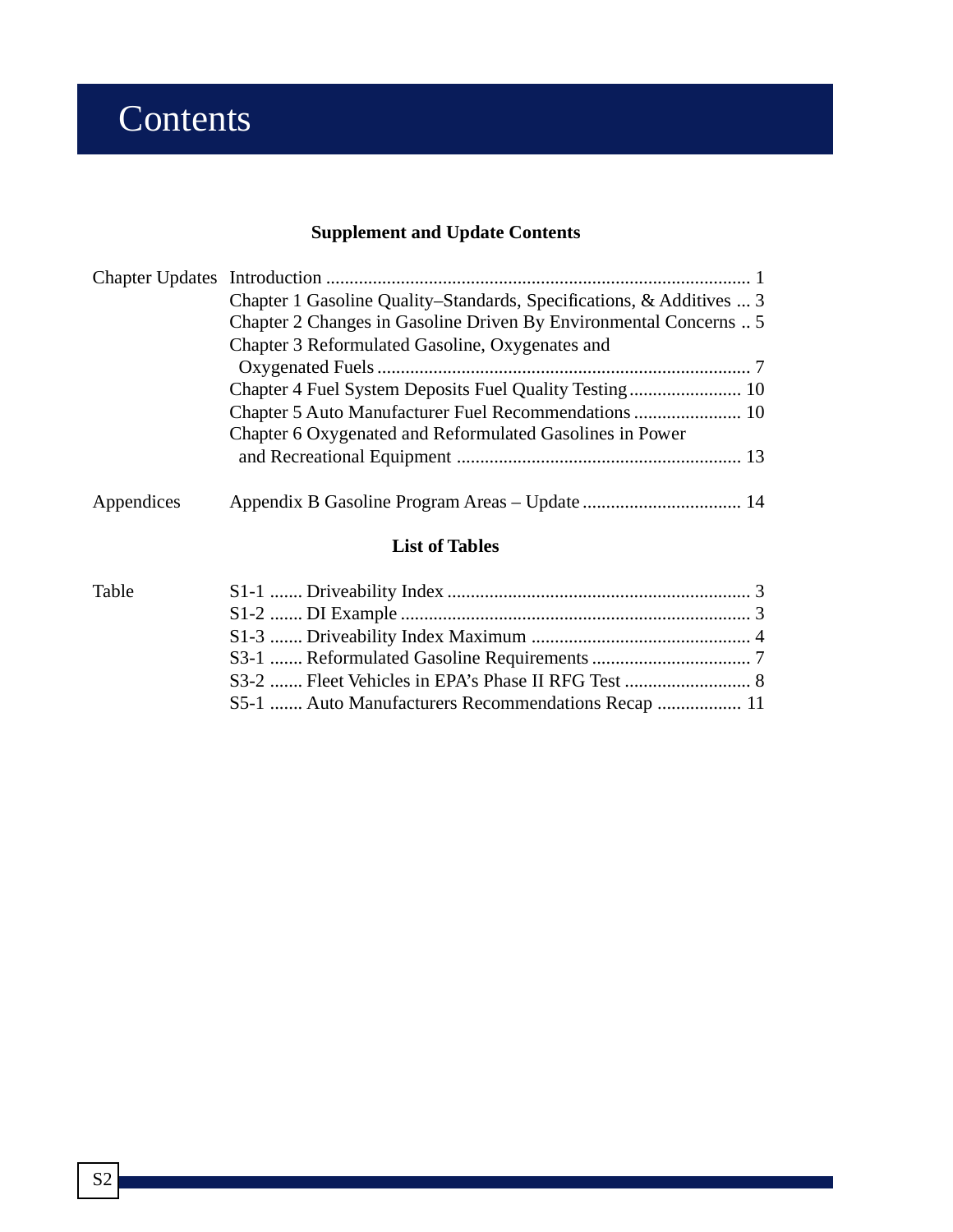# **Chapter I Gasoline Quality – Standards, Specifications, & Additives –** *Update*

# **Specifications & Standards**

The American Society for Testing and Materials (ASTM) continues to be the guiding force in fuel standards. ASTM D 4814 continues to serve as the industry's voluntary consensus standard and is also adopted, in whole or in part, by several states as the legal guidelines for gasoline quality. Petroleum companies and pipeline operators continue to, in some cases, use specifications that are more stringent than the ASTM requirements. However, the ASTM guidelines are still the industry standard because they take into consideration the numerous requirements of both producers and users of fuel.

## **Octane Quality**

This section of the manual remains accurate. However auto manufacturers are beginning to alter their guidelines for vehicle octane requirements at higher altitudes. Absent electronic controls, the octane requirement of a spark ignition engine is less at higher altitudes. The ASTM guidelines allow for lower octane gasoline at higher altitudes. As a result, gasoline marketers in higher altitude areas such as Denver have traditionally sold 85 octane  $(R+M)/2$  gasoline as their regular unleaded compared to 87 octane at lower altitudes. Midgrade and premium grades in these markets are also usually two octane numbers lower than their counterparts sold at lower altitudes.

Some automakers have started specifying a minimum of 87 octane even at higher altitudes. This is because vehicle controls now compensate for changes in barometric pressure by adjusting spark timing and air/fuel mixture. Consequently the octane requirement of these vehicles remains approximately the same at various altitudes. As an example, Ford's 1999 model year owners manual states "We do not recommend gasoline labeled as 'regular' in high altitude areas that are sold with octane ratings of 86 or even less." A

similar statement is used for vehicles requiring premium and specifies a minimum octane of 91.

### **Volatility**

The volatility of gasoline continues to be an important factor in vehicle performance. The trend today is towards lower and lower volatility fuels to reduce evaporative emissions. While fuels of low volatility do reduce evaporative fuel emissions, they also vaporize less readily and in some cases may contribute to poor cold start/warm up performance especially in sensitive vehicles. Because of this a Driveability Index (DI) has been added to the ASTM specifications to help improve cold start and warm up performance. The DI is calculated with a formula that utilizes the temperature at which ten percent, fifty percent, and ninety percent of the fuel is evaporated.

## **Table S1-1 Driveability Index**

$$
DI = (1.5 \times T_{10}) + (3.0 \times T_{50}) + T_{90}
$$

Where  $T_{10}$  = distillation temperature at 10% evaporated Where  $T_{50}$  = distillation temperature at 50% evaporated Where  $T_{90}$  = distillation temperature at 90% evaporated

Table S1-2 provides an example of the calculated DI using a volatility class E winter grade gasoline.

# **Table S1-2 DI Example**

Winter fuel  $T_{10} = 122$  $T_{50} = 190$  $T_{90} = 360$  $DI = (122 \times 1.5) + (190 \times 3) + 360$  $DI = 183 + 570 + 360$ DI= 1113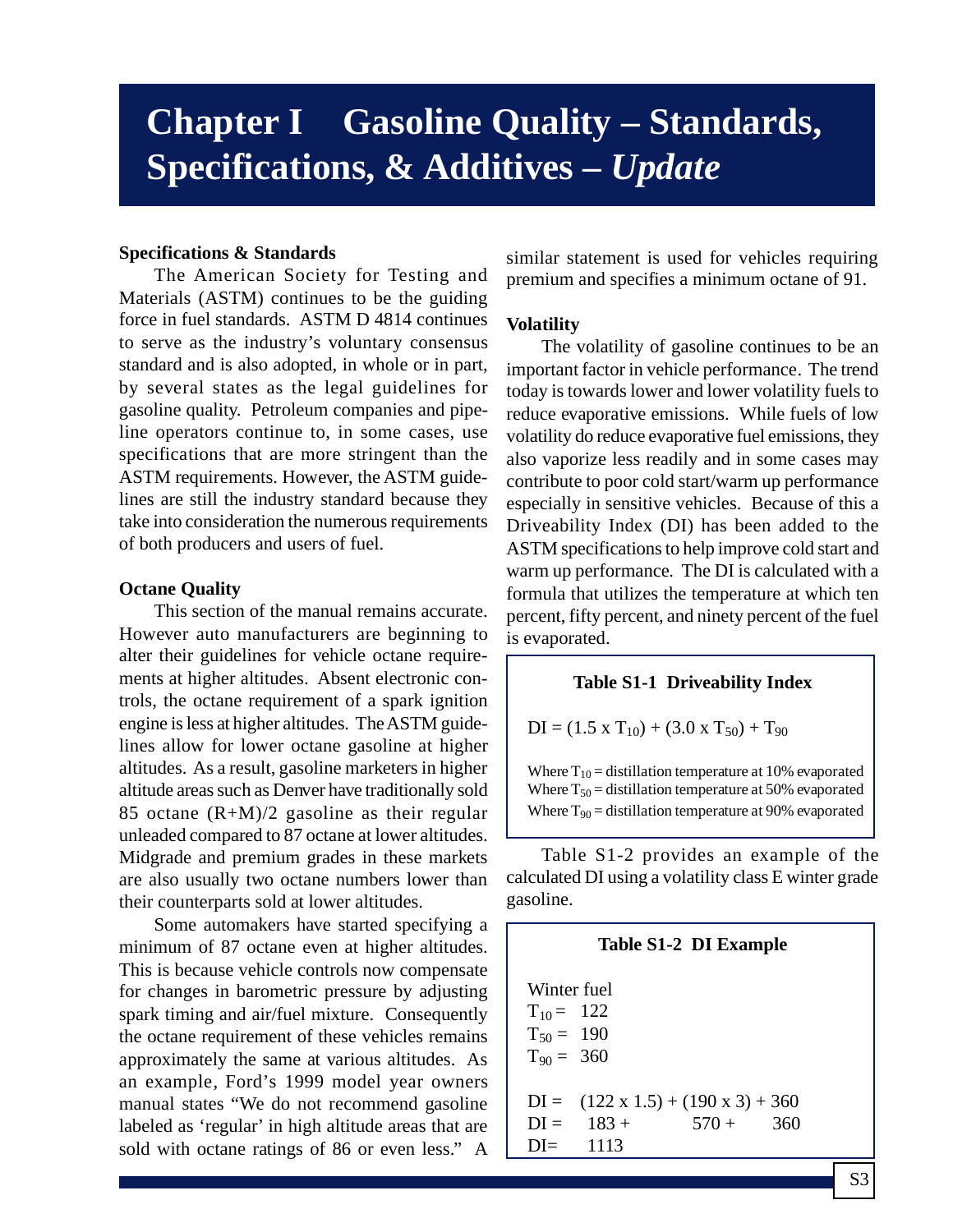In Table S1-2 we use a fuel with a  $T_{10}$  of 122°F, a  $T_{50}$  of 190°F, and a  $T_{90}$  of 360°F. Applying the formula we see that the DI for this fuel is 1113.

The ASTM specifications specify a maximum DI for each volatility class. These are listed in Table S1-3.

| <b>Table S1-3 Driveability Index Maximum</b><br><b>Based on Fahrenheit Scale</b> |  |          |  |
|----------------------------------------------------------------------------------|--|----------|--|
| A A                                                                              |  | $= 1250$ |  |
| A                                                                                |  | $= 1250$ |  |
| B                                                                                |  | $= 1240$ |  |
| $\mathcal{C}_{\mathcal{C}}$                                                      |  | $= 1230$ |  |
| D                                                                                |  | $= 1220$ |  |
| E                                                                                |  | $= 1200$ |  |

The driveability index is a maximum. In other words, a number lower than that specified is acceptable but a higher number may cause poor cold start or poor warm up performance. This is why a lower maximum number is specified for winter grade gasolines.

The driveability index was developed a number of years ago. Consequently, a great deal of the development of the formula was on carbureted vehicles and utilized fuels which did not contain oxygenates. Recent testing has shown that the formula is also accurate for late model vehicles. However, it may become necessary to develop a small correction factor for oxygenated fuels. The DI formula continues to be assessed to determine if a more accurate formula can be developed.

It should be noted that while the automakers are concerned about fuels having the proper DI they have also expressed concerns about fuels that have  $T_{50}$  points that are too low. Where high DI fuels can contribute to poor cold start and warm up performance, if a fuel's  $T_{50}$  is excessively low it can vaporize too readily which can contribute to rich excursions making it difficult to maintain the air/fuel ratio at, or near, stoichiometry.

## **Gasoline Component Specifications**

As mentioned in the manual, there are usually no ASTM specifications for individual gasoline components. However ethanol, and in some cases MTBE, may be blended at the terminal level. This has resulted in ASTM specifications being set for ethanol and MTBE. In the case of ethanol this continues to be ASTM D 4806. The Renewable Fuels Association (RFA) member companies continue to adhere to specifications that are more stringent than ASTM. These more stringent standards are set forth in RFA Publication #960501 and RFA Recommended Practice #930601 (which superceded RFA Recommended Practice #911201 listed in the manual). RFA member companies represent in excess of ninetyfive percent of all fuel grade ethanol produced in the U.S. The manual also mentions development of an ASTM standard for MTBE and that standard has been completed. It is ASTM D 5893 Standard Specification for Methyl Tertiary Butyl Ether (MTBE) for Downstream Blending for Use in Automotive Spark-Ignition Engine Fuel.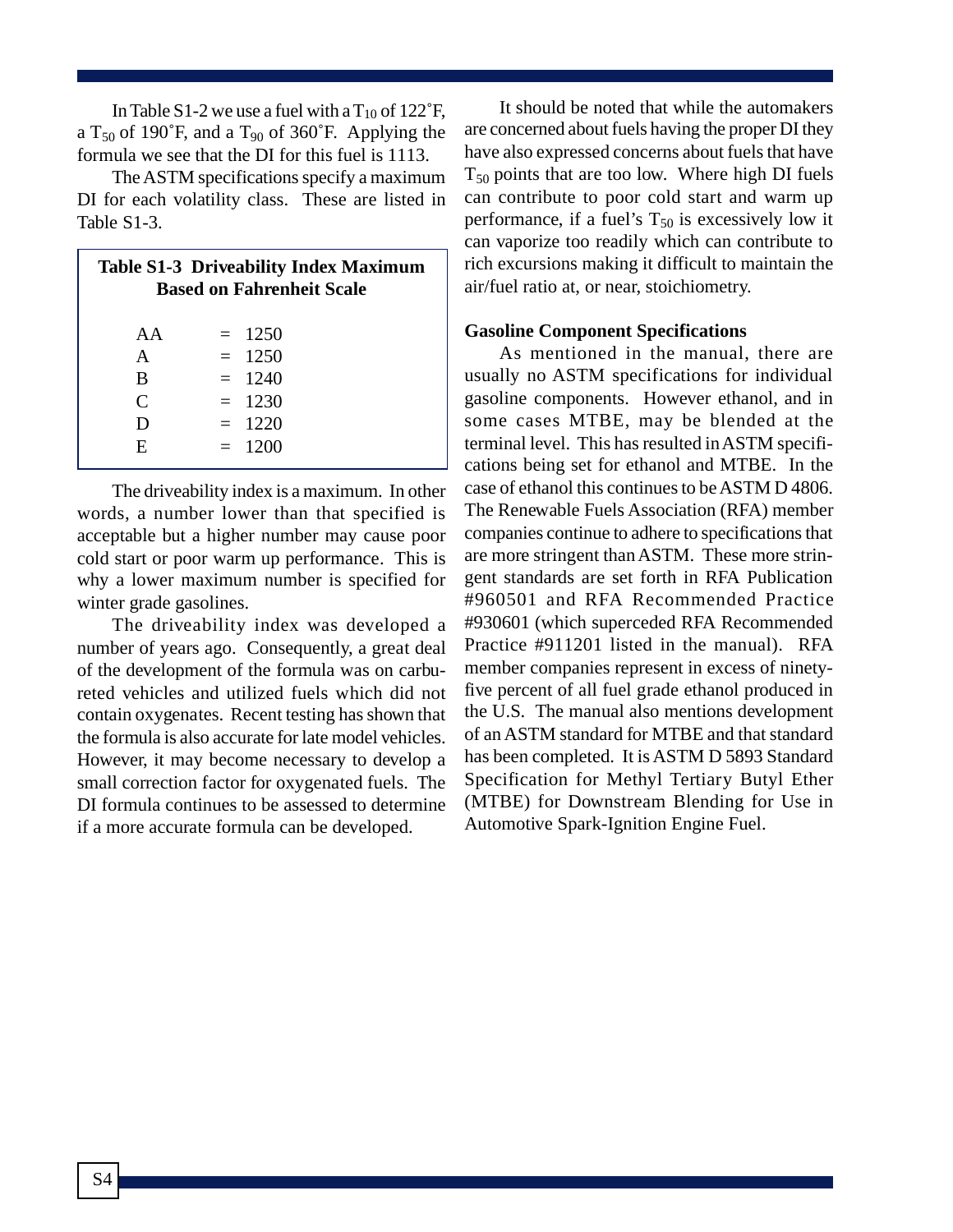# **Chapter 2 Changes in Gasoline Driven By Environmental Concerns –** *Update*

# **Background**

The auto manufacturers continue to do their part in reducing vehicle emissions. With the introduction of so-called Tier I vehicles in 1999 hydrocarbon (HC) emissions have been reduced by 98% compared to pre-control era vehicles. Likewise automotive emissions of oxides of nitrogen ( $NO_x$ ) have been reduced 90% below precontrol levels. Despite these impressive gains, automobiles are still a significant source of air pollution because both the number of vehicles and the miles they are driven continue to increase. Consequently a number of strategies continue to be employed to try and achieve even greater reductions in the small amount of automotive emissions that remain. Future changes will include more stringent emissions standards on vehicles, further changes to gasoline and increasing numbers of alternative fuel vehicles.

Before moving on to some of the current and anticipated changes to gasoline, an update of topics covered in Chapter II of "Changes in Gasoline III" is in order. All key fuel related elements of the 1990 Clean Air Act Amendment have now been implemented with most now being in place for a number of years.

## **Oxygenated Gasoline Programs**

When the oxygenated gasoline programs were introduced there were 36 areas designated as CO non-attainment areas. The oxygenated gasoline program proved effective in its very first year dramatically reducing the number of exceedences of the CO standard. In fact, today there are only 18 remaining areas that are required to use oxygenated gasoline because of their CO non-attainment status (See update of Appendix B for a complete listing of remaining areas.)

# **Reformulated Gasoline**

While CO reduction is a success story, a number of metropolitan areas continue to exceed the standards for ozone. In fact, more areas, including Phoenix and St. Louis, have implemented reformulated gasoline programs since we last updated the manual in 1996. The Appendix B update includes a map of areas currently requiring reformulated gasoline.

There have also been a number of developments with the reformulated gasoline program, reformulated gasoline (RFG) itself, and the oxygenates it contains.

When Phase I of the RFG program was first implemented in 1995, refiners used EPA's Simple Model to achieve compliance. However beginning in 1998 refiners were required to use the Complex Model. This provided refiners with more flexibility in meeting RFG program requirements. However, Complex Model RFG continues to be very similar to the gasoline stipulated in the Simple Model. Its benzene level is still restricted to 1.0 volume % maximum and it must contain 2.0 weight % oxygen on average. Some refiners have made minor adjustments, lowering volatility, aromatic levels, and olefin content, as well as reducing sulfur levels. Adjustment of one or a combination of these items allow the refiner to manufacture complying RFG in a manner most efficient and cost effective for their refinery configuration and slate of products produced.

Starting in the year 2000, and barring any changes to existing law, industry will be required to sell Phase II RFG. As discussed in the next chapter the emissions reduction requirements for Phase II RFG are more stringent than Phase I.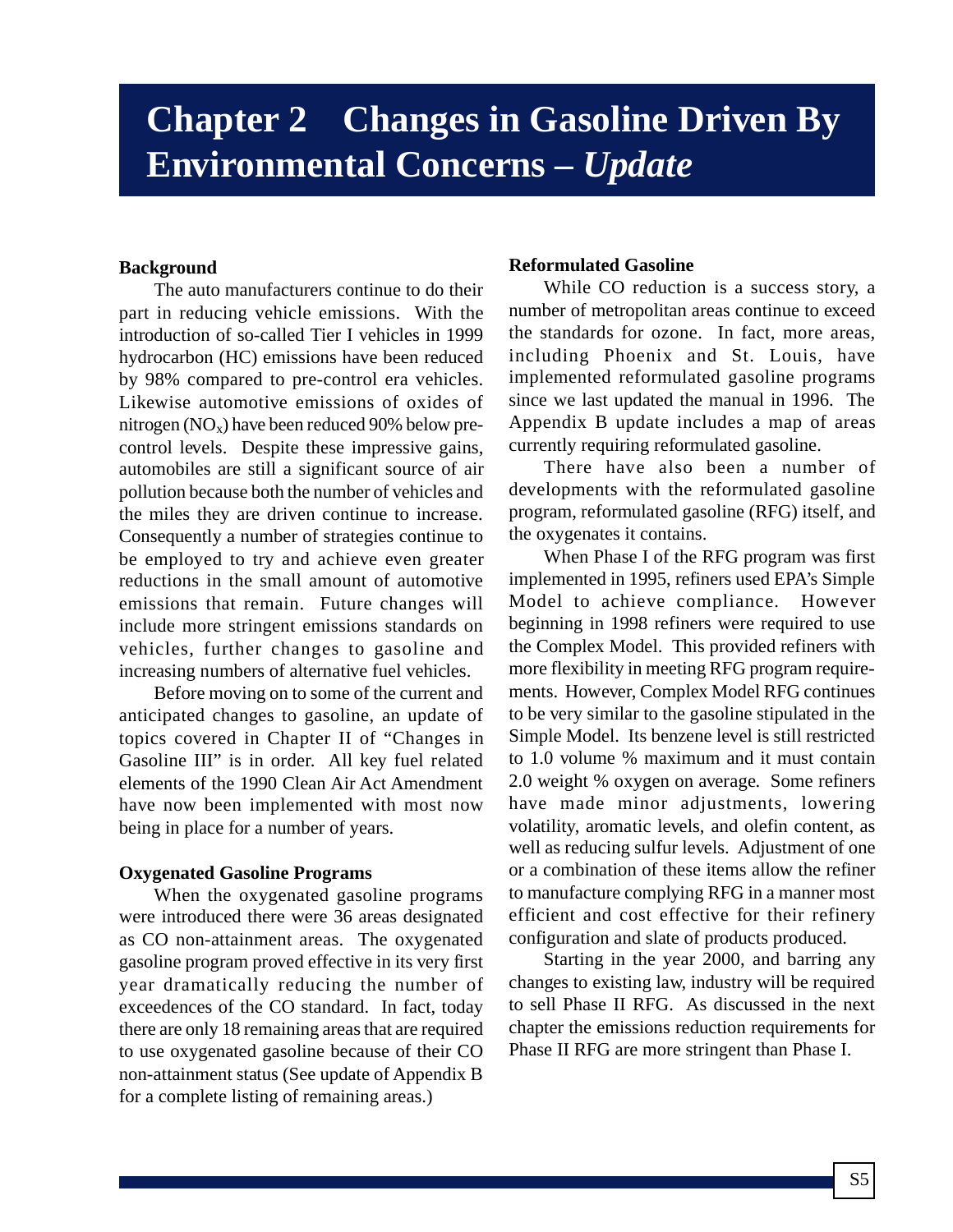## **California RFG**

California implemented Phase II of their RFG program a number of years ago. There are some differences between the California RFG program (referred to as California Cleaner Burning Gasoline or CBG) and the federal program. We frequently receive questions on this topic since details on the differences were not covered in the manual.

The California CBG program is required statewide. The State of California uses their own computer model for compliance. This model, called the "California Predictive Model," is similar to the federal complex model but does not incorporate evaporative emissions.

California's CBG program attempts to achieve greater emissions reductions than the federal program by placing more stringent requirements on certain gasoline parameters. The California specifications place maximums on aromatic content (22%), olefin content (4%), and sulfur content (30 ppm). In addition the maximum distillation temperature for  $T_{50}$  and  $T_{90}$  are lowered.

California does not require the use of oxygenates in all its CBG. The federal RFG areas in California must contain the required 2.0 wt% oxygen content. These areas include the greater Los Angeles area, Sacramento, and San Diego. California CBG in the remainder of the state is not required to contain oxygen if it can be shown to meet the standard without it.

Perhaps the most significant development in California has been the governor's decision to ban the use of MTBE by December 31, 2002. This is discussed in more detail in the next chapter.

Also California has just started to consider plans for Phase 3 of their Cleaner Burning Gasoline Program although few details are yet available.

It is also worthwhile to note that vehicles certified to meet California's more stringent emissions requirement need California CBG to do so. This is in large part due to California CBG's lower sulfur level. Some northeast states now require vehicles meeting California emissions standards but these areas do not have low sulfur gasoline.

Consequently California certified vehicles operating on higher sulfur fuels may illuminate the malfunction indicator light (MIL) or Check Engine Soon Light. The auto manufacturers have started including advisories on this in the fuel recommendation section of their vehicle owners manual. As examples, wording for the 1999 Chrysler and GM owners manuals are listed below.

### **• Chrysler Corporation**

### **Sulfur in Gasoline**

If you live in the northeast United States, your vehicle may have been designed to meet California low emission standards with clean burning, low sulfur, California gasoline. Gasoline sold outside California is permitted to have higher sulfur levels which may affect the performance of the vehicle's catalytic converter. This may cause the Check Engine or Service Engine Soon Light to illuminate.

Illumination of this light while operating on high sulfur gasoline does not necessarily mean your emission system control system is malfunctioning. Chrysler Corporation recommends that you try a different brand of unleaded gasoline having lower sulfur to determine if the problem is fuel related before returning your vehicle to an authorized dealer for service.

#### **• General Motors Corporation**

If your vehicle is certified to meet California Emission Standards (indicated on the underhood tune-up label), it is designed to operate on fuels that meet California specifications. If such fuels are not available in states adopting California emissions standards, your vehicle will operate satisfactorily on fuels meeting federal specifications, but emission control system performance may be affected. The malfunction indicator lamp on your instrument panel may turn on and/or your vehicle may fail a smog-check test. If this occurs, return to your authorized (GM) dealer for diagnosis to determine the cause of failure. In the event it is determined that the cause of the condition is the type of fuels used, repairs may not be covered by your warranty.

#### **Other Information**

Phase II of the Auto/Oil Air Quality Improvement Research Program (AQIRP) mentioned in the manual has been completed.

While the findings would be too voluminous to cover in accurate detail here, some of the findings were as follows:

• Lowering aromatics reduced HC, CO, and toxic exhaust emissions in current technology vehicles (Tier 0) and CO, NOx, and toxics in older technology vehicles.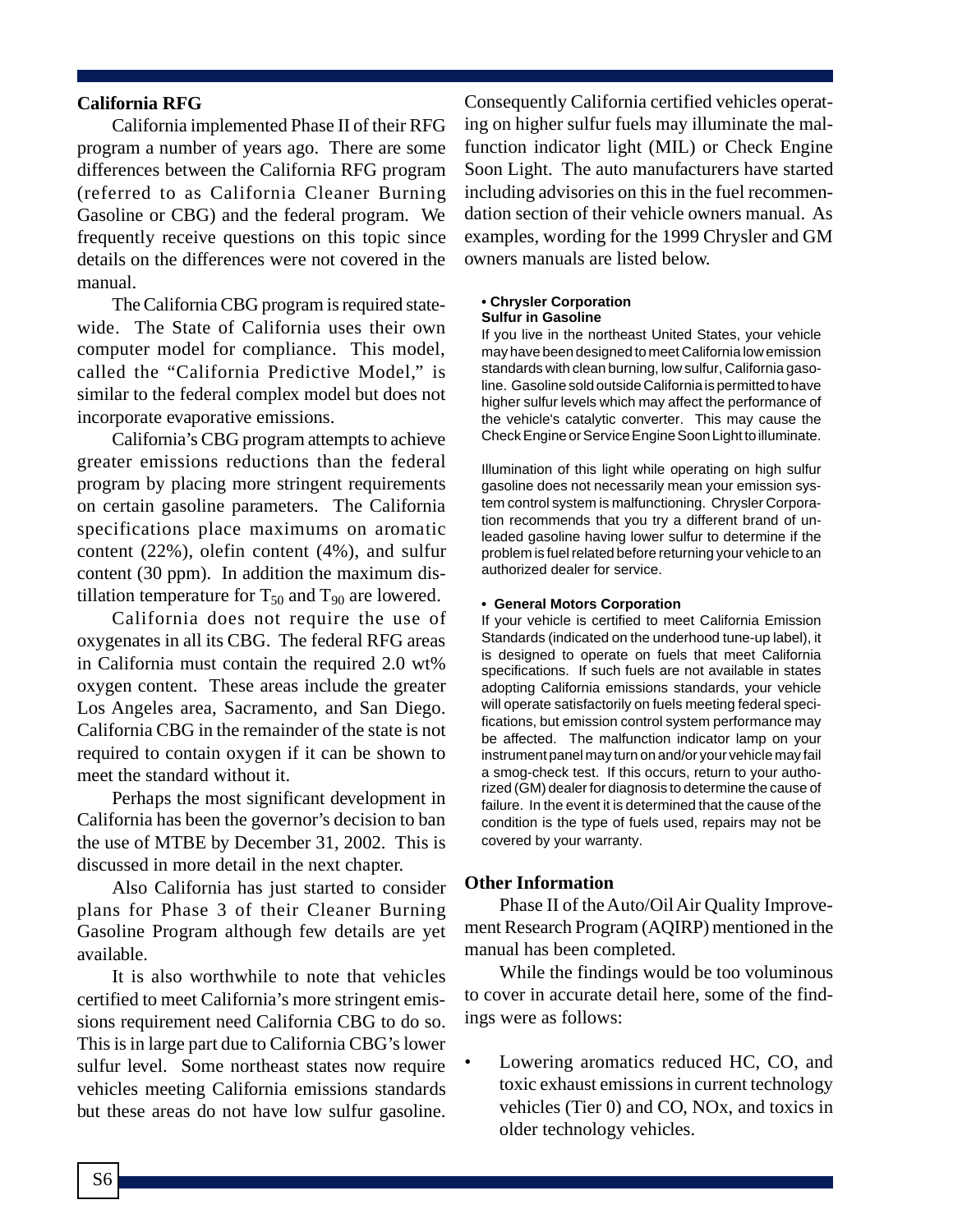- Adding oxygenates (from 2 to 2.7 wt%) reduced HC and CO in both current technology and older vehicles.
- Reducing olefin content reduced NO<sub>x</sub> in both current technology and older vehicles but increased HC emissions in both.
- Reducing vapor pressure by 1.0 psi (from 9 to 8) decreases HC, and CO exhaust emissions, and evaporative emissions in current technology vehicles.
- Reducing sulfur content from 450 ppm to 50 ppm gave the most significant and consistent exhaust emissions reductions lowering HC, CO, NOx, and toxics in current technology vehicles and Federal Tier I technology vehicles.

Other testing by various groups is always ongoing. This includes not only emissions research but driveability studies as well.

# **Chapter 3 Reformulated Gasoline, Oxygenates and Oxygenated Fuels –** *Update*

## **Reformulated Gasoline-Phase II**

The reformulated gasoline program has now been in place for five years confirming that there are no major performance related issues beyond the 2% to 3% fuel economy penalty.

Requirements for Phase II of the RFG program take effect on January 1, 2000 with refiners manufacturing compliant fuels well in advance of that date. Phase II of the program will require 25% reductions in volatile organic compounds (VOC), a 20% reduction in toxics, and a 5% reduction in oxides of nitrogen (NOx). These requirements are compared to Phase I requirements in Table S3-1.

# **Table S3-1 Reformulated Gasoline Requirements**

|                           | Phase I | Phase II |
|---------------------------|---------|----------|
| VOC reduction             | 15%     | 25%      |
| Toxics reduction          | 15%     | 20%      |
| NO <sub>x</sub> reduction | n/a     | 5%       |

With Phase II RFG available, the annual smog forming emissions reductions from the RFG program will be equivalent to removing 16 million vehicles from the road. Early indications are that refiners will meet the more stringent emissions reduction requirements of Phase II primarily through further lowering the vapor pressure of gasoline in summer months and reducing its sulfur content. Other minor modifications will likely

include modest reductions in olefin and aromatic content and slight alteration of the distillation curve by removing some of the heaviest hydrocarbon components. Phase II gasoline will also be required to meet the same ASTM performance standards as Phase I so no major changes in performance are expected. In fact, EPA and industry recently completed a comprehensive test program utilizing Phase II RFG. The purpose of the test program was to identify any performance related issues with Phase II RFG before the fuel was introduced. EPA tested numerous vehicles in fleet operations over a period of several months. Climate conditions ranged from subfreezing temperatures in the north to record heat in the south. The combined test fleets drove over one million miles on Phase II RFG. Vehicles ranged in age from new to over 15 years old and included cars, trucks, vans, stepvans, and sport utility vehicles. The fleets involved and the number of vehicles operated on Phase II RFG are recapped in Table S3-2.

During the test program fuel system inspections were conducted. Driveability logs were also kept by vehicle operators to note any problems with starting, idling, etc. No problems with starting, running, idling, acceleration, or power were reported with any test fleet. One fleet manager described his fleet's use of Phase II RFG as "transparent." No increased or unscheduled repairs attributed to the fuel were reported.

In addition to the fleet tests, a separate study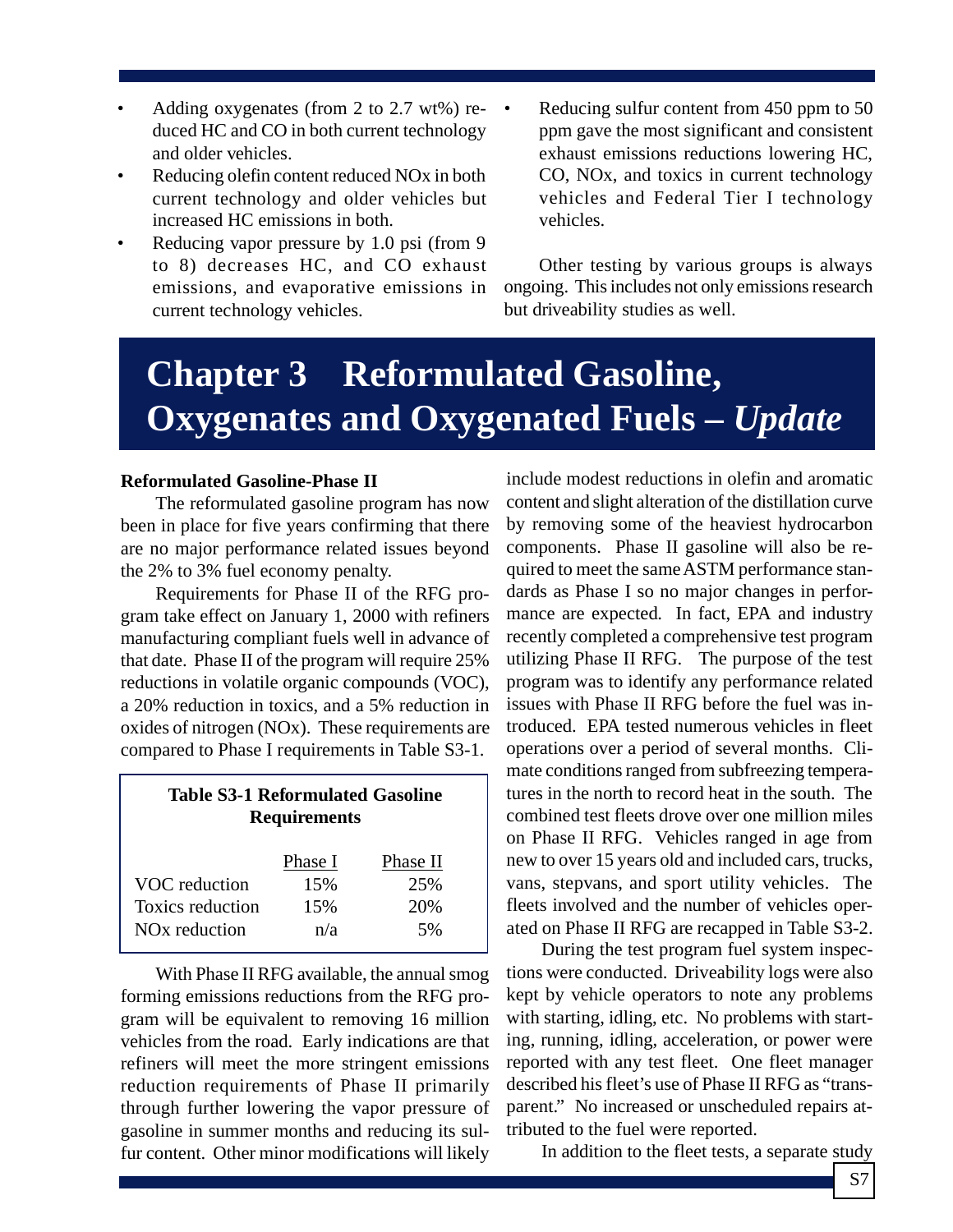| Table S3-2: Fleet Vehicles in EPA's<br><b>Phase II RFG Test</b> |  |  |  |             |
|-----------------------------------------------------------------|--|--|--|-------------|
| Fleet                                                           |  |  |  | Cars Trucks |

| FICCL                                                                                   | v afs | TIUCKS |
|-----------------------------------------------------------------------------------------|-------|--------|
| Boston Police Dept.                                                                     | 53    | 6      |
| Elk Grove Village                                                                       | 37    | 12     |
| Houston Lighting & Power                                                                | 27    | 67     |
| (Total vehicles operating on Phase II RFG does not<br><i>include control vehicles</i> ) |       |        |

was conducted on twelve vehicles of various makes, ages, and mileage. This study was to determine any differences in fuel economy between Phase I RFG and Phase II RFG. No significant differences in fuel economy between the two fuels was found.

It should also be noted that California has already implemented Phase II of its RFG program and extensive testing was also conducted prior to introduction of California Phase II CBG. These tests also included numerous automobile makes, models, and ages with varying odometer readings. Various non-automotive engines were also tested in the program. The final report did not indicate any areas of concern and, of course, this fuel has now been used in California for five years.

EPA also conducted tests on a variety of nonautomotive engines. These tests included 177 pieces of lawn and garden power equipment, representing eleven use applications and utilizing both two stroke and four stroke engines ranging from 3 to 17 horsepower. Marine engines ranging from small two stroke 25 horsepower outboards to larger four stroke 500 horsepower inboards and stern drives were also tested. Finally, Harley Davidson conducted performance tests on six recent model motorcycles. This test also included system materials compatibility testing where various fuel system elastomers were soaked in Phase II RFG.

Based on the above EPA's final test report notes "…no difference in vehicle performance or fuel economy is expected when Phase II RFG replaces Phase I RFG. In addition, no difference in performance is expected with small engines, ma-

rine engines, or motorcycles." It is also worth noting that according to EPA survey data from last winter (1998/1999) "In virtually every RFG city, the fuel last winter met Phase II RFG Standards." This would indicate that few changes will occur as a result of the Phase II requirement.

Volatility: Since refiners now use the complex model there is not a set limit on gasoline vapor pressure. However in order to meet the emissions reduction requirements refiners still dramatically reduce the vapor pressure of summer grade gasolines. The summer grade of Phase II RFG will almost always have lower vapor pressure than the 7.2 to 8.1 psi required during the initial years of the program.

*NOTE: In an effort to reduce vehicle emissions some areas have required gasolines with lowered vapor pressure during summer months. Such gasolines are not reformulated gasolines but merely use one of the control parameters used in RFG. The vapor pressure of such gasolines is typically as low or lower than the vapor pressure of RFG and may or may not contain oxygenates.*

*While low vapor pressure gasolines reduce evaporative emissions during the summer, they have little effect on exhaust emissions and may, in some cases, make exhaust emissions of some components increase. Likewise, the toxic emissions of these fuels are usually not as low as those from RFG. Finally, if vapor pressure is lowered too much, it can have a negative impact on cold start performance and warm up driveability.*

*Areas currently utilizing low vapor pressure gasolines include Birmingham, Alabama, Atlanta, Georgia, and El Paso, Texas. The St. Louis area had also been using this approach but switched to a RFG program in 1999. The Portland Maine area has recently switched from RFG to a low vapor pressure gasoline program.*

Future Changes: With the RFG program fully implemented, the next change to gasoline looms on the horizon. EPA recently released a Notice of Proposed Rulemaking referred to as its "Tier II" rulemaking.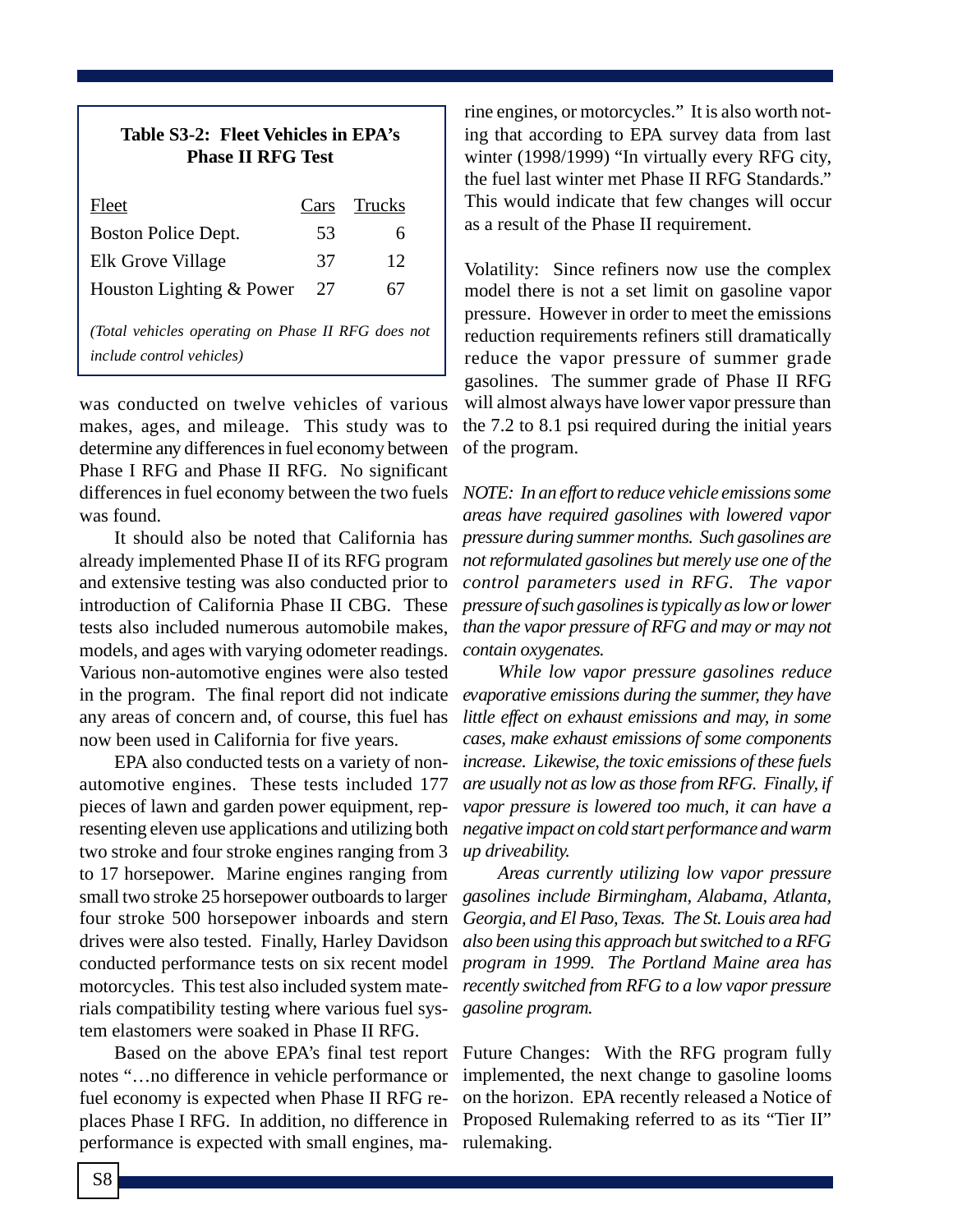This program will require automobile manufacturers to further reduce vehicle emissions and would require a reduction in the sulfur content of all gasolines.

Currently gasoline contains an average of about 300 parts per million (ppm) sulfur. However the ASTM standards permit a sulfur content of up to 1000 ppm. Fuel quality surveys by the auto manufacturers have occasionally found gasolines with sulfur content near the upper limit or in a few cases, even above.

Sulfur poisons catalytic convertors reducing their effectiveness and shortening their life. In the past, sulfur contamination could be partially reversed through rich operation at high speed throttle positions. However, in order to meet current and future emissions standards, such operating modes are largely eliminated. Consequently gasoline with high sulfur levels can have a permanent negative impact on newer vehicles.

In order to assure that catalytic convertors remain effective, EPA has proposed limiting the sulfur content of gasoline to 30 ppm on average with no single gallon to exceed a maximum of 80 ppm. These requirements would be phased in beginning 2004 in order to provide refiners sufficient lead time to install the equipment necessary to reduce sulfur levels. The sulfur reduction requirements would apply to both reformulated and conventional gasolines. From a performance standpoint, sulfur reduction will be an improvement. Lower sulfur gasolines will lead to improved catalyst life and increased working effeciency.

Excessive sulfur levels in gasoline can also lead to acidic compounds in the crankcase oil which can contribute to premature engine wear. Potential problems of this nature would also be eliminated by the federal requirement for reduced sulfur levels.

As this supplemental update was being prepared, the Tier II rules had not yet been finalized but industry anticipates they will be adopted as proposed.

## **Oxygenates**

MTBE: Methyl Tertiary Butyl Ether (MTBE) has been the most widely used oxygenate in the RFG program. It has been used in 75% to 80% of all RFG produced in the first five years of the program. The remaining RFG has contained ethanol. Initially there were complaints about the distinct odor of gasoline containing MTBE. Concerns were also expressed about the health effects resulting from exposure to MTBE. However research conducted thus far has failed to demonstrate that exposure to MTBE is of any greater concern than exposure to many other gasoline components or to gasoline itself. Some studies suggest that individuals with frequent exposure to MTBE vapors and/or exhaust emissions from gasoline/MTBE blends are more likely to have symptoms such as headaches, eye irritation, and nausea.

More recently, concerns have focused on the potential for MTBE to contaminate ground water and drinking water. In fact the Governor of California has acted to phase out and ban the use of MTBE in California gasoline. In California Executive Order D-5-99 the Governor stated that "On balance, there is significant risk to the environment from using MTBE in gasoline in California." The use of MTBE in California gasoline is to be phased down with a 100% removal to be achieved by December 31, 2002." While MTBE may be less harmful than other components in gasoline, it can contaminate ground water more quickly. When gasoline containing MTBE leaks from an underground tank (or is spilled) the MTBE tends to separate from the gasoline and moves farther and faster than other gasoline components. In some areas, MTBE has been detected in soil or water samples when no petroleum hydrocarbons were present. In fact, in its short history of increased usage, MTBE has become the second most widely detected contaminant in ground water samples. Other states have introduced legislation to ban the use of MTBE but to date only Iowa has done so. These developments make the future of MTBE's use in gasoline uncertain. While using MTBE in gasoline has provided satisfactory vehicle performance and helped clean up air pollution, the concern about ground water will likely lead to a reduction in the use of MTBE. Under current regulations if MTBE is banned refiners would need to use ethanol to meet the oxygen content requirement for RFG. Problems of this nature have not been experienced with ethanol.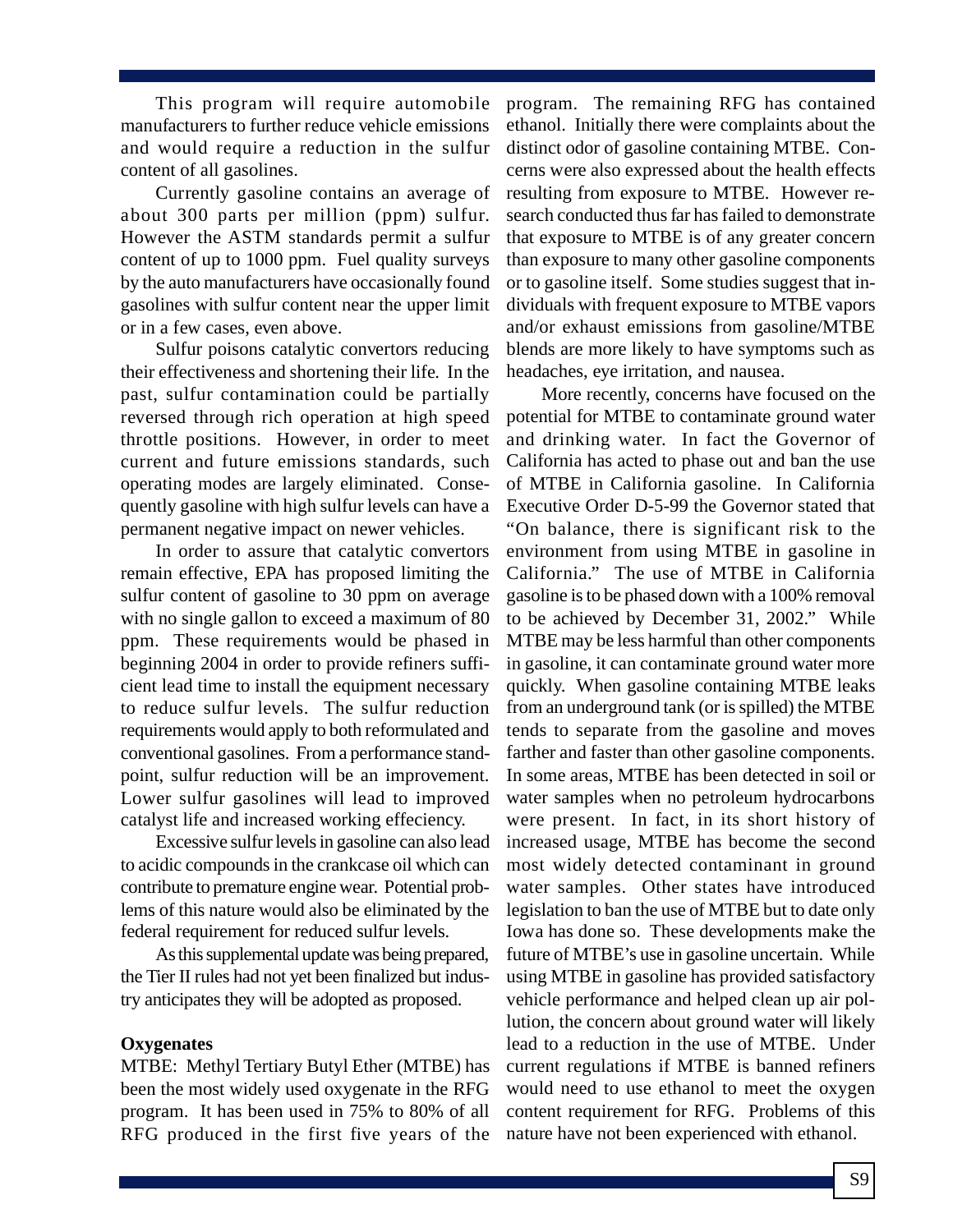# **Chapter 4 Fuel System Deposits Fuel Quality Testing –** *Update*

The information contained in Chapter 4 of the manual is still current. We have received a number of inquiries about how to obtain the Specific Gravity Hydrometer.

The Specific Gravity Hydrometer test kit can be obtained from:

Engine Control Learning Center 892 Cambridge Drive Elk Grove Village, IL 60007 Phone: 800-524-0944 or 847-228-0484

# **Chapter 5 Auto Manufacturer Fuel Recommendations –** *Update*

The auto manufacturers fuel recommendations contained in "Changes in Gasoline III" were based on 1995 model year vehicle owners manuals. For the 1999 model year the recommendations regarding ethanol and MTBE remain largely the same. Four manufacturers, Ford, GM, Isuzu, and Rolls Royce have changed their recommendations regarding methanol indicating it is not approved for use. A few manufacturers have joined the ranks of those recommending RFG or detergent gasolines while a few have dropped their wording on detergent gasoline since all gasoline sold in the U.S. has been required to contain detergents for a number of years now. More manufacturers have also included language cautioning against the use of over-the-counter additives. In addition, Ford and GM have included a statement advising not to use premium gasoline in vehicles not specifically requiring it. Ford has also included wording advising against using gasoline below 87 octane at high altitudes (See chapter 1 Update - Octane Quality for additional discussion).

Eight manufacturers include wording advising against the use of methylcyopentadienyl manganese tricarbonyl (MMT). MMT is a metallic additive similar to lead. The auto manufacturers have expressed concerns that use of MMT will cause premature spark plug fouling, decrease catalytic converter efficiency and possibly cause the on-board diagnostic (OBD) system to malfunction.

Finally six manufacturers have included wording regarding sulfur content or related requirements. Vehicles designed for use in California (and certain Northeast states) have been designed to meet low emissions standards when operating on California RFG which is very low in sulfur. When these vehicles are operated on gasoline with higher sulfur levels, the emissions control system may not be able to function properly and the malfunction indicator light (MIL) (Service Engine Soon light) will illuminate.

This chapter includes a revised Table 5-1, now titled S5-1, to reflect these changes and additions. Information which is changed or new from Table 5-1 in the manual is indicated by bold type.

It should also be noted that ethanol flexible fuel vehicles (FFV) have now gone mainstream. Offerings include Fords FFV Taurus (by special order) and all 1999 and later model year Ford Rangers with the 3.0 L engine (as well as its Mazda twin). All 1998 and later model year Chrysler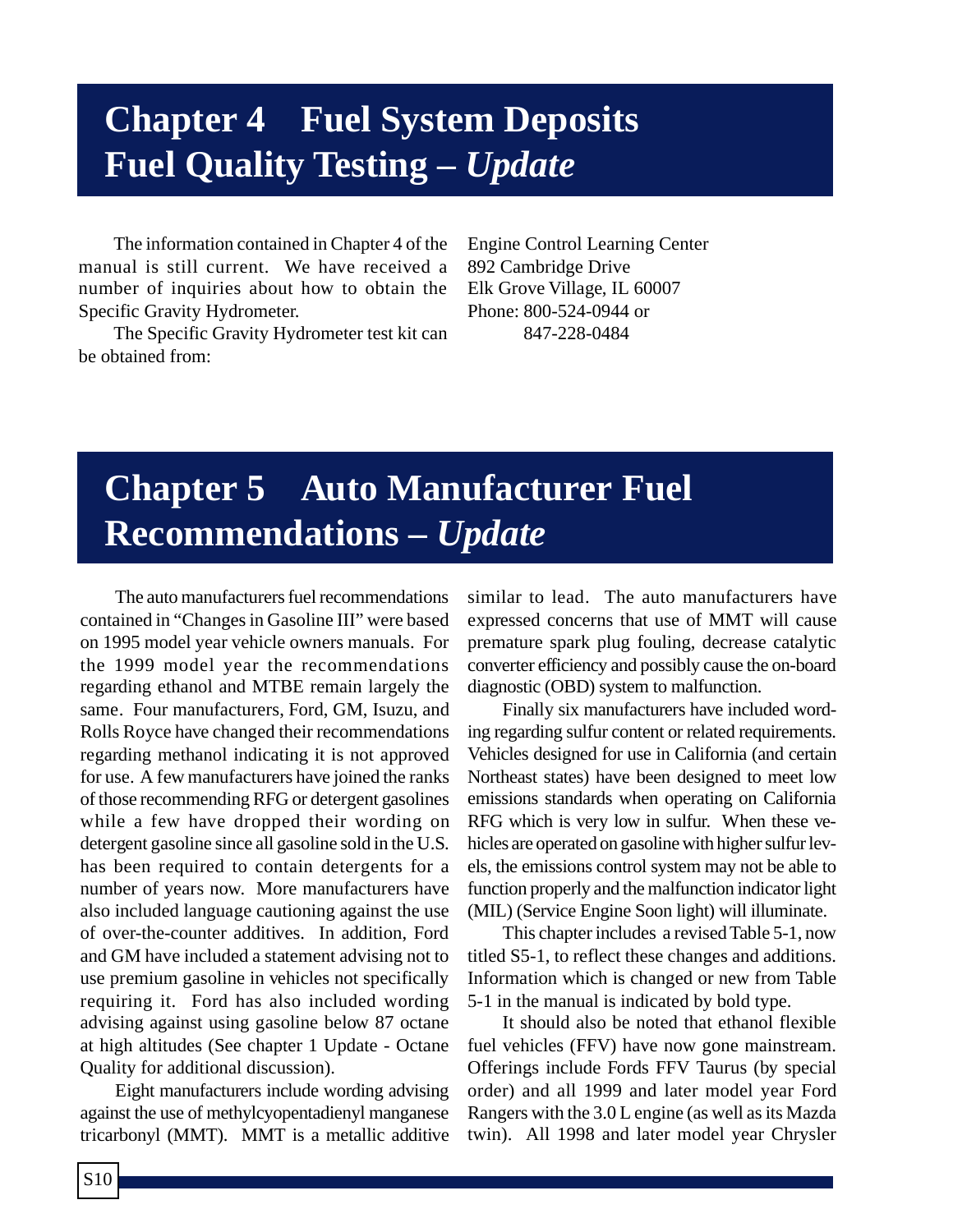| Auto Manufacturers' Fuel Recommendation Recap (based on 1999 model year owners manual)                                                                                                                                                   |                  |                              |                                          | Table S5-1                    |                                  |                                                |                                                                               |                       |                                |                                        |
|------------------------------------------------------------------------------------------------------------------------------------------------------------------------------------------------------------------------------------------|------------------|------------------------------|------------------------------------------|-------------------------------|----------------------------------|------------------------------------------------|-------------------------------------------------------------------------------|-----------------------|--------------------------------|----------------------------------------|
| Approves of ethanol                                                                                                                                                                                                                      | Approved of MTBE | Approved methanol<br>limits* | Precautionary language<br>for oxygenates | Recommends or<br>approves RFG | detergent gasoline<br>Recommends | after market additives<br>Precaution on use of | content or California<br>RFG<br>sulfur<br>$\overline{\mathrm{m}}$<br>Advisory | <b>MMT</b> Precaution | Octane advisory<br>on altitude | Advisory on unnecessary<br>premium use |
|                                                                                                                                                                                                                                          |                  |                              |                                          |                               |                                  |                                                |                                                                               |                       |                                |                                        |
|                                                                                                                                                                                                                                          |                  |                              |                                          |                               |                                  |                                                |                                                                               |                       |                                |                                        |
|                                                                                                                                                                                                                                          |                  |                              |                                          |                               |                                  |                                                |                                                                               |                       |                                |                                        |
|                                                                                                                                                                                                                                          |                  |                              |                                          |                               |                                  |                                                |                                                                               |                       |                                |                                        |
|                                                                                                                                                                                                                                          |                  |                              |                                          |                               |                                  |                                                |                                                                               |                       |                                |                                        |
|                                                                                                                                                                                                                                          |                  |                              |                                          |                               |                                  |                                                |                                                                               |                       |                                |                                        |
|                                                                                                                                                                                                                                          |                  |                              |                                          |                               |                                  |                                                |                                                                               |                       |                                |                                        |
|                                                                                                                                                                                                                                          |                  |                              |                                          |                               |                                  |                                                |                                                                               |                       |                                |                                        |
|                                                                                                                                                                                                                                          |                  |                              |                                          |                               |                                  |                                                |                                                                               |                       |                                |                                        |
|                                                                                                                                                                                                                                          |                  |                              |                                          |                               |                                  |                                                |                                                                               |                       |                                |                                        |
|                                                                                                                                                                                                                                          |                  |                              |                                          |                               |                                  |                                                |                                                                               |                       |                                |                                        |
|                                                                                                                                                                                                                                          |                  |                              |                                          |                               |                                  |                                                |                                                                               |                       |                                |                                        |
|                                                                                                                                                                                                                                          |                  |                              |                                          |                               |                                  |                                                |                                                                               |                       |                                |                                        |
|                                                                                                                                                                                                                                          |                  |                              |                                          |                               |                                  |                                                |                                                                               |                       |                                |                                        |
|                                                                                                                                                                                                                                          |                  |                              |                                          |                               |                                  |                                                |                                                                               |                       |                                |                                        |
|                                                                                                                                                                                                                                          |                  |                              |                                          |                               |                                  |                                                |                                                                               |                       |                                |                                        |
|                                                                                                                                                                                                                                          |                  |                              |                                          |                               |                                  |                                                |                                                                               |                       |                                |                                        |
|                                                                                                                                                                                                                                          |                  |                              |                                          |                               |                                  |                                                |                                                                               |                       |                                |                                        |
|                                                                                                                                                                                                                                          |                  |                              |                                          |                               |                                  |                                                |                                                                               |                       |                                |                                        |
|                                                                                                                                                                                                                                          |                  |                              |                                          |                               |                                  |                                                |                                                                               |                       |                                |                                        |
|                                                                                                                                                                                                                                          |                  |                              |                                          |                               |                                  |                                                |                                                                               |                       |                                |                                        |
|                                                                                                                                                                                                                                          |                  |                              |                                          |                               |                                  |                                                |                                                                               |                       |                                |                                        |
| * Requires equal amounts of cosolvents, plus corrosion inhibitors be used in the fuel.<br>(1) Mild precautionary wording<br>x No reference made in owners manual<br>Bold indicates change in information or additions of new information |                  |                              | (2) Strong precautionary wording         |                               |                                  |                                                |                                                                               |                       |                                |                                        |

product minivans (Chrysler/Dodge/Plymouth) with the 3.3L engine are also flexible fuel capable. Additionally GM has announced that for the 2000 model year certain configurations of its GMC Sonoma and Chevrolet S-10 pickup trucks will be flexible fuel capable. Consequently, there are hundreds of thousands of these vehicles on the road

with hundreds of thousands more added to the fleet each year.

All of these vehicles are capable of operating on fuels containing up to 85% denatured ethanol (commonly referred to as E-85) or 100% gasoline or any mixture of the two.

As an example of the fuel recommendations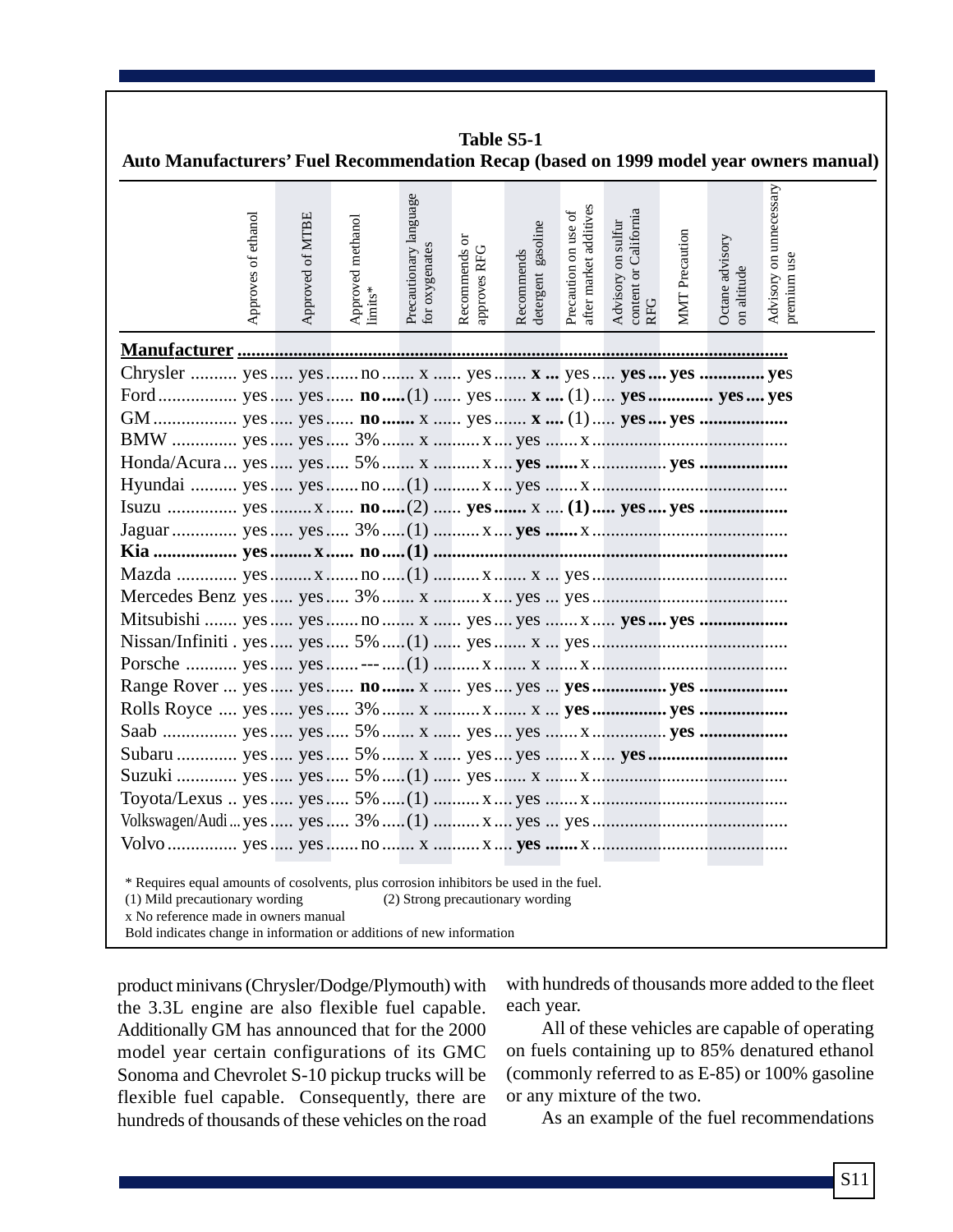for these vehicles we have included the fuel recommendation section from the 1999 Dodge Caravan FFV. Please note that Chrysler also recommends special engine oil while Ford does not.

#### **1999 Dodge Caravan - E85 Recommendations**

FLEXIBLE FUEL - (3.3L Federal Engines Only)

E-85 General Information

The information in this section is for Flexible Fuel vehicles only. These vehicles can be identified by the unique fuel filler door label that states Ethanol (E-85) or Unleaded Gasoline Only. This section only covers those subjects that are unique to these vehicles. Please refer to the other sections of this manual for information on features that are common between Flexible Fuel and gasoline only powered vehicles.

#### WARNING!

Only minivans with the E-85 fuel filler door label can operate on E-85.

#### Ethanol Fuel (E-85)

E-85 is a mixture of approximately 85% fuel ethanol and 15% unleaded gasoline.

#### WARNING!

Ethanol vapors are extremely flammable and could cause serious personal injury. Never have any smoking materials lit in or near the vehicle when removing the fuel filler tube cap (gas cap) or filling the tank. Do not use E-85 as a cleaning agent and never use it near an open flame.

#### Fuel Requirements

Your vehicle will operate on both unleaded gasoline with an octane rating of 87, or E-85 fuel, or any mixture of these two.

For best results, a refueling pattern that alternates between E-85 and unleaded gasoline should be avoided. When you do switch fuels, it is recommended that

• you do not switch when the fuel gauge indicates less than 1/4 full

• You do not add less than 5 gallons when refueling

• you operate the vehicle immediately after refueling for a period of at least 5 minutes

Observing these precautions will avoid possible hard starting and/or significant deterioration in driveability during warm up.

NOTE: When the ambient temperature is above 90˚F, you may experience hard starting and rough idle following start up even if the above recommendations are followed.

#### Selection of Engine Oil

For best performance and protection of your vehicle, use only crankcase engine oils that meet the following requirements:

• Engine Oil Selection for Operating on E-85 If you operate the vehicle on E-85 fuel either full or part-time, use only Mopar Flexible Fuel 5W-30 engine oil (P/N 4318086) or an equivalent that meets Chrysler Standard MS-9214. Equivalent commercial Flexible Fuel engine oils may be labeled as Flexible Fuel (FFV) or Alternate Fuel (AFV). These engine oils may be satisfactory if they meet the Chrysler Standard.

The 5W-30 engine oil installed at the factory meets the Chrysler requirements for Flexible Fuel engine oil.

SAE 5W-30 engine oil is preferred for use in Flexible Fuel engines.

Information on how to obtain a complete copy of the Auto Manufacturers Fuel Recommendations Data Base is included on page 27 of *Changes in Gasoline III.*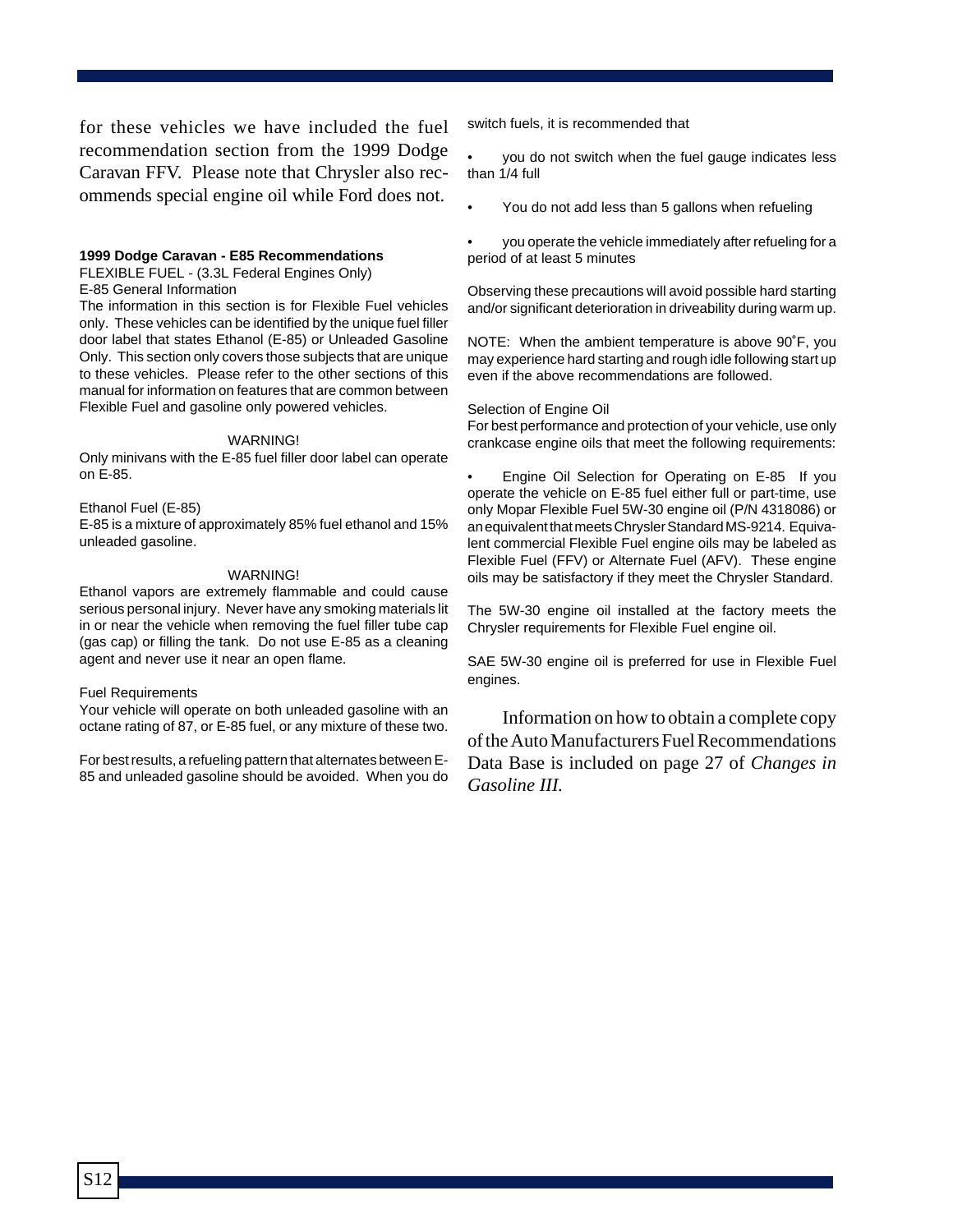# **Chapter 6 Oxygenated and Reformulated Gasolines in Power and Recreational Equipment –** *Update*

Downstream Alternatives Inc. is currently updating its "Non-Automotive Gasoline Powered Equipment Fuel Recommendations" data base and has also recently discussed fuel quality related issues with several manufacturers. The primary fuel related concerns of the manufacturers relate to enleanment and fuel storage considerations.

Enleanment: Most manufacturers indicate that oxygenated fuels can be used without adjustments. In fact, several that initially indicated that adjustments to the air/fuel ratio were necessary have since indicated that it is not necessary to make adjustments.

The issues related to enleanment are primarily hesitation/rough idle and concerns about engine temperatures which are discussed in the manual. It should be noted that while it is possible to change the air/fuel ratio on older equipment, newer equipment is subject to certain emissions standards and it is illegal to alter the settings on this newer equipment.

Storage Considerations: The deterioration of gasoline which is stored for extended periods continues to be an industry concern. Gasoline stored for extended periods begins to oxidize and weather. This can result is loss of octane, loss of

volatile components that help with cold start, and most importantly can cause gum deposits in the carburetor. Most manufacturers continue to recommend that when equipment is stored for extended periods, the fuel should be treated with a stabilizer or the fuel system should be drained. The definition of extended storage varies among manufacturers. Additionally, some manufacturers offer slightly different guidelines for reformulated/ oxygenated gasolines than those for conventional gasoline.

## **Phase II RFG**

As noted in Chapter 3, the RFG program requires implementation of Phase II RFG by January 1, 2000. Numerous and varied equipment has already been tested on Phase II RFG and no problems were found (see page 8 for additional details).

The fuel recommendations of equipment manufacturers have not changed significantly from the table in Chapter 6 of the manual. All major manufacturers continue to permit the use of ethanol and MTBE although some have switched to more positive wording in referencing them.

Information on how to obtain a current copy of our Non-automotive Gasoline Powered Equipment Data Base is included on page 32 of the manual.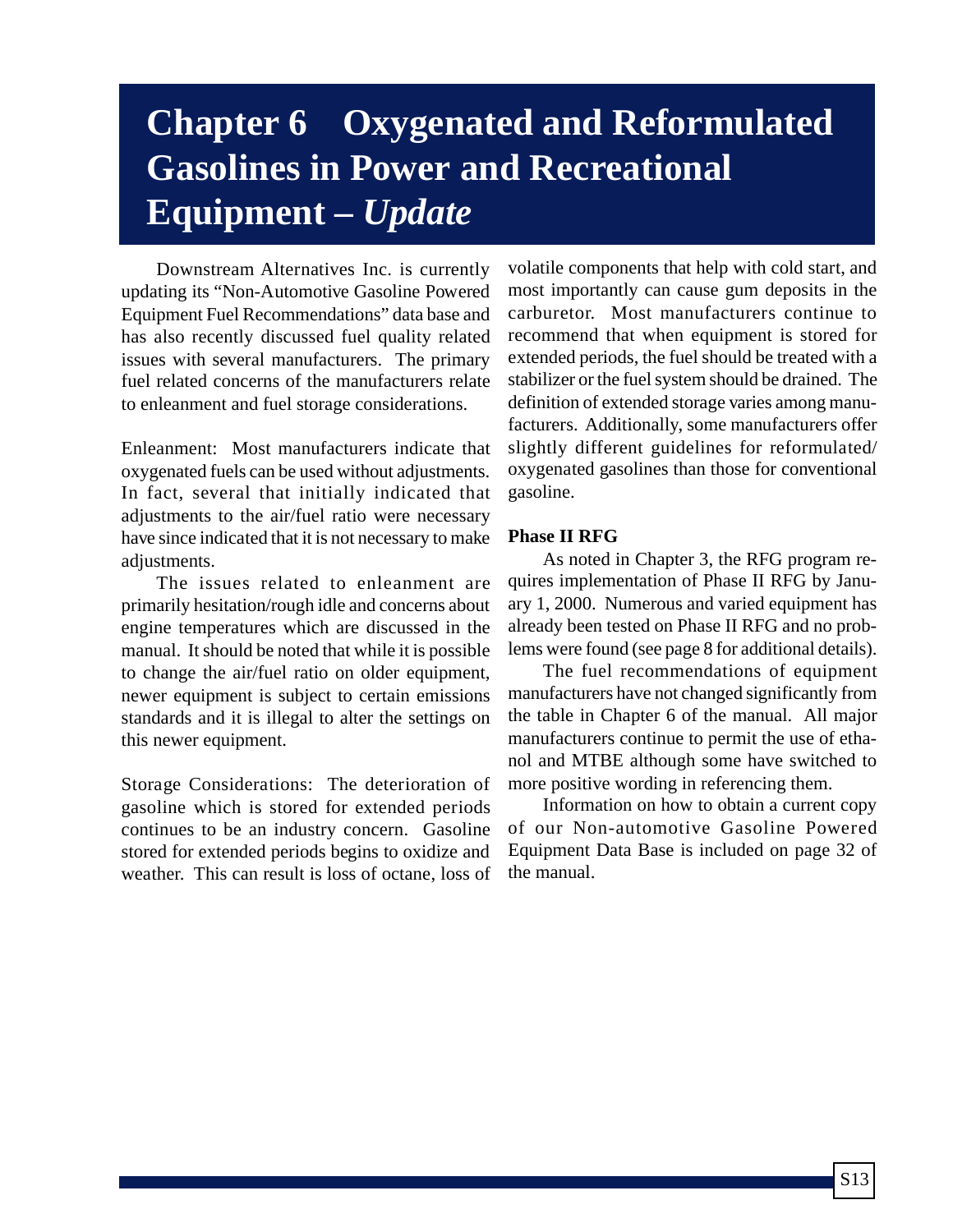# **Appendix B Gasoline Program Areas –** *Update*

#### **Figure SB-1 Reformulated Gasoline Program Areas**

The shaded portions of the map indicate areas that are required to use reformulated gasoline as of 1999



#### **Table SB-1 Oxygenated Fuel Program Areas**

The metropolitan areas listed below required wintertime oxygenated fuel programs as of 1999. Over twenty areas that originally required oxygenated fuel programs have been redesignated as CO attainment areas and no longer require oxygenated fuel. Such areas include Baltimore, Boston, Hartford, Philadelphia, Washington D.C., Greensboro, Syracuse, Cleveland, Duluth, Memphis, and several cities in California.

| City                     | State(s)  | <b>City</b>  | State(s)  |
|--------------------------|-----------|--------------|-----------|
| El Paso                  | ТX        | Reno         | NV        |
| Colorado Springs         | CO        | Grant's Pass | 0R        |
| Denver/Boulder           | CO        | Klamath Co.  | 0R        |
| Ft. Collins              | CO        | Medford      | OR.       |
| Missoula                 | МT        | Las Vegas    | <b>NV</b> |
| Provo/Orem               | UT        | Phoenix      | AZ        |
| Anchorage                | AK        | Los Angeles  | CA        |
| Portland/Vancouver       | OR/WA     | Spokane      | WA        |
| Minneapolis/St. Paul (1) | <b>MN</b> |              |           |

(1) The State of Minnesota has implemented a statewide oxygenated fuels program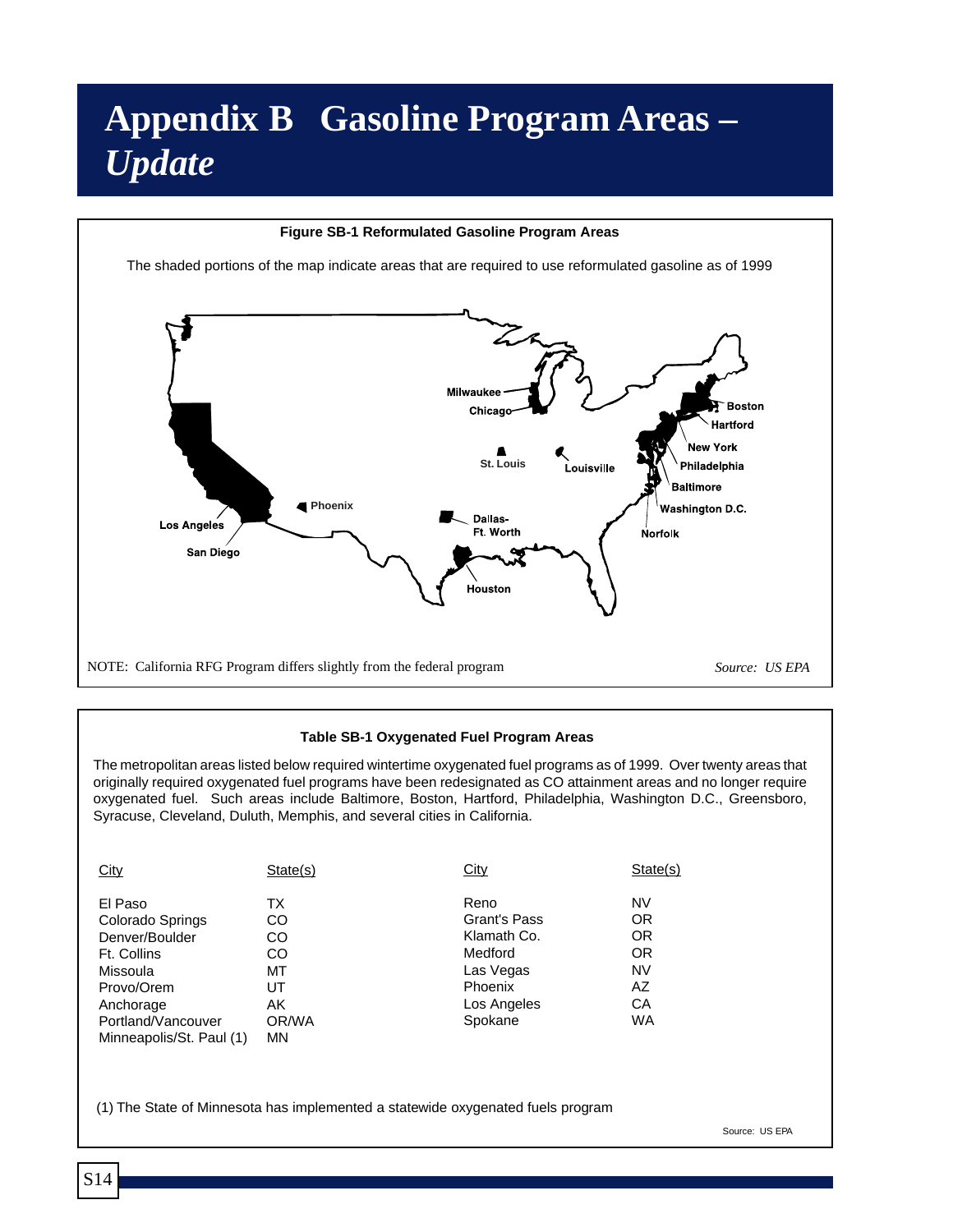**The "Changes in Gasoline" manual and supplement are no longer available in hard copy. Single copies are available via the internet at www.ethanolrfa.org. This web site also contains information for multiple copy purchase.**